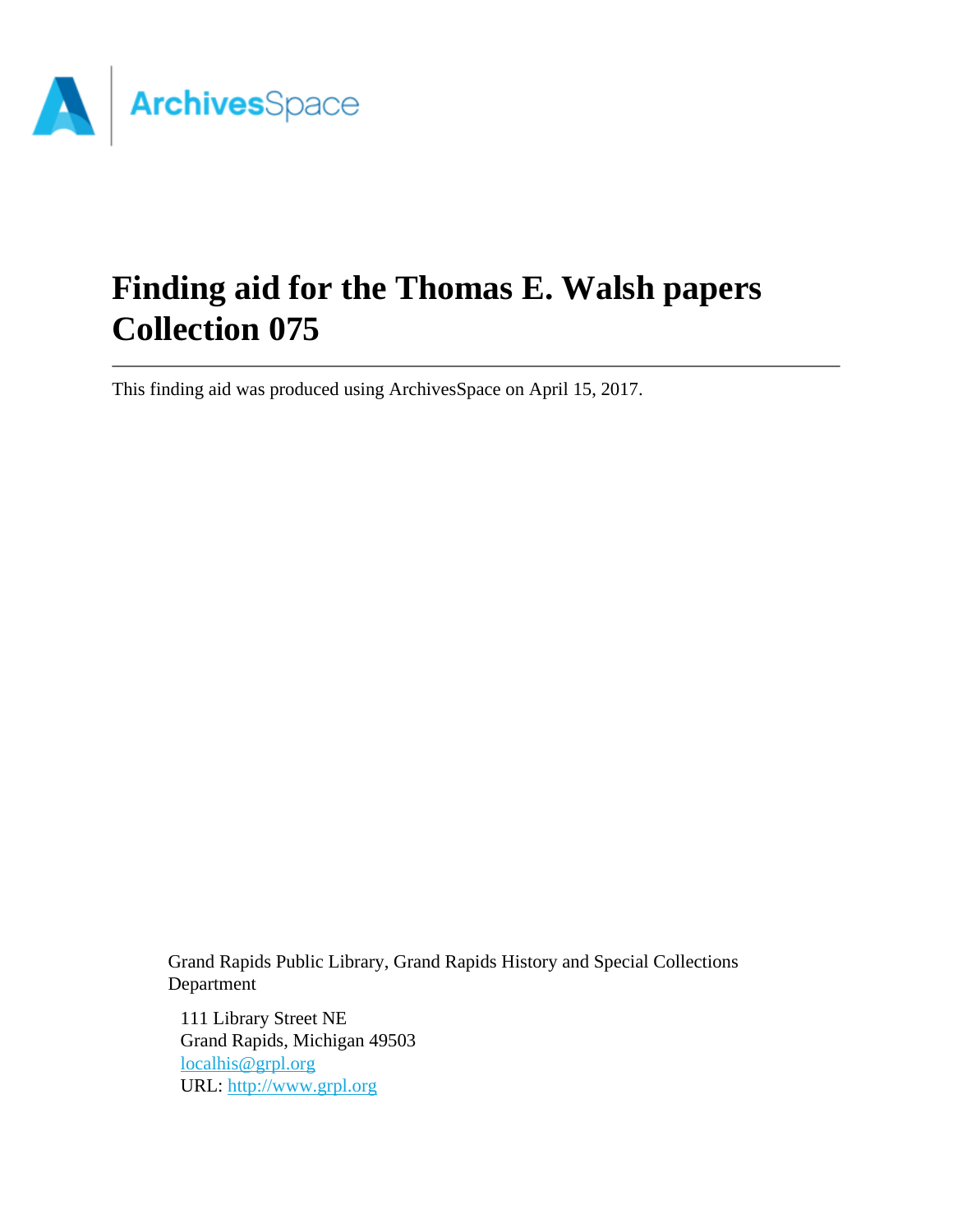## <span id="page-1-0"></span>**Table of Contents**

| -19       |
|-----------|
| -20       |
| <b>20</b> |
|           |
|           |
|           |
|           |
|           |
|           |
|           |
|           |
| 27        |
|           |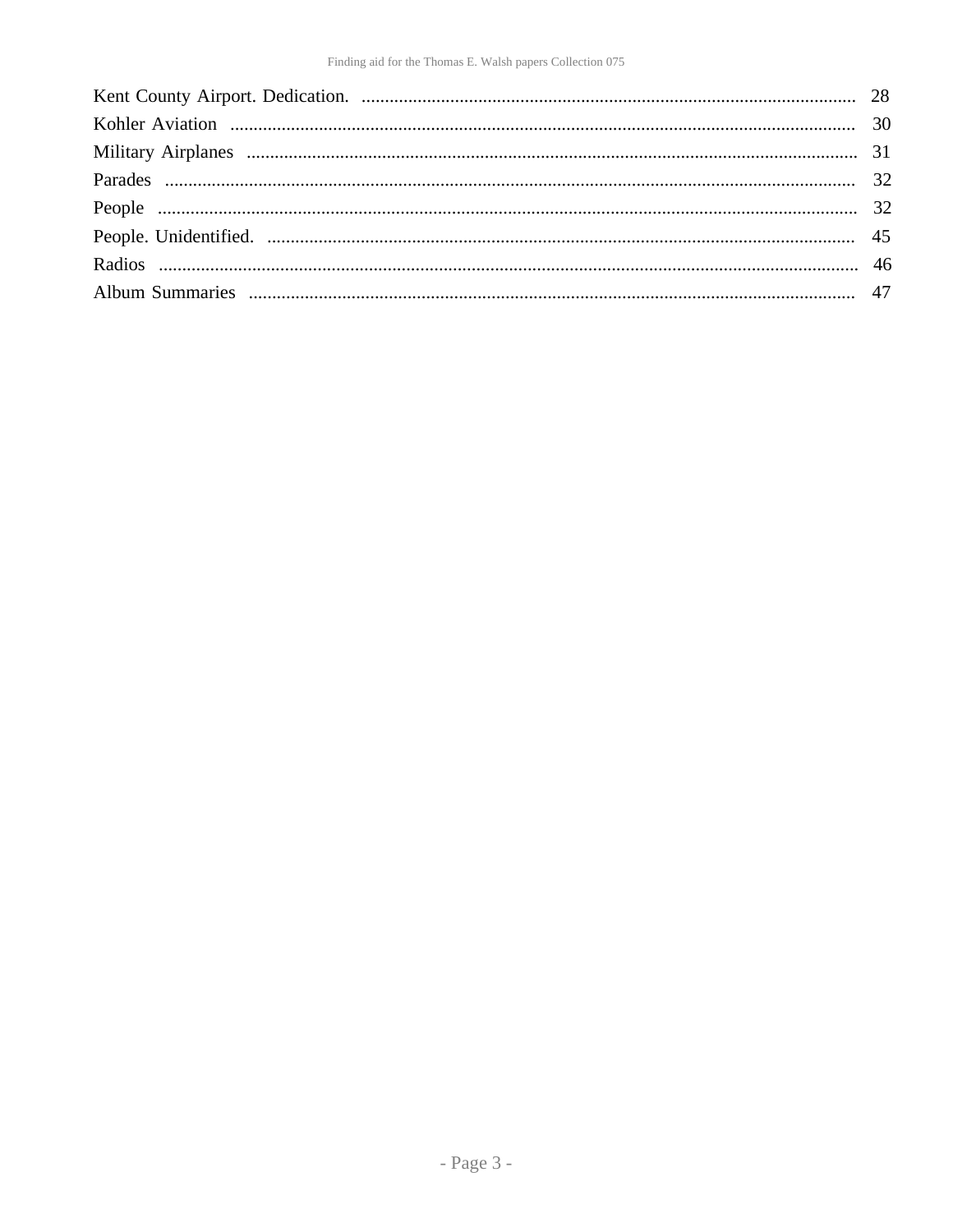### <span id="page-3-0"></span>**Summary Information**

| <b>Repository:</b>                  | Grand Rapids Public Library, Grand Rapids History and Special<br><b>Collections Department</b>                                                                                                                                                                                                                                                                                                                                                                                                                                                                                                                                                                                                                                                     |
|-------------------------------------|----------------------------------------------------------------------------------------------------------------------------------------------------------------------------------------------------------------------------------------------------------------------------------------------------------------------------------------------------------------------------------------------------------------------------------------------------------------------------------------------------------------------------------------------------------------------------------------------------------------------------------------------------------------------------------------------------------------------------------------------------|
| Source - dnr:                       | Walsh, Thomas E                                                                                                                                                                                                                                                                                                                                                                                                                                                                                                                                                                                                                                                                                                                                    |
| <b>Title:</b>                       | Thomas E. Walsh papers                                                                                                                                                                                                                                                                                                                                                                                                                                                                                                                                                                                                                                                                                                                             |
| ID:                                 | Collection 075                                                                                                                                                                                                                                                                                                                                                                                                                                                                                                                                                                                                                                                                                                                                     |
| Date [inclusive]:                   | 1910-1985                                                                                                                                                                                                                                                                                                                                                                                                                                                                                                                                                                                                                                                                                                                                          |
| <b>Physical Description:</b>        | 17.9 Linear Feet Approximately 40 boxes                                                                                                                                                                                                                                                                                                                                                                                                                                                                                                                                                                                                                                                                                                            |
| Language of the<br><b>Material:</b> | English                                                                                                                                                                                                                                                                                                                                                                                                                                                                                                                                                                                                                                                                                                                                            |
| Abstract:                           | Thomas E. Walsh (1900-1988) is best known for his role in promoting<br>and developing the airport in Kent County, Michigan. The papers relate<br>mainly to Walsh's position as Kent County Airport manager from 1930<br>to 1957. During these years he played a leading role in transforming<br>Kent County's airport from its amateur, underdeveloped condition<br>into a professionally managed and commercially successful operation.<br>Other topics detailed in the papers include World War I and the 32nd<br>Infantry Division, the American Legion, suspected communists in<br>Kent County (1930s and 1950s), the 1956 tornado disaster in the Grand<br>Rapids area and charitable and religious organizations to which Walsh<br>belonged. |

**^** [Return to Table of Contents](#page-1-0)

### <span id="page-3-1"></span>**Biographical / Historical**

Thomas E. Walsh, born in Ballycastle, County Mayo, Ireland on 17 November 1900, was the son of Thomas Walsh and Bridget Winters Walsh. Because of the father's involvement in the Irish Revolution, the family was forced to emigrate to the United States where they settled in West Michigan. Walsh's mother died when he was seven, and his father died a year later. Walsh was placed in St. John's Orphanage in Grand Rapids and lived there for several years. At age twelve he was apprenticed to a farmer near Parnell, Michigan, but ran away and began living on his own. He worked for Watson Higgins Milling Company and the Pere Marquette Railroad before enlisting in the U.S. Army in April 1917.

While serving with the famed 32nd Infantry (Red Arrow) Division in France, Walsh was severely wounded and won the Purple Heart and Croix de Guerre. Album 1 in this collection contains images from his war experience, including those from the VA hospital at Maywood, Illinois in 1922 where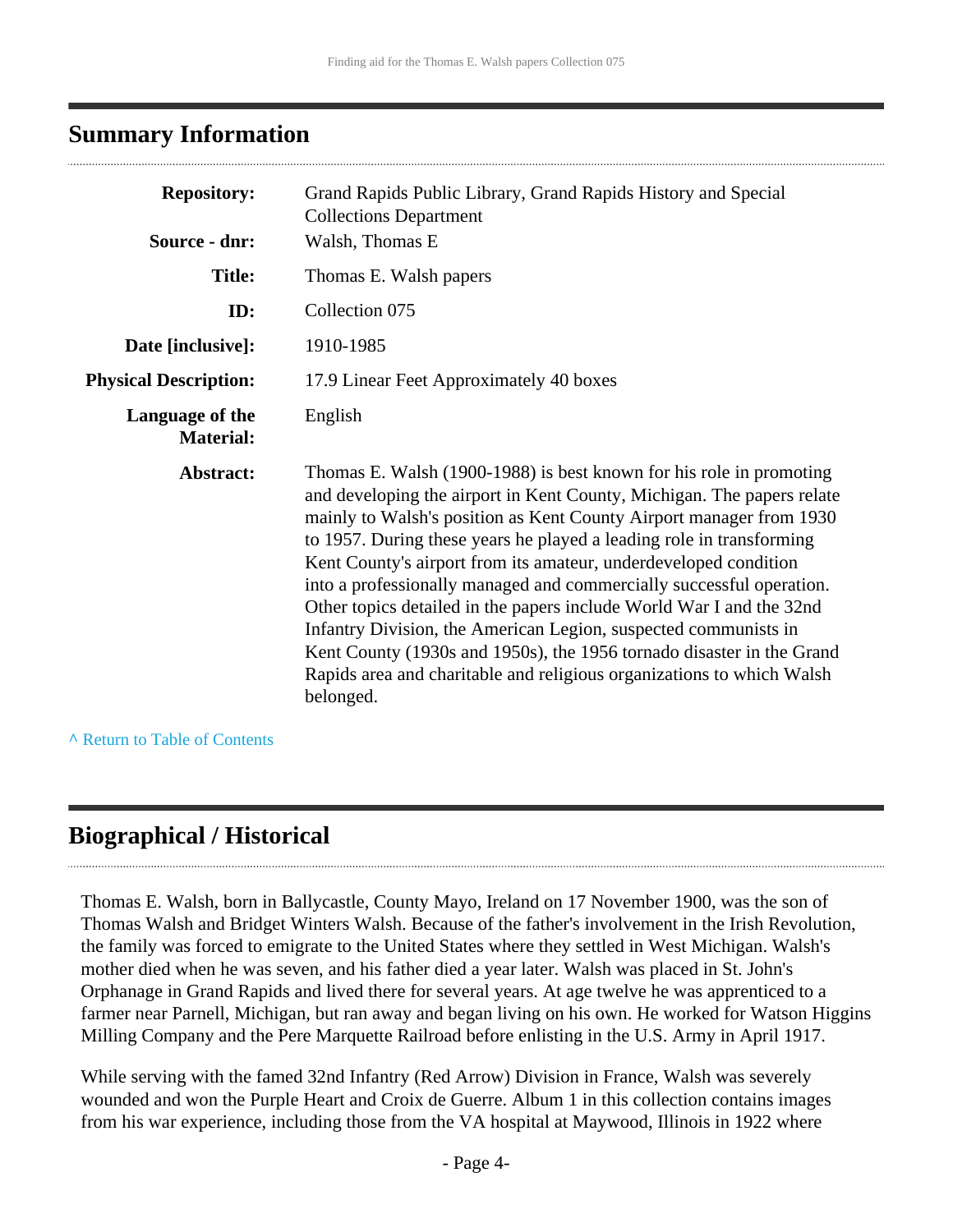he spent some time as a patient. From 1923 to 1928 he was president of Lane and Walsh Real Estate Company and later owner of Walsh Insurance and Real Estate from 1928 to 1932.

Walsh is best known for his role in promoting aviation and developing the airport in Kent County, Michigan, although he also contributed to the growth of aeronautics at the state and national levels. He was Manager of the Kent County Airport from 1930 to 1957, a member of the Michigan Aeronautics Board from 1932 to 1944, and its Director from 1941 to 1944. He served on the Michigan Aviation Commission from 1944 to 1953 and was Director from 1944 to 1945. He was Chairman of the American Legion Aeronautics Committee from 1931 to 1952, a member of the National Aeronautics Committee of the American Legion from 1938 to 1953, and Chairman in 1940. From 1941 to 1953 he was a member of the American Legion's National Security Commission and for twenty years, was head of the American Legion's Committee to Combat Communism.

In addition to his contributions to aviation, Walsh was known for his leadership in charitable and civic organizations. He was National President of the Polio Foundation in 1933, State Chairman of the Michigan Cancer Drive in 1952, and during his tenure as Civil Defense Director for Kent County, was cited for his response to the tornado disaster in 1956.

Walsh married Beatrice Norton in 1923; they had three daughters--Barbara, Helena and Mary. Walsh died in Grand Rapids on 17 May 1988.

**^** [Return to Table of Contents](#page-1-0)

## <span id="page-4-0"></span>**Scope and Contents**

The papers document the development of aviation and the airport in Kent County, Michigan. The largest part of the collection dates from 1930 to 1957 when Walsh was Kent County Airport Manager at the former airport site along Eastern Avenue, south of 32nd Street, in southeast Grand Rapids. Walsh was quick to understand the commercial and military potential of aviation and has often been credited with being the driving force behind efforts in Kent County to advance aviation beyond the era of hobbyists, barnstormers, and poorly maintained airfields to the modern age of professionally managed and commercially successful operations. After his retirement, Walsh maintained his interest in aviation and occasionally worked as a consultant for the Kent County Airport. He continued to collect newspaper clippings, photographs and other papers for many years.

The collection also includes a few papers related to Walsh's service in the 32nd Infantry (Red Arrow) Division during World War I, the 1956 tornado in the Grand Rapids area, the American Legion and lists of suspected Communists in Kent County (1930s and 1950s), which probably related to his position as head of the American Legion's Committee to Combat Communism, as well as various charitable and church organizations to which Walsh belonged.

The following record series are included in the papers: 1) biographical records, 2) correspondence, 3) speeches, 4) appointment books, 5) general subject files, 6) newspaper clippings, 7) Kent County Supervisors Airport Committee minutes, 8) Kent County Board of Control minutes, 9) Kent County Airport Annual Reports, 10) reports and studies, 11) Michigan Board of Aeronautics/Michigan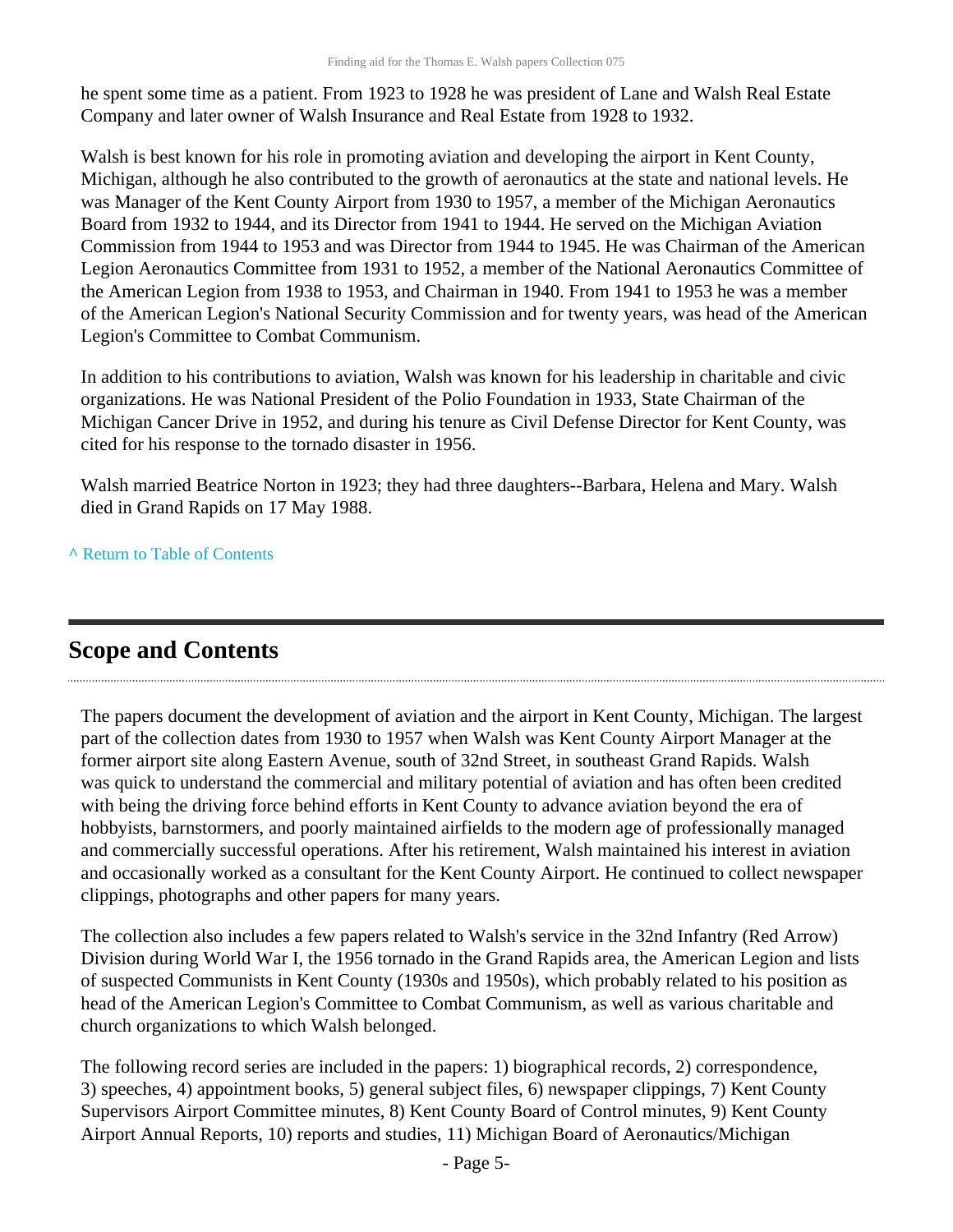Aeronautics Commission records, 12) memorabilia, 13) miscellaneous papers, 14) publications, 15) tape recordings, and 16) photographs.

**^** [Return to Table of Contents](#page-1-0)

## <span id="page-5-0"></span>**Administrative Information**

### **Publication Statement**

Grand Rapids Public Library, Grand Rapids History and Special Collections Department

111 Library Street NE Grand Rapids, Michigan 49503 [localhis@grpl.org](mailto:localhis@grpl.org) URL:<http://www.grpl.org>

### **Immediate Source of Acquisition**

Thomas E. Walsh, accession number 1985.045

**^** [Return to Table of Contents](#page-1-0)

## <span id="page-5-1"></span>**Related Materials**

### **Related Materials**

Additional information on Tom Walsh can be found in several other GRPL archival collections, including: Coll. 125, Robinson Studio Collection series. Coll. 164, Grand Rapids Public Library Oral History Collection. Coll. 166, Grand Rapids Press Monday Night Guest Oral Histories. Coll. 175, Grand Rapids Public Library Archives. Moving Image Collection. See "Wings Over Grand Rapids" Coll. 263, Grand Rapids Public Library Small Manuscript Collection, for a Citizen's biography.

**^** [Return to Table of Contents](#page-1-0)

## <span id="page-5-2"></span>**Controlled Access Headings**

• Tornadoes -- Michigan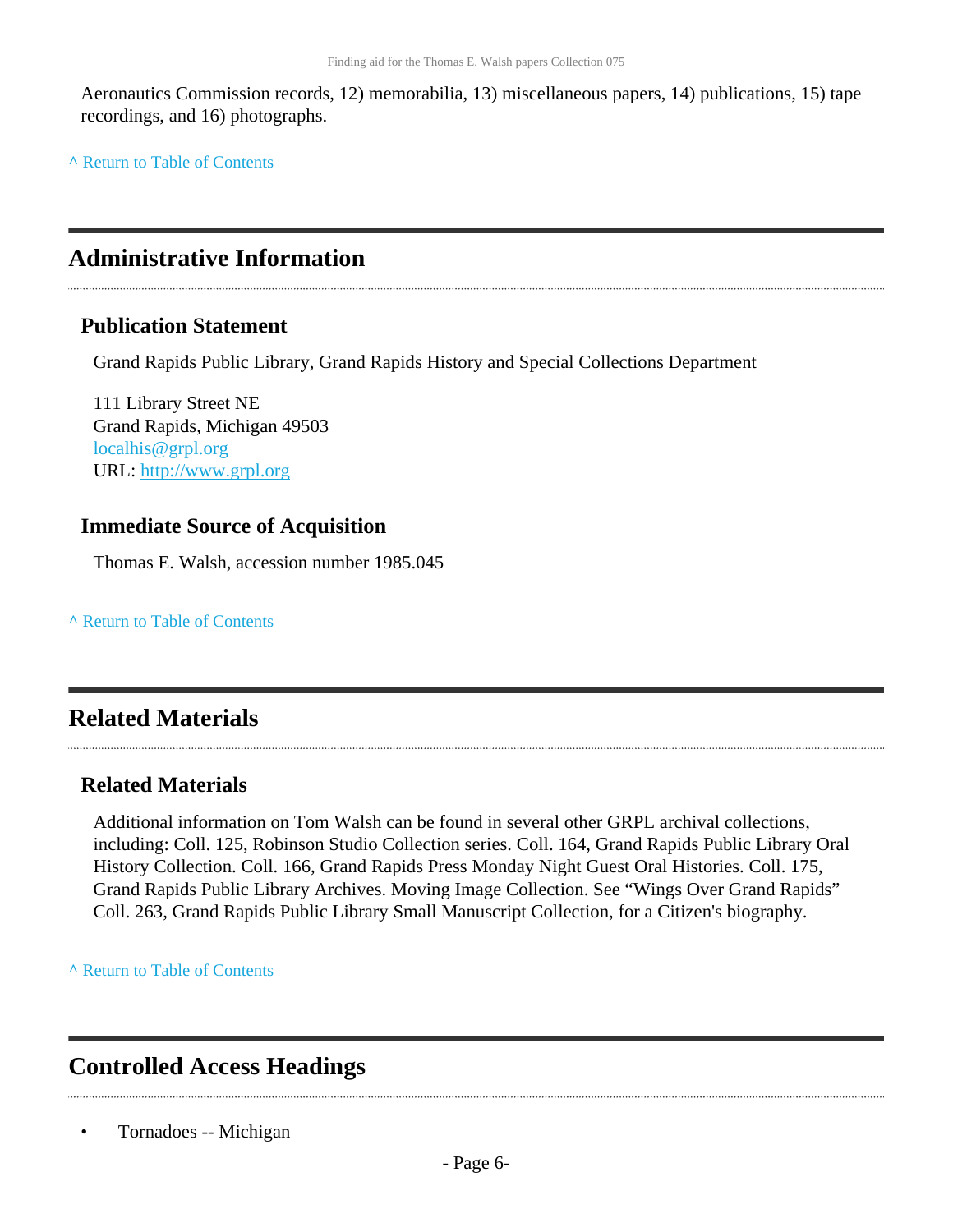- Aeronautics -- Michigan -- Kent County -- History
- World War, 1914-1918
- Kent County Airport
- Walsh, Thomas E
- Walsh, Thomas E

## <span id="page-6-0"></span>**Collection Inventory**

### <span id="page-6-1"></span>**Series I. Biographical Records.**

| <b>Title/Description</b>                                                                                    | <b>Instances</b> |            |
|-------------------------------------------------------------------------------------------------------------|------------------|------------|
| ca. 1941-1980                                                                                               | Box 1            | Folder 1   |
| Ancestry Census prints                                                                                      | Box 1            | Folder 1.5 |
| "Tom Walsh's Airport Office a Gallery of Flying Greats"<br>Peninsular Club Magazine, Dec. 1952, pg. 102-103 | Box 1            | Folder 1.6 |

#### Related Materials: **Related Materials**

See the photograph used in the article at 075-34-18

#### **^** [Return to Table of Contents](#page-1-0)

### <span id="page-6-2"></span>**Series II. Correspondence., 1917-1976, n.d.**

Date [inclusive]: 1917-1976, n.d.

| <b>Title/Description</b>                           | <b>Instances</b> |              |
|----------------------------------------------------|------------------|--------------|
| Personal, 1917-1975, n.d.                          | Box 1            | Folder 2-10  |
| Date [inclusive]: 1917-1975, n.d.                  |                  |              |
| Political, 1930-1948, n.d.                         | Box 1            | Folder 11-12 |
| Date [inclusive]: 1930-1948, n.d.                  |                  |              |
| General, 1922, 1927-1936, 1939-1975, n.d.          | Box 2            | Folder 1-5   |
| Date [inclusive]: 1922, 1927-1936, 1939-1975, n.d. |                  |              |
|                                                    |                  |              |

#### **^** [Return to Table of Contents](#page-1-0)

### <span id="page-6-3"></span>**Series III. Speeches.**

| <b>Title/Description</b>  | <i>Instances</i> |            |
|---------------------------|------------------|------------|
| Speeches, 1940-1978, n.d. | Box 2            | Folder 6-8 |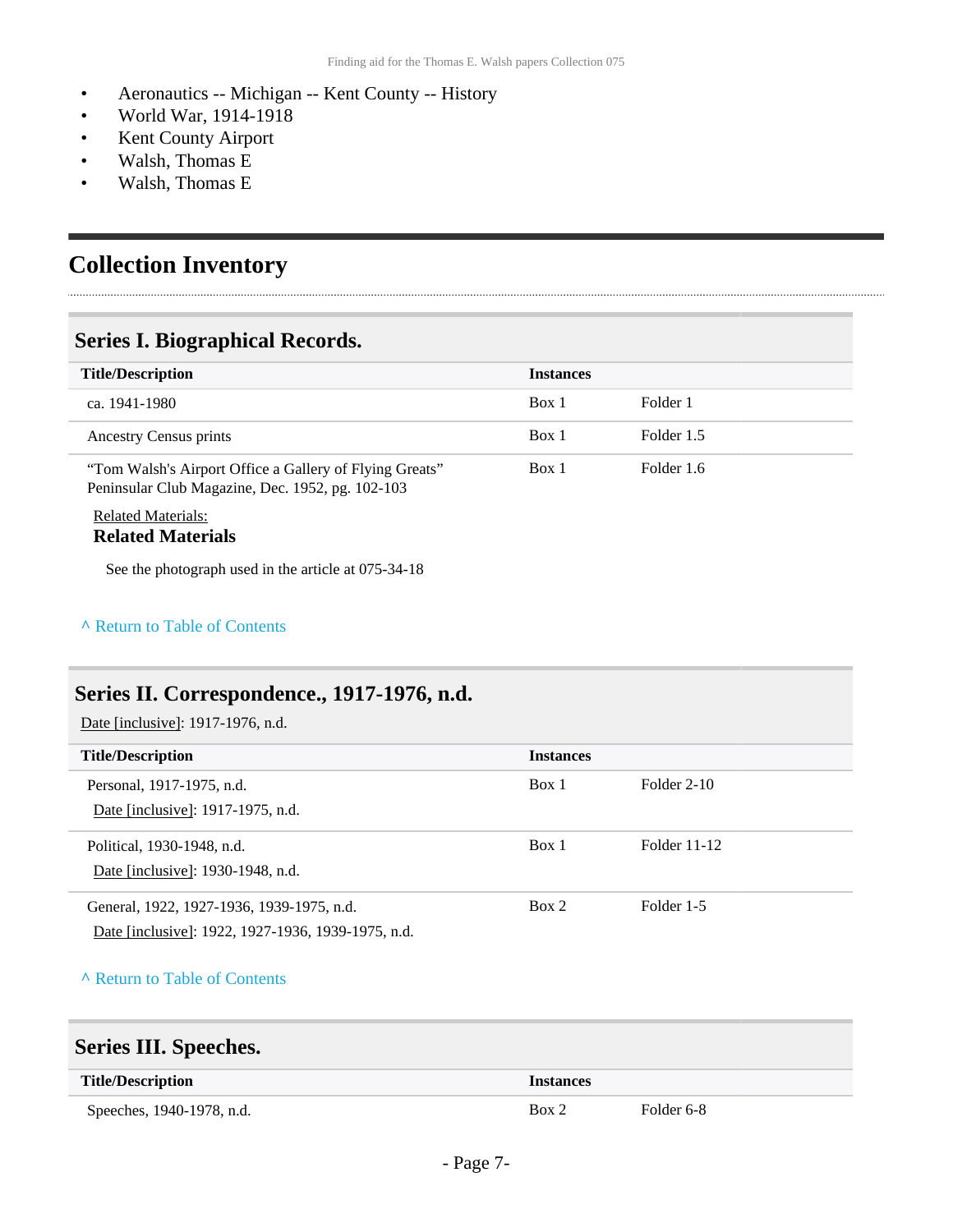Date [inclusive]: 1940-1978, n.d.

#### **^** [Return to Table of Contents](#page-1-0)

# <span id="page-7-1"></span><span id="page-7-0"></span>**Series IV. Appointment Books. Title/Description Instances** 1931, 1936, 1941 **Box 2** Folder 9 **^** [Return to Table of Contents](#page-1-0) **Series V. Kent County Board of Supervisors. Title/Description Instances** Airport Committee Minutes, 1928-1945 Date [inclusive]: 1928-1945 Box 3 Folder 1 **^** [Return to Table of Contents](#page-1-0) **Series VI. Kent County Board of Control. Title/Description Instances** Minutes, 1956-1959 Date [inclusive]: 1956-1959 Box 3 Folder 2-4 **^** [Return to Table of Contents](#page-1-0) **Series VII. Kent County Airport. Title/Description Instances** Annual Reports, 1930-1945, 1947, 1957, 1963, 1966, 1969 Box 3 Folder 5-6

#### **^** [Return to Table of Contents](#page-1-0)

<span id="page-7-3"></span><span id="page-7-2"></span>Date [inclusive]: 1930-1945, 1947, 1957, 1963, 1966, 1969

<span id="page-7-4"></span>

| <b>Series VIII. Reports and Studies.</b> |                  |            |
|------------------------------------------|------------------|------------|
| <b>Title/Description</b>                 | <b>Instances</b> |            |
| 1930, 1944-1945, 1946, 1948              | $Box$ 3          | Folder 7-9 |
| 1949-1960                                | Box 4            | Folder 1-4 |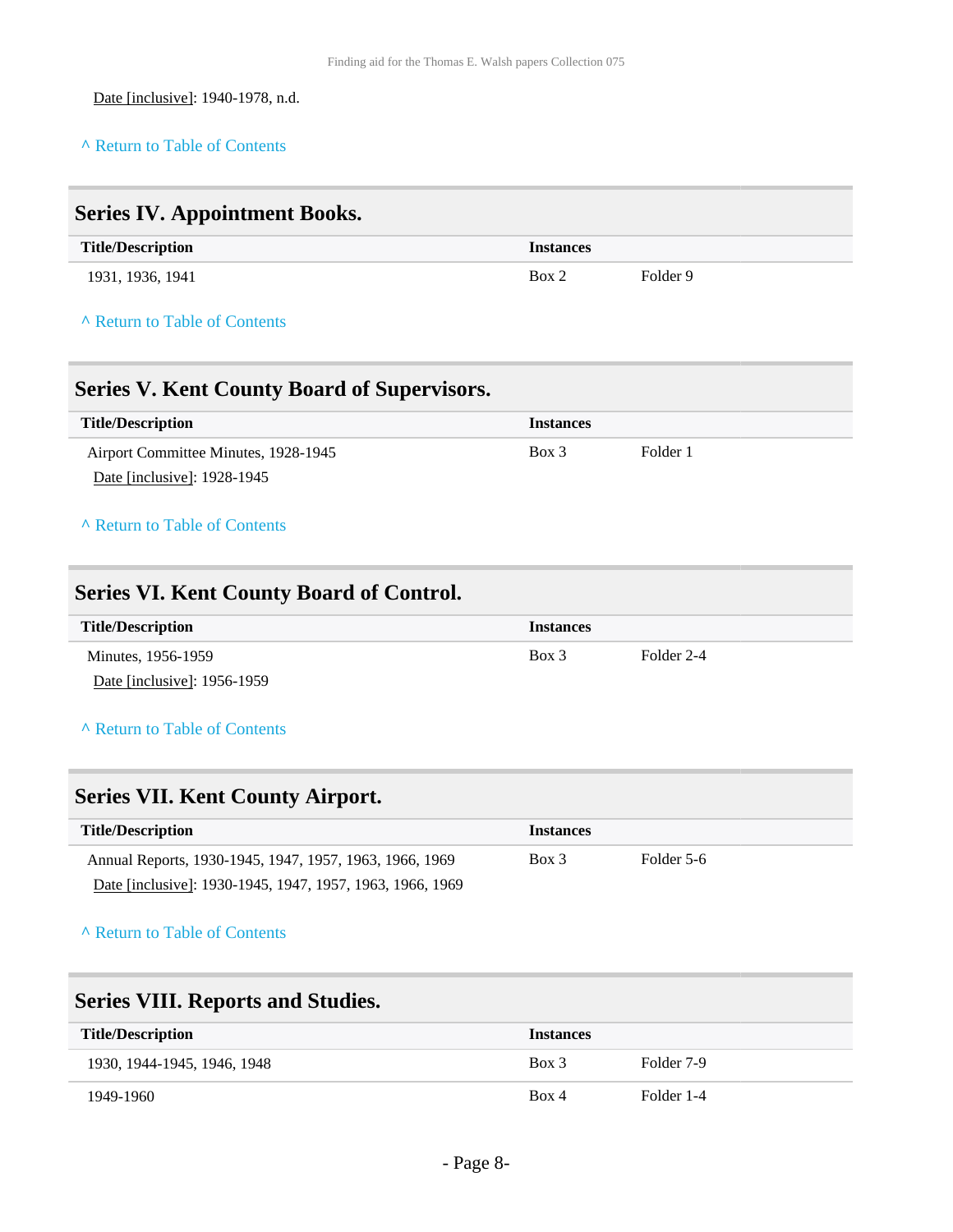#### **^** [Return to Table of Contents](#page-1-0)

### <span id="page-8-0"></span>**Series IX. Michigan Board of Aeronautics/Michigan Aeronautics Commission., 1932-1953**

Date [inclusive]: 1932-1953

| <b>Title/Description</b>                     | <b>Instances</b> |                       |
|----------------------------------------------|------------------|-----------------------|
| Minutes, 7 Apr 1932 - 10 Jun 1948            | Box 4            | Folder 5-9            |
| Date [inclusive]: 7 Apr 1932 - 10 Jun 1948   |                  |                       |
| Minutes, 8 Jul 1948 - 24 Sept. 1953          | Box 5            | Folder 1-5            |
| Date [inclusive]: 8 Jul 1948 - 24 Sept. 1953 |                  |                       |
| Reports, 1937-1948                           | Box 5            | Folder <sub>6-9</sub> |
| Date [inclusive]: 1937-1948                  |                  |                       |
| Reports, 1948-1952                           | Box 6            | Folder 1-8            |
| Date [inclusive]: 1948-1952                  |                  |                       |
| Investigation, 1944-1950                     | Box 7            | Folder 1-3            |
| Date [inclusive]: 1944-1950                  |                  |                       |

#### **^** [Return to Table of Contents](#page-1-0)

### <span id="page-8-1"></span>**Series X. General Subject Files., 1927-1965, n.d.**

Date [inclusive]: 1927-1965, n.d.

| <b>Title/Description</b>                         | <b>Instances</b> |                     |
|--------------------------------------------------|------------------|---------------------|
| Accident Reports & Investigations, 1930-1950     | Box 7            | Folder 4            |
| Date [inclusive]: 1930-1950                      |                  |                     |
| Administration Building Furniture Fixtures, 1939 | Box 7            | Folder 5            |
| Date [inclusive]: 1939                           |                  |                     |
| Air Force Association, 1953-1954                 | Box 7            | Folder 6            |
| Date [inclusive]: 1953-1954                      |                  |                     |
| Air Transportation Growth, 1938-1956             | Box 7            | Folder <sub>7</sub> |
| Date [inclusive]: 1938-1956                      |                  |                     |
| Airlines, 1933, 1934, 1951, 1952                 | Box 7            | Folder 8            |
| Date [inclusive]: 1933, 1934, 1951, 1952         |                  |                     |
| Airport Committee, 1929-1954, n.d.               | Box 7            | Folder 9-13         |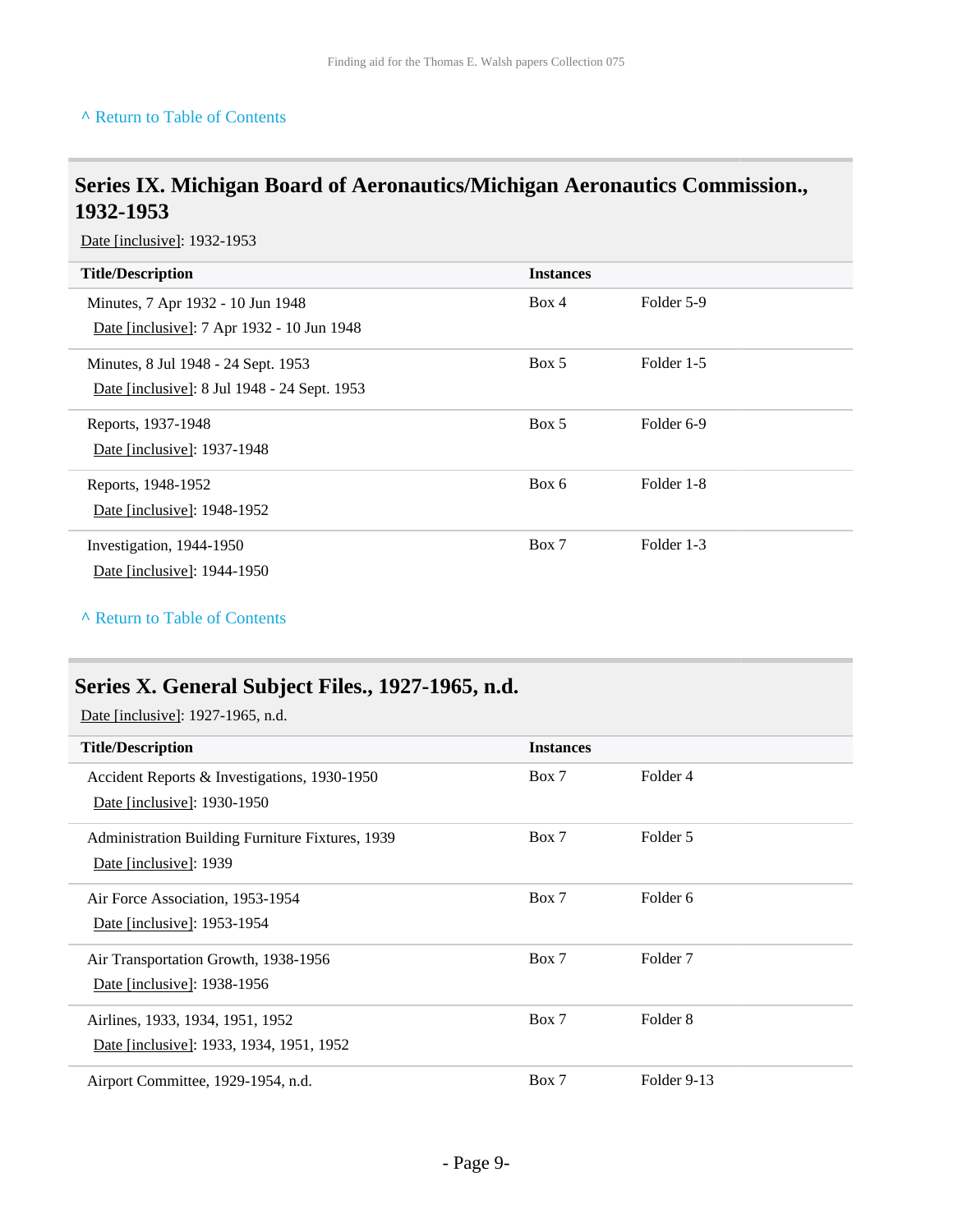Date [inclusive]: 1929-1954, n.d.

<span id="page-9-0"></span>

| Airport Data, 1930-1935, n.d.<br>Date [inclusive]: 1930-1935, n.d.                             | Box 7            | Folder 14           |  |
|------------------------------------------------------------------------------------------------|------------------|---------------------|--|
| Airport Design Information, 1930, 1932, 1941, 1944<br>Date [inclusive]: 1930, 1932, 1941, 1944 | Box 8            | Folder 1            |  |
| Airport Expansion, 1939-1950<br>Date [inclusive]: 1939-1950                                    | Box 8            | Folder <sub>2</sub> |  |
| Airport Improvements, 1930-1935, n.d.                                                          | Box 8            | Folder 3            |  |
| Date [inclusive]: 1930-1935, n.d.                                                              |                  |                     |  |
| Airport Inquiries, 1930-1943                                                                   | Box 8            | Folder 4            |  |
| Date [inclusive]: 1930-1943                                                                    |                  |                     |  |
| Airport Insurance, 1934-1941                                                                   | Box 8            | Folder 5            |  |
| Date [inclusive]: 1934-1941                                                                    |                  |                     |  |
| <b>Airport Land Purchases</b>                                                                  |                  |                     |  |
| <b>Title/Description</b>                                                                       | <b>Instances</b> |                     |  |
| 1937-1942, n.d.                                                                                | Box 8            | Folder 6            |  |
| Notes, c.1930                                                                                  | Box 8            | Folder <sub>7</sub> |  |
| Date [inclusive]: c.1930                                                                       |                  |                     |  |
| Title Abstracts, Contracts, Tax Histories, c.1927-1941                                         | Box 8            | Folder <sub>8</sub> |  |
| Date [inclusive]: c.1927-1941                                                                  |                  |                     |  |
| Plats, c.1926-1940                                                                             | Box 8            | Folder 9            |  |
| Date [inclusive]: c.1926-1940                                                                  |                  |                     |  |
| Airport Leases, 1916-1939                                                                      | Box 8            | Folder 10           |  |
| Date [inclusive]: 1916-1939                                                                    |                  |                     |  |
| Airport Management-Civil Aeronautics Administration,<br>1941-1942, n.d.                        | Box 8            | Folder 11           |  |
| Date [inclusive]: 1941-1942, n.d.                                                              |                  |                     |  |
| Airport Planning, 1942-1949, n.d.                                                              | Box 8            | Folder 12-13        |  |
| Date [inclusive]: 1942-1949, n.d.                                                              |                  |                     |  |
| Airport Post Office and Restaurant Building, 1940                                              | Box 8            | Folder 14           |  |
| Date [inclusive]: 1940                                                                         |                  |                     |  |
| Airport Survey, 1949                                                                           | Box 8            | Folder 15           |  |
| Date [inclusive]: 1949                                                                         |                  |                     |  |
| Airport Vote Information Committee, 1960                                                       | Box 8            | Folder 16           |  |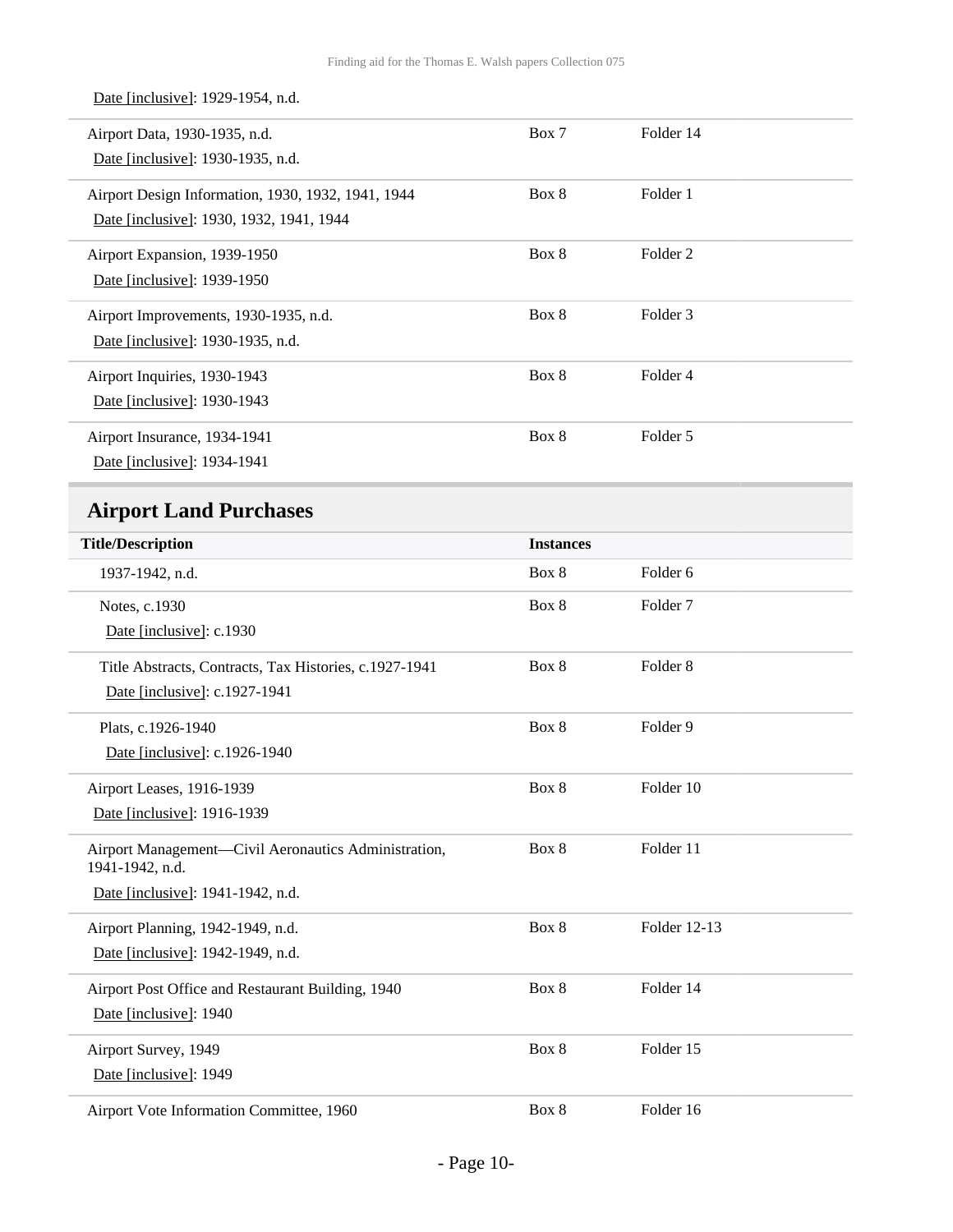### Date [inclusive]: 1960

| Airports—Muskegon, Beaver Island, Newaygo                                              | Box 8 | Folder 17 |
|----------------------------------------------------------------------------------------|-------|-----------|
| American Association of Airport Executives, 1941, 1955<br>Date [inclusive]: 1941, 1955 | Box 8 | Folder 18 |
| American Cancer Society Fund Drive, 1952<br>Date [inclusive]: 1952                     | Box 9 | Folder 1  |

### **American Legion**

<span id="page-10-0"></span>

| EMIVERWAL DV <sub>N</sub> IVIL                    |                  |                     |
|---------------------------------------------------|------------------|---------------------|
| <b>Title/Description</b>                          | <b>Instances</b> |                     |
| 1930-1955, n.d.                                   | Box 9            | Folder <sub>2</sub> |
| Aeronautics Committee, 1931-1933, 1944-1956, n.d. | Box 9            | Folder 3-4          |
| Date [inclusive]: 1931-1933, 1944-1956, n.d.      |                  |                     |
| Michigan Air Tours, 1932                          | Box 9            | Folder 5            |
| Date [inclusive]: 1932                            |                  |                     |
| Luncheon Clubs & Societies, 1939-1946, n.d.       | Box 9            | Folder 6-8          |
| Date [inclusive]: 1939-1946, n.d.                 |                  |                     |
| Miscellaneous Papers, 1932-1947, n.d.             | Box 9            | Folder 9            |
| Date [inclusive]: 1932-1947, n.d.                 |                  |                     |
| National Security, 1947, 1951-1952                | Box 9            | Folder 10           |
| Date [inclusive]: 1947, 1951-1952                 |                  |                     |
| Anderson, Bruce, 1945-1946                        | Box 9            | Folder 11           |
| Date [inclusive]: 1945-1946                       |                  |                     |
| Approach Hazards, 1933-1940                       | Box 9            | Folder 12           |
| Date [inclusive]: 1933-1940                       |                  |                     |
| Army and Navy Reserves, 1949                      | Box 9            | Folder 13           |
| Date [inclusive]: 1949                            |                  |                     |
| Auxiliary Fields, 1941-1949, n.d.                 | <b>Box 10</b>    | Folder 1            |
| Date [inclusive]: 1941-1949, n.d.                 |                  |                     |
| Aviation and Food Merchandising, c.1944           | <b>Box 10</b>    | Folder <sub>2</sub> |
| Date [inclusive]: c.1944                          |                  |                     |
| Aviation Cadet School, 1942                       | <b>Box 10</b>    | Folder 3            |
| Date [inclusive]: 1942                            |                  |                     |
| Beaver Island, 1938, 1954, 1955, 1965             | <b>Box 10</b>    | Folder 4            |
| Date [inclusive]: 1938, 1954, 1955, 1965          |                  |                     |
| B.B.T. Lighting Corp. of America, 1927-1940       | <b>Box 10</b>    | Folder 5            |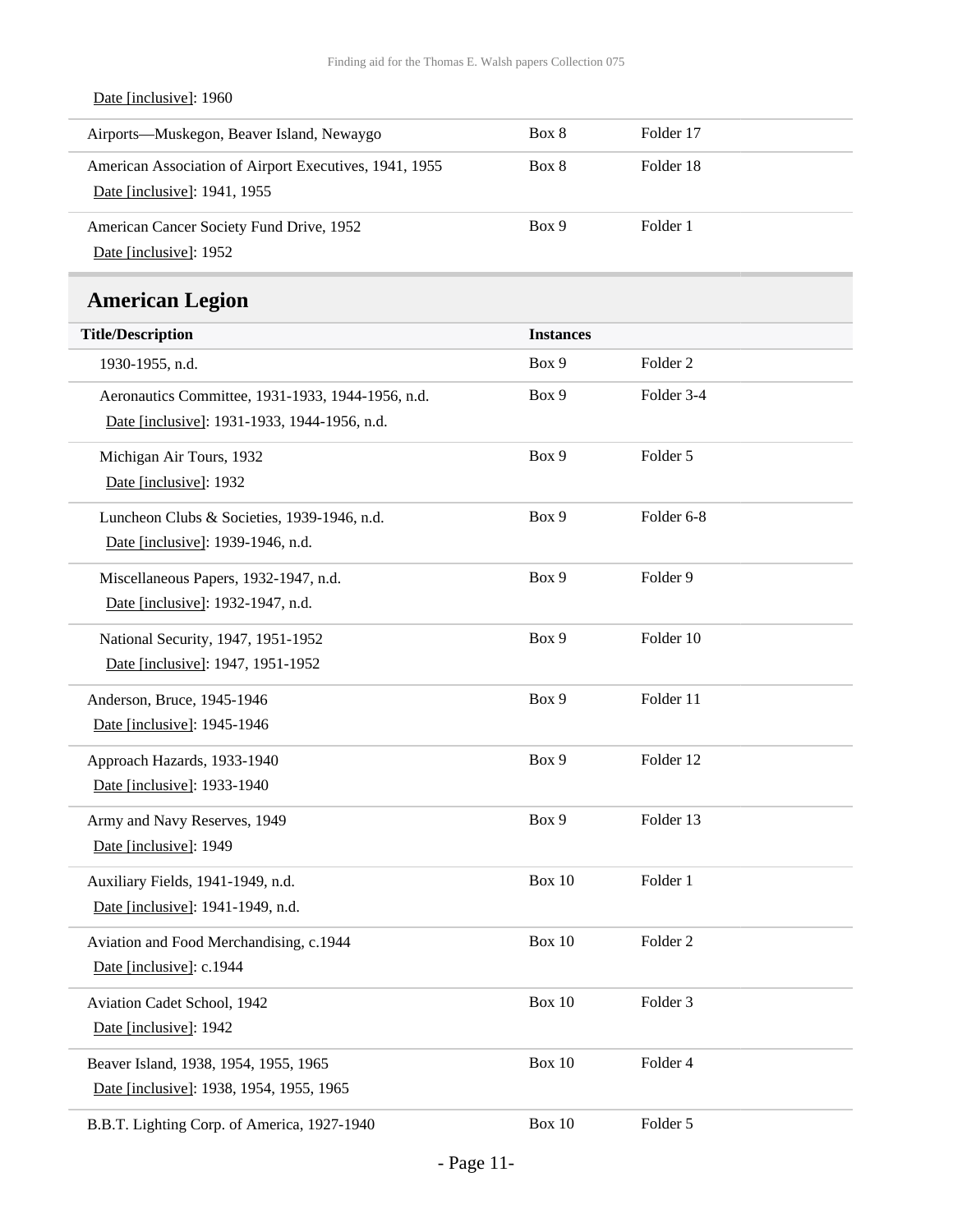| B.D. Coats Company-Airport Concessions Agreements,<br>1930-1935            | <b>Box 10</b> | Folder <sub>6</sub> |
|----------------------------------------------------------------------------|---------------|---------------------|
| Date [inclusive]: 1930-1935                                                |               |                     |
| Budgets and Financial Reports, 1930-1936                                   | <b>Box 10</b> | Folder <sub>7</sub> |
| Date [inclusive]: 1930-1936                                                |               |                     |
| Building Costs, 1941                                                       | <b>Box 10</b> | Folder <sub>8</sub> |
| Date [inclusive]: 1941                                                     |               |                     |
| Building Permits, 1940-1941                                                | <b>Box 10</b> | Folder 9            |
| Date [inclusive]: 1940-1941                                                |               |                     |
| Cadillac and Traverse City Airports, 1939-1946                             | <b>Box 10</b> | Folder 10           |
| Date [inclusive]: 1939-1946                                                |               |                     |
| Capital Airlines, 1943, 1944, 1949, 1954                                   | <b>Box 10</b> | Folder 11           |
| Date [inclusive]: 1943, 1944, 1949, 1954                                   |               |                     |
| Carbonneau, Gordon-Opposition to Airport Site, 1959                        | <b>Box 10</b> | Folder 12           |
| Date [inclusive]: 1959                                                     |               |                     |
| Central Air Service, 1933-1937                                             | <b>Box 10</b> | Folder 13           |
| Date [inclusive]: 1933-1937                                                |               |                     |
| Chamber of Commerce, 1930-1938, 1940-1944, n.d.                            | <b>Box 10</b> | Folder 14           |
| Date [inclusive]: 1930-1938, 1940-1944, n.d.                               |               |                     |
| Chester J. Clark & Associates, Consulting Engineers, 1946-1953,<br>n.d.    | <b>Box 10</b> | Folder 15           |
| Date [inclusive]: 1946-1953, n.d.                                          |               |                     |
| Civic Auditorium—Petition to change name to Welsh Auditorium,<br>1974-1975 | <b>Box 10</b> | Folder 16           |
| Date [inclusive]: 1974-1975                                                |               |                     |

#### Date [inclusive]: 1927-1940

## <span id="page-11-0"></span>**Civil Aeronautics Administration**

| <b>Title/Description</b>                                          | <b>Instances</b> |           |
|-------------------------------------------------------------------|------------------|-----------|
| 1940-1952                                                         | Box 10           | Folder 17 |
| Civilian Pilot Training, 1939-1942<br>Date [inclusive]: 1939-1942 | Box 10           | Folder 18 |
| Inspectors, 1939-1942, n.d.<br>Date [inclusive]: 1939-1942, n.d.  | Box 10           | Folder 19 |
| Neely, Harold, 1940-1943                                          | Box 10           | Folder 20 |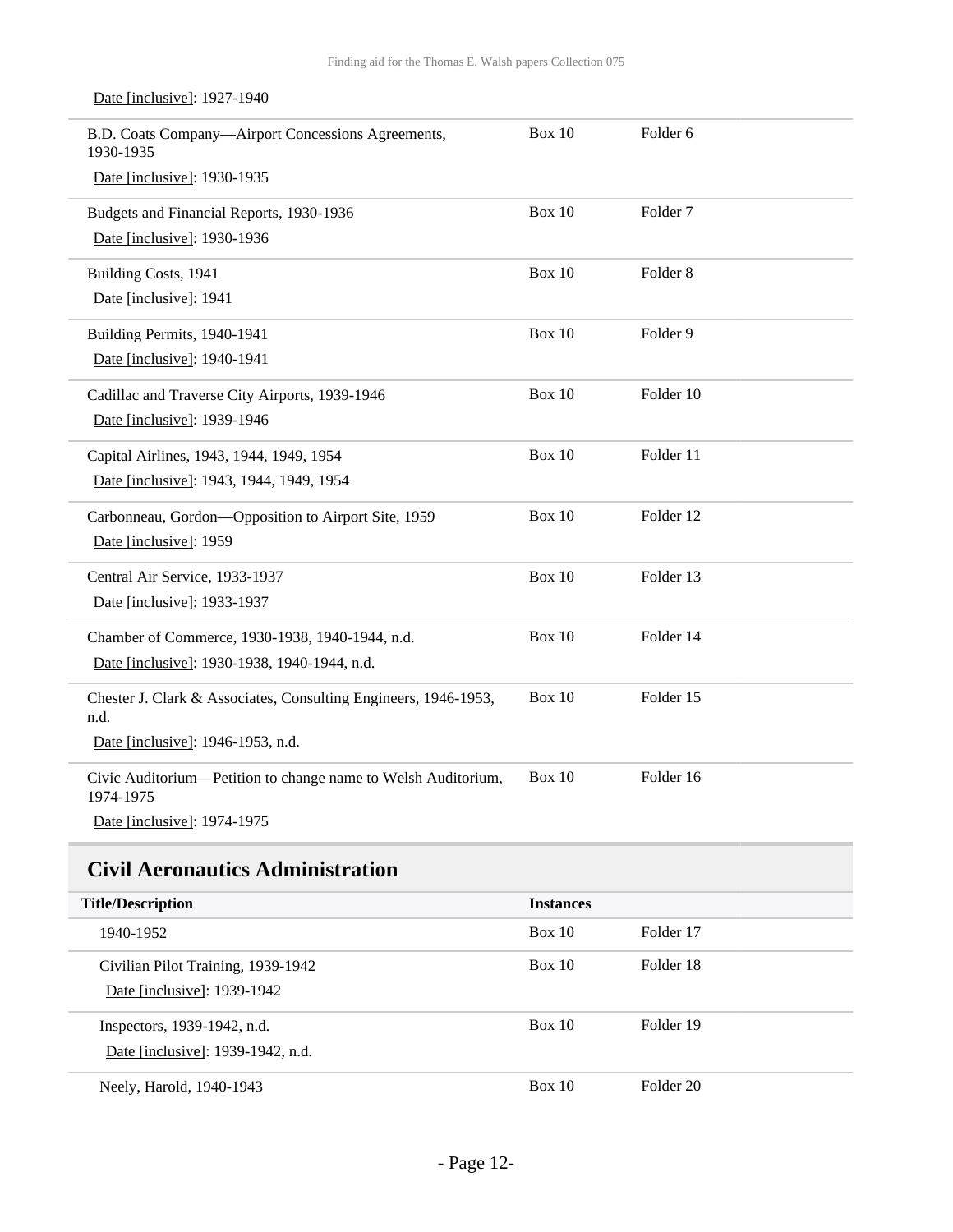<span id="page-12-0"></span>

| Date [inclusive]: 1940-1943                                |                  |                      |
|------------------------------------------------------------|------------------|----------------------|
| Private Flying, 1940<br>Date [inclusive]: 1940             | <b>Box 10</b>    | Folder 21            |
|                                                            |                  |                      |
| Regulations and bulletins, 1938-1943                       | <b>Box 10</b>    | Folder <sub>22</sub> |
| Date [inclusive]: 1938-1943                                |                  |                      |
| Traffic Control, 1939-1942, n.d.                           | <b>Box 11</b>    | Folder 1             |
| Date [inclusive]: 1939-1942, n.d.                          |                  |                      |
| War Training Service, 1943                                 | Box 11           | Folder <sub>2</sub>  |
| Date [inclusive]: 1943                                     |                  |                      |
| Weather and Radio, 1930-1939, n.d.                         | <b>Box 11</b>    | Folder 3             |
| Date [inclusive]: 1930-1939, n.d.                          |                  |                      |
| Questionnaires, 1937-1942                                  | Box 11           | Folder 4             |
| Date [inclusive]: 1937-1942                                |                  |                      |
| <b>Civil Air Patrol</b>                                    |                  |                      |
| <b>Title/Description</b>                                   | <b>Instances</b> |                      |
| 1941-1946, 1952                                            | <b>Box 11</b>    | Folder 5-6           |
| Intelligence, 1941-1944                                    | Box 11           | Folder 7-10          |
| Date [inclusive]: 1941-1944                                |                  |                      |
| Civil Air Regulations, 1937-1942                           | Box 11           | Folder 11            |
| Date [inclusive]: 1937-1942                                |                  |                      |
| Civil Defense, 1941-1942, 1953-1956                        | <b>Box 11</b>    | Folder 12-13         |
| Date [inclusive]: 1941-1942, 1953-1956                     |                  |                      |
| Civil Defense-Tornado, 1956                                | <b>Box 12</b>    | Folder 1             |
| Date [inclusive]: 1956                                     |                  |                      |
| Civil Works Administration, 1932-1935                      | <b>Box 12</b>    | Folder <sub>2</sub>  |
| Date [inclusive]: 1932-1935                                |                  |                      |
| Clubs, Lodges, etc., 1931-1956                             | <b>Box 12</b>    | Folder 3             |
| Date [inclusive]: 1931-1956                                |                  |                      |
| Commerce Department, 1927, 1930-1933, n.d.                 | <b>Box 12</b>    | Folder 4             |
| Date [inclusive]: 1927, 1930-1933, n.d.                    |                  |                      |
| Communist Activity in Kent County, 1932-1935, 1940, c.1951 | <b>Box 12</b>    | Folder 5             |
| Date [inclusive]: 1932-1935, 1940, c.1951                  |                  |                      |
| Complaints, 1930-1944, n.d.                                | <b>Box 12</b>    | Folder 6             |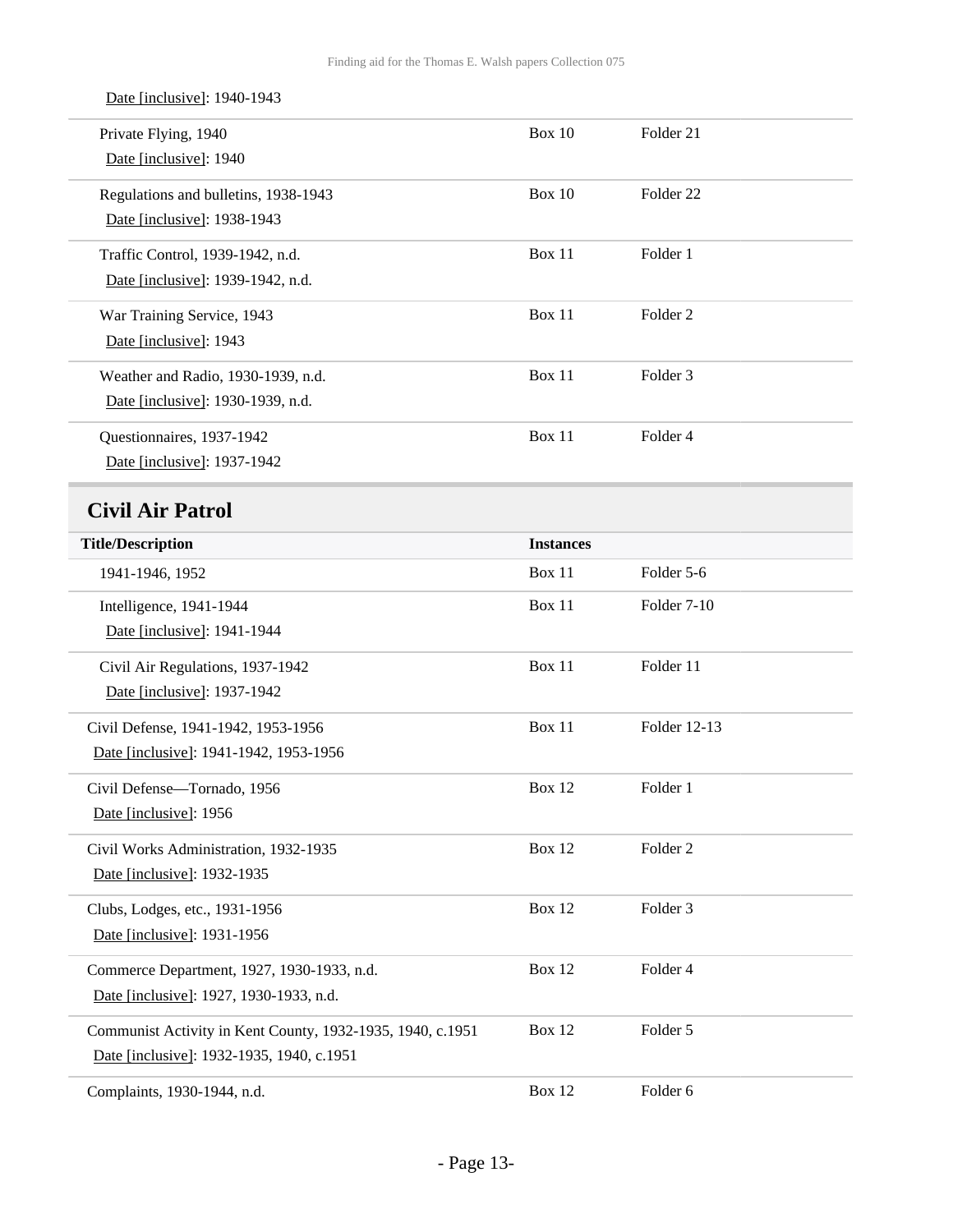Date [inclusive]: 1930-1944, n.d.

| Confidential Papers, 1945-1951<br>Date [inclusive]: 1945-1951                                            | Box 12        | Folder <sub>7</sub> |
|----------------------------------------------------------------------------------------------------------|---------------|---------------------|
| Consumers Power Company, 1931, 1941<br>Date [inclusive]: 1931, 1941                                      | <b>Box 12</b> | Folder <sub>8</sub> |
| Controller's Reports, 1952, 1954, 1958<br>Date [inclusive]: 1952, 1954, 1958                             | <b>Box 12</b> | Folder 9            |
| Crell, John-Lease, 1936<br>Date [inclusive]: 1936                                                        | <b>Box 12</b> | Folder 10           |
| Daverman Company-Architects, 1945-1949<br>Date [inclusive]: 1945-1949                                    | Box 12        | Folder 11           |
| Daverman Company-Construction Progress Report for Kent<br>County Airport, 1951<br>Date [inclusive]: 1951 | <b>Box 12</b> | Folder 12           |
| Detroit Metropolitan Airport Plan, 1945-1947<br>Date [inclusive]: 1945-1947                              | <b>Box 12</b> | Folder 13           |
| Employment Applications, 1940-1942, n.d.<br>Date [inclusive]: 1940-1942, n.d.                            | <b>Box 12</b> | Folder 14           |
| Federal Airport Programs, 1938<br>Date [inclusive]: 1938                                                 | <b>Box 12</b> | Folder 15           |
| Feeder Airlines, 1944-1945<br>Date [inclusive]: 1944-1945                                                | <b>Box 12</b> | Folder 16           |
| Flight Clearances-Northern, 1942<br>Date [inclusive]: 1942                                               | <b>Box 12</b> | Folder 17           |
| Flight Patterns, n.d.<br>Date [inclusive]: n.d.                                                          | <b>Box 12</b> | Folder 18           |
| Flottorp Propeller Company, 1944, 1948<br>Date [inclusive]: 1944, 1948                                   | <b>Box 12</b> | Folder 19           |
| Flying Cadets, 1940<br>Date [inclusive]: 1940                                                            | <b>Box 13</b> | Folder 1            |
| Flying League of America, 1940-1945, n.d.<br>Date [inclusive]: 1940-1945, n.d.                           | Box 13        | Folder 2            |
| Francis Engineering Company, 1945, n.d.<br>Date [inclusive]: 1945, n.d.                                  | Box 13        | Folder <sub>3</sub> |
| Furniture Capital Air Service, n.d.                                                                      | Box 13        | Folder 4            |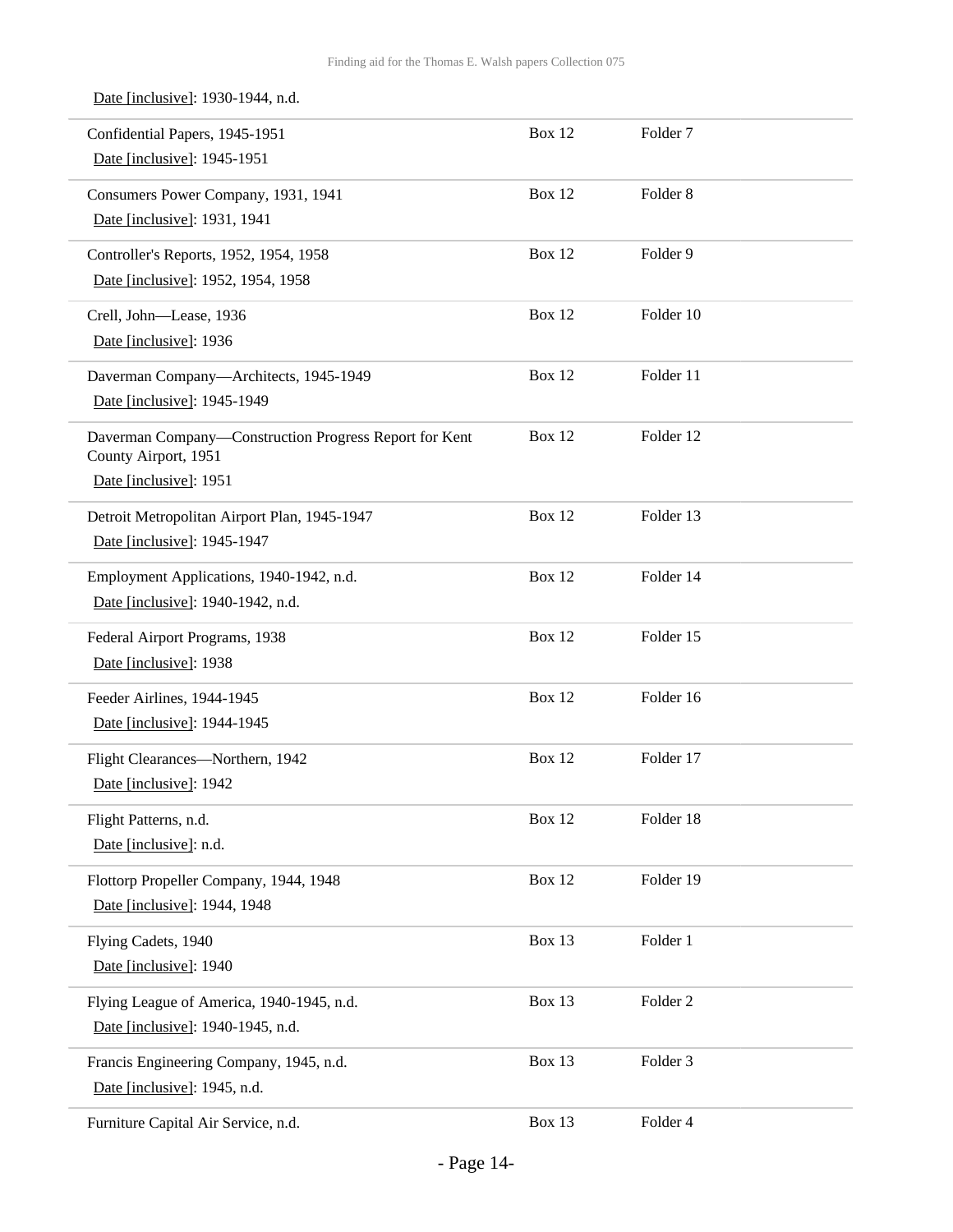Date [inclusive]: n.d.

| Great Lakes Airlines, 1945<br>Date [inclusive]: 1945                                                 | Box 13        | Folder 5            |  |
|------------------------------------------------------------------------------------------------------|---------------|---------------------|--|
| Greenville/Lowell Airport Site, 1945<br>Date [inclusive]: 1945                                       | <b>Box 13</b> | Folder <sub>6</sub> |  |
| Ground Servicemen Training, 1941<br>Date [inclusive]: 1941                                           | <b>Box 13</b> | Folder <sub>7</sub> |  |
| Gulf Oil Company, 1938-1943<br>Date [inclusive]: 1938-1943                                           | <b>Box 13</b> | Folder <sub>8</sub> |  |
| Hangars, 1941-1946, n.d.<br>Date [inclusive]: 1941-1946, n.d.                                        | <b>Box 13</b> | Folder 9            |  |
| Helicopters, 1942-1945, n.d.<br>Date [inclusive]: 1942-1945, n.d.                                    | Box 13        | Folder 10           |  |
| Insurance, 1947<br>Date [inclusive]: 1947                                                            | <b>Box 13</b> | Folder 11           |  |
| Inventions, 1940<br>Date [inclusive]: 1940                                                           | <b>Box 13</b> | Folder 12           |  |
| Jack Bryne, Inc., 1930-1936<br>Date [inclusive]: 1930-1936                                           | <b>Box 13</b> | Folder 13           |  |
| Junior Association of Commerce, 1930, 1941<br>Date [inclusive]: 1930, 1941                           | <b>Box 13</b> | Folder 14           |  |
| Kent County Airport-Easements for Airport and Airway<br>Improvements, 1949<br>Date [inclusive]: 1949 | <b>Box 13</b> | Folder 15           |  |
| Kent County Airport History, 1938-1974, n.d.<br>Date [inclusive]: 1938-1974, n.d.                    | Box 13        | Folder 16           |  |
| Kent County Road Commission, 1929-1933<br>Date [inclusive]: 1929-1933                                | <b>Box 13</b> | Folder 17           |  |
| Kent Flying Club, Inc., 1930-1948, n.d.<br>Date [inclusive]: 1930-1948, n.d.                         | <b>Box 14</b> | Folder 1            |  |
| Kohler Aviation Corp., 1931-1935<br>Date [inclusive]: 1931-1935                                      | <b>Box 14</b> | Folder <sub>2</sub> |  |
| Lea Bill on Airport Regulation, 1943-1944, n.d.<br>Date [inclusive]: 1943-1944, n.d.                 | <b>Box 14</b> | Folder 3            |  |
| Leases and Agreements, 1930-1948                                                                     | <b>Box 14</b> | Folder 4            |  |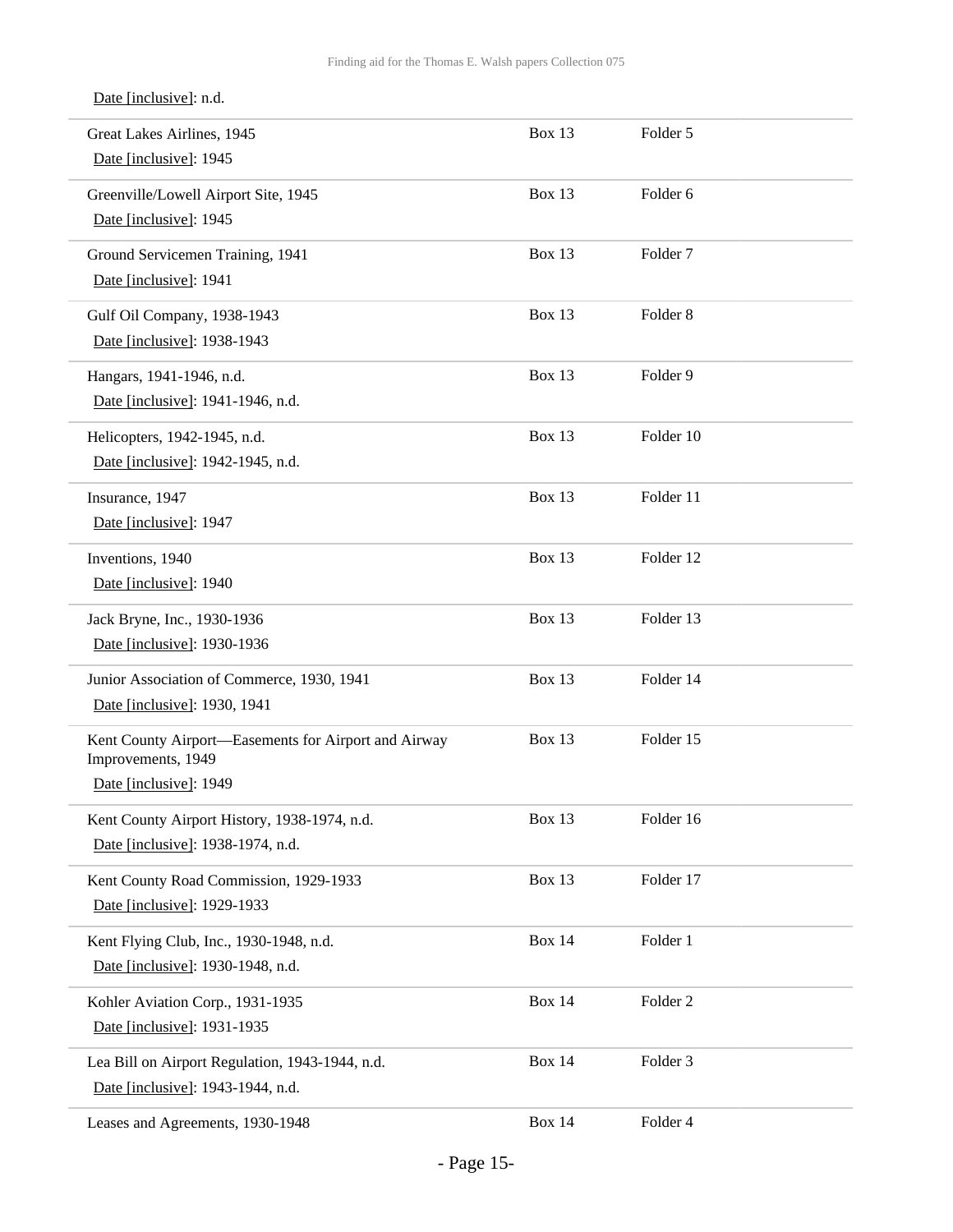| Date [inclusive]: 1930-1948                                                                                                                     |               |                     |
|-------------------------------------------------------------------------------------------------------------------------------------------------|---------------|---------------------|
| Legislative Program, 1950-1951<br>Date [inclusive]: 1950-1951                                                                                   | <b>Box 14</b> | Folder 5            |
| Maps & Charts, 1922, 1935-1941, n.d.<br>Date [inclusive]: 1922, 1935-1941, n.d.                                                                 | <b>Box 14</b> | Folder <sub>6</sub> |
| Medical Disqualification of Eugene Rackett, 1944<br>Date [inclusive]: 1944                                                                      | <b>Box 14</b> | Folder <sub>7</sub> |
| Michigan Aeronautics Commission, 1934-1955, n.d.<br>Date [inclusive]: 1934-1955, n.d.                                                           | <b>Box 14</b> | Folder <sub>8</sub> |
| Michigan Air Tours, 1930-1932, 1936-1937<br>Date [inclusive]: 1930-1932, 1936-1937                                                              | <b>Box 14</b> | Folder 9            |
| Miscellaneous Subjects, 1940-1957, n.d.<br>Date [inclusive]: 1940-1957, n.d.                                                                    | <b>Box 15</b> | Folder 1-2          |
| National Advisory Committee for Aeronautics-Nomenclature for<br>Aeronautics, 1928<br>Date [inclusive]: 1928                                     | <b>Box 15</b> | Folder <sub>3</sub> |
| National Aeronautic Association, 1938-1942<br>Date [inclusive]: 1938-1942                                                                       | <b>Box 15</b> | Folder 4            |
| National Defense, 1940-1941<br>Date [inclusive]: 1940-1941                                                                                      | <b>Box 15</b> | Folder 5            |
| National Defense Industry, 1941<br>Date [inclusive]: 1941                                                                                       | <b>Box 15</b> | Folder 6            |
| National Foundation for Infantile Paralysis-Kent County<br>Chapter, Thomas Walsh Chairman, 1946, 1953-1955<br>Date [inclusive]: 1946, 1953-1955 | <b>Box 15</b> | Folder 7-8          |
| National Guard Proposal for Michigan, 1946<br>Date [inclusive]: 1946                                                                            | <b>Box 15</b> | Folder 9            |
| National Security Commission, 1950-1953<br>Date [inclusive]: 1950-1953                                                                          | <b>Box 15</b> | Folder 10           |
| National Youth Administration, 1940-1941<br>Date [inclusive]: 1940-1941                                                                         | <b>Box 15</b> | Folder 11           |
| Naval Cadet Site, 1941-1942<br>Date [inclusive]: 1941-1942                                                                                      | <b>Box 15</b> | Folder 12           |
| Northern Air Service, 1937-1948, 1952                                                                                                           | <b>Box 15</b> | Folder 13           |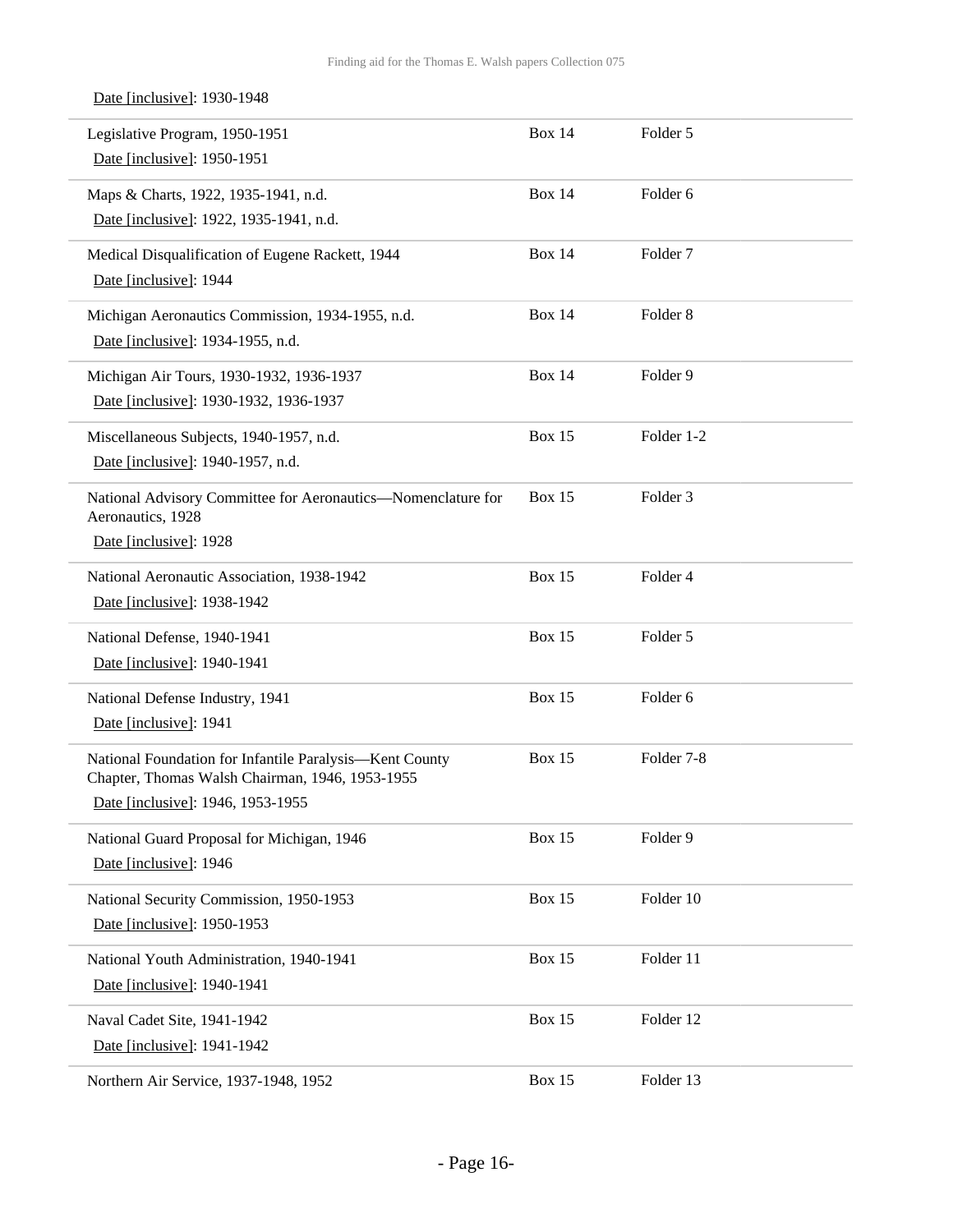Date [inclusive]: 1937-1948, 1952

| Pass Records, 1941-1942, n.d.<br>Date [inclusive]: 1941-1942, n.d.                     | Box 15        | Folder 14           |
|----------------------------------------------------------------------------------------|---------------|---------------------|
| Pennsylvania Central Airlines, 1935-1940<br>Date [inclusive]: 1935-1940                | Box 15        | Folder 15           |
| Pennsylvania Central Airlines, 1941-1947, n.d.<br>Date [inclusive]: 1941-1947, n.d.    | <b>Box 16</b> | Folder 1            |
| Pennsylvania Central Airlines-J.J. O'Donovan, 1940<br>Date [inclusive]: 1940           | <b>Box 16</b> | Folder <sub>2</sub> |
| Pilots Recertified and Finger printed, c.1942<br>Date [inclusive]: c.1942              | <b>Box 16</b> | Folder 3            |
| Planning and Appeals Board, 1945<br>Date [inclusive]: 1945                             | <b>Box 16</b> | Folder 4            |
| Political Patronage, 1929-1949, n.d.<br>Date [inclusive]: 1929-1949, n.d.              | <b>Box 16</b> | Folder 5            |
| Post Office, 1931, 1938-1946<br>Date [inclusive]: 1931, 1938-1946                      | <b>Box 16</b> | Folder 6            |
| Project, 1955<br>Date [inclusive]: 1955                                                | <b>Box 16</b> | Folder <sub>7</sub> |
| Proposals, 1930-1932, 1935, n.d.<br>Date [inclusive]: 1930-1932, 1935, n.d.            | <b>Box 16</b> | Folder <sub>8</sub> |
| Queen Juliana of the Netherlands-Visit to Grand Rapids, 1952<br>Date [inclusive]: 1952 | <b>Box 16</b> | Folder 9            |
| Radio Control Power, 1940-1947, n.d.<br>Date [inclusive]: 1940-1947, n.d.              | <b>Box 16</b> | Folder 10           |
| Radio Stations, 1941<br>Date [inclusive]: 1941                                         | <b>Box 16</b> | Folder 11           |
| Restaurant, 1941<br>Date [inclusive]: 1941                                             | <b>Box 16</b> | Folder 12           |
| Runway Extension, 1955<br>Date [inclusive]: 1955                                       | <b>Box 16</b> | Folder 13           |
| Runway Obstructions, 1935-1946<br>Date [inclusive]: 1935-1946                          | <b>Box 16</b> | Folder 14           |
| Sault Ste. Marie, 1940-1941                                                            | <b>Box 16</b> | Folder 15           |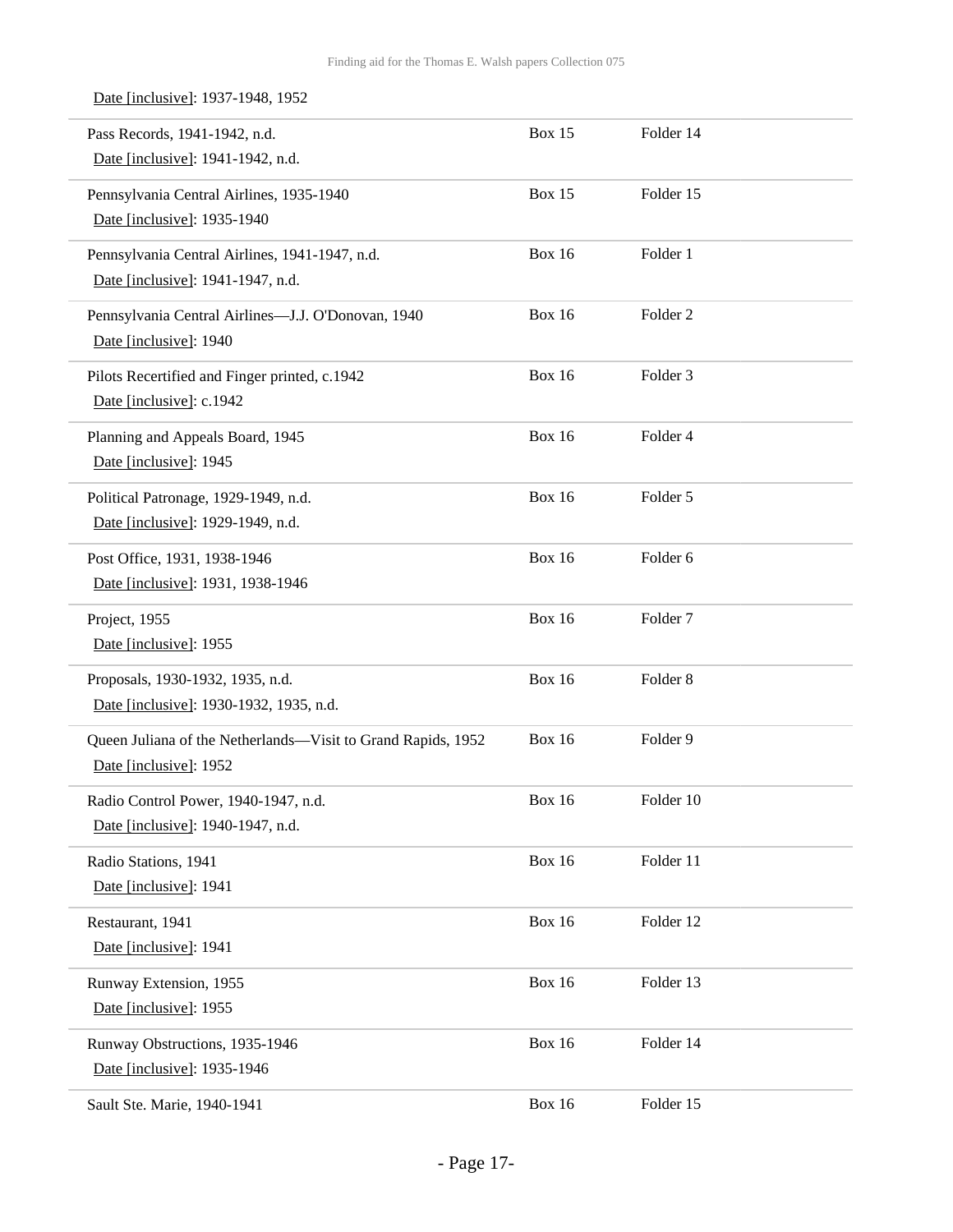| Signs. Fragments. Western Mich 1st Conference on the Education<br>of Gifted & Talented | Box 32.5      | Folder 14           |
|----------------------------------------------------------------------------------------|---------------|---------------------|
| Telegrams, 1930-1935, n.d.                                                             | <b>Box 17</b> | Folder 1            |
| Date [inclusive]: 1930-1935, n.d.                                                      |               |                     |
| 32nd Infantry Division, 1949-1978, n.d.                                                | <b>Box 17</b> | Folder <sub>2</sub> |
| Date [inclusive]: 1949-1978, n.d.                                                      |               |                     |
| Timber Engineering for Hangers, 1940-1941.                                             | <b>Box 17</b> | Folder <sub>3</sub> |
| Date [inclusive]: 1940-1941.                                                           |               |                     |
| Traffic Control, 1940-1942, 1947-1949, n.d.                                            | <b>Box 17</b> | Folder 4            |
| Date [inclusive]: 1940-1942, 1947-1949, n.d.                                           |               |                     |
| TransAmerica Airlines Corp. (Thompson Aeronautical Corp.),<br>1930-1932                | <b>Box 17</b> | Folder 5            |
| Date [inclusive]: 1930-1932                                                            |               |                     |
| Turner, Roscoe, 1947                                                                   | <b>Box 17</b> | Folder <sub>6</sub> |
| Date [inclusive]: 1947                                                                 |               |                     |
| United Fund and Community Service Honorary Member Award,<br>1973                       | Box $17$      | Folder <sub>7</sub> |
| Date [inclusive]: 1973                                                                 |               |                     |
| United States Air Academy Proposal, 1953                                               | <b>Box 17</b> | Folder <sub>8</sub> |
| Date [inclusive]: 1953                                                                 |               |                     |
| United States Air Corps, 1931-1935, 1941, n.d.                                         | <b>Box 17</b> | Folder 9            |
| Date [inclusive]: 1931-1935, 1941, n.d.                                                |               |                     |
| Universal Military Training, 1950                                                      | <b>Box 17</b> | Folder 10           |
| Date [inclusive]: 1950                                                                 |               |                     |
| Veterans Counseling, 1945-1947                                                         | <b>Box 17</b> | Folder 11           |
| Date [inclusive]: 1945-1947                                                            |               |                     |
| Violations of Aviation Regulations and Complaints, 1941-1946                           | <b>Box 17</b> | Folder 12           |
| Date [inclusive]: 1941-1946                                                            |               |                     |
| Wings Club, Inc., 1943-1945                                                            | <b>Box 17</b> | Folder 13           |
| Date [inclusive]: 1943-1945                                                            |               |                     |
| Works Project Administration—Correspondence, 1936-1943, n.d.                           | <b>Box 17</b> | Folder 14           |
| Date [inclusive]: 1936-1943, n.d.                                                      |               |                     |
| Works Project Administration-Forms and Reports, 1936-1942                              | <b>Box 17</b> | Folder 15           |

#### Date [inclusive]: 1940-1941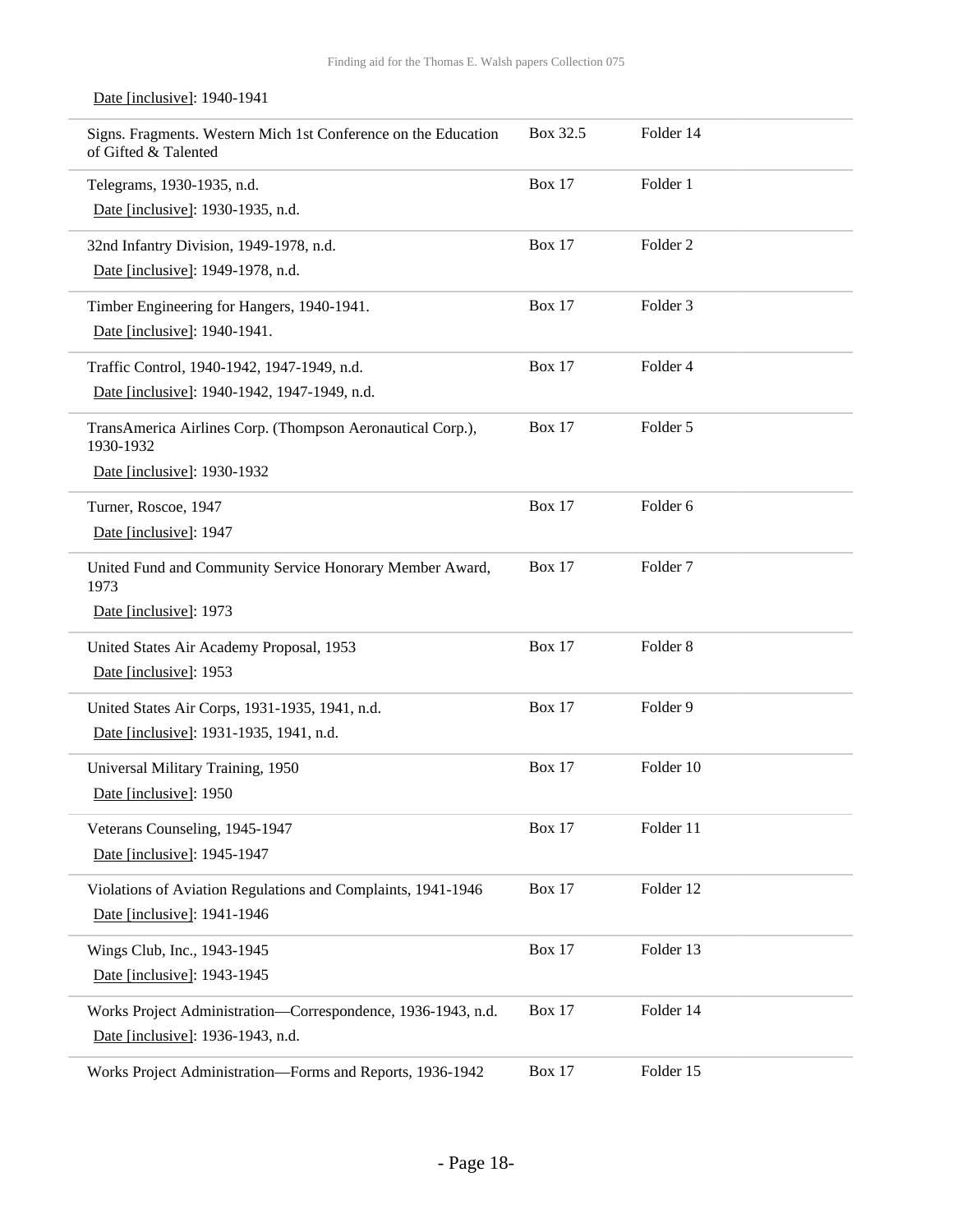#### **^** [Return to Table of Contents](#page-1-0)

## <span id="page-18-0"></span>**Series XI. Newspaper Clippings., 1928-1985, n.d.**

Date [inclusive]: 1928-1985, n.d.

| <b>Title/Description</b>                                                                                                                                                                                                                                                                                                           | <b>Instances</b> |             |
|------------------------------------------------------------------------------------------------------------------------------------------------------------------------------------------------------------------------------------------------------------------------------------------------------------------------------------|------------------|-------------|
| Photocopied clippings, 1928-1985, n.d.<br>Date [inclusive]: 1928-1985, n.d.                                                                                                                                                                                                                                                        | <b>Box 18</b>    | Folder 1-10 |
| Scrapbook 1, c.1938-1940<br>Date [inclusive]: c.1938-1940                                                                                                                                                                                                                                                                          | <b>Box 29</b>    |             |
| Scrapbook 2. Disbound, covers discarded., ca. 1942-1946<br>Date [inclusive]: ca. 1942-1946                                                                                                                                                                                                                                         | <b>Box 30</b>    | Folder 1-4  |
| <b>Scope and Contents</b>                                                                                                                                                                                                                                                                                                          |                  |             |
| Primarily newspaper clippings, but with some ephemera,<br>such as certificates or membership cards. Includes pg. 91<br>the Ray Barnes caricature for Walsh, May 9, 1943. Some<br>clippings provide identification information for photographs<br>in Walsh collection, but most clipping photos are not in the<br>Walsh collection. |                  |             |
| Scrapbook 3. Disbound, covers discarded.                                                                                                                                                                                                                                                                                           | <b>Box 30</b>    | Folder 5    |
| <b>Scope and Contents</b>                                                                                                                                                                                                                                                                                                          |                  |             |
| Newspaper clippings only, 1950's, on flight in general, and<br>local airport expansion.                                                                                                                                                                                                                                            |                  |             |
| Scrapbook 4. Primarily Civil Defense, Mostly the 1956 Tornado.                                                                                                                                                                                                                                                                     | Box 30.5         |             |
| <b>Scope and Contents</b>                                                                                                                                                                                                                                                                                                          |                  |             |
| Includes primarily newspaper clippings. Many published<br>images with Walsh in the clippings, not found in this<br>collection. One clipping shows Jerry Ford with two men,<br>RE relief from the aftermath of the tornado. Also a few<br>clippings from other publications and a few letters.                                      |                  |             |
| Scrapbook 5, ca. 1950s                                                                                                                                                                                                                                                                                                             | Box 30.5         |             |
| Date [inclusive]: ca. 1950s                                                                                                                                                                                                                                                                                                        |                  |             |
| <b>Scope and Contents</b>                                                                                                                                                                                                                                                                                                          |                  |             |
| Primarily newspaper clippings, with several providing                                                                                                                                                                                                                                                                              |                  |             |

printed images and identifications for photographs in Walsh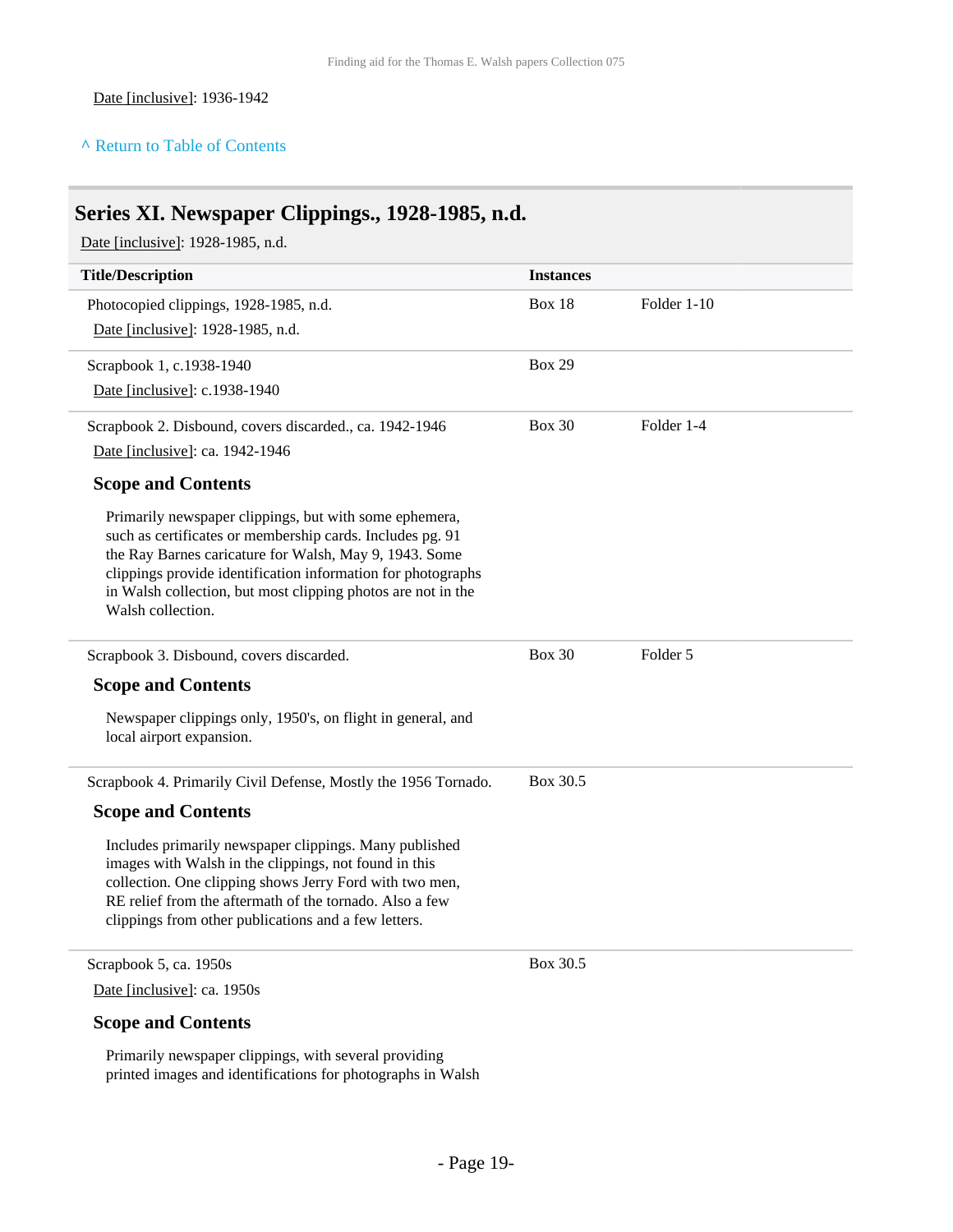collection. Some travel including Beaver Island. Polio, Osteopathic Hospital, and other miscellaneous.

#### **^** [Return to Table of Contents](#page-1-0)

<span id="page-19-3"></span><span id="page-19-2"></span><span id="page-19-1"></span><span id="page-19-0"></span>

| Series XII. Memorabilia.                                                               |                  |                     |
|----------------------------------------------------------------------------------------|------------------|---------------------|
| <b>Title/Description</b>                                                               | <b>Instances</b> |                     |
| 1921-1984, n.d.                                                                        | <b>Box 19</b>    | Folder 1-2          |
| A Return to Table of Contents                                                          |                  |                     |
| <b>Series XIII. Miscellaneous Papers.</b>                                              |                  |                     |
| <b>Title/Description</b>                                                               | <b>Instances</b> |                     |
| 1921-1984, n.d.                                                                        | <b>Box 19</b>    | Folder 3-5          |
| A Return to Table of Contents                                                          |                  |                     |
| Series XIV. Publications., 1911-1978                                                   |                  |                     |
| Date [inclusive]: 1911-1978                                                            |                  |                     |
| <b>Periodicals</b>                                                                     |                  |                     |
| <b>Title/Description</b>                                                               | <b>Instances</b> |                     |
| Grand Rapids Chamber of Commerce News, June 1964<br>Date [inclusive]: June 1964        | <b>Box 19</b>    | Folder 6            |
| Grand Rapids (Bicentennial Souvenir Edition), June 1976<br>Date [inclusive]: June 1976 | <b>Box 19</b>    | Folder <sub>7</sub> |
| Peninsular Club Magazine, Aug 1951, Dec 1952                                           | <b>Box 19</b>    | Folder 8-9          |
| Date [inclusive]: Aug 1951, Dec 1952                                                   |                  |                     |
| Aero: America's Aviation Weekly, 25 Feb 1911 - 29 Jun 1912                             | <b>Box 20</b>    | Folder 1-5          |
| Date [inclusive]: 25 Feb 1911 – 29 Jun 1912                                            |                  |                     |
| Aero and Hydro, 6 Jul - 28 Dec 1912                                                    | <b>Box 20</b>    | Folder 6-7          |
| Date [inclusive]: $6 \text{ Jul} - 28 \text{ Dec } 1912$                               |                  |                     |
| Aero and Hydro, 4 Jan 1913 - 31 Oct 1914                                               | Box 21           | Folder 1-6          |
| Date [inclusive]: 4 Jan 1913 - 31 Oct 1914                                             |                  |                     |
| Airway Bulletin, 1930                                                                  | <b>Box 22</b>    | Folder 1            |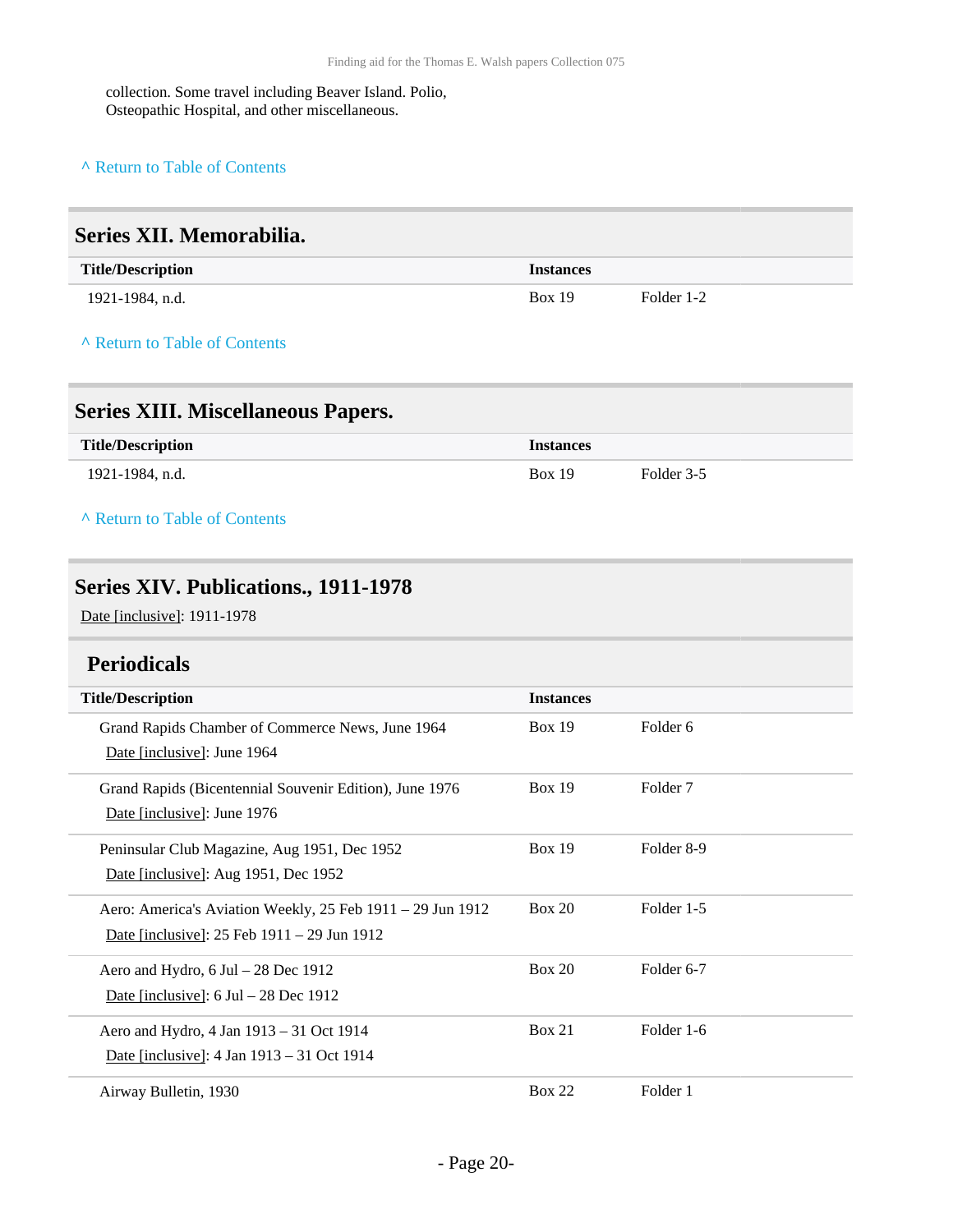| Michigan Aviation News, Jun, Aug 1946                                                 | <b>Box 22</b> | Folder <sub>2</sub> |
|---------------------------------------------------------------------------------------|---------------|---------------------|
| Date [inclusive]: Jun, Aug 1946                                                       |               |                     |
| Michigan Aviation, 1965-1978                                                          | <b>Box 22</b> | Folder <sub>3</sub> |
| Date [inclusive]: 1965-1978                                                           |               |                     |
| Michigan Aviation Digest, 1948-1952 (with gaps)                                       | <b>Box 22</b> | Folder 4            |
| Date [inclusive]: 1948-1952 (with gaps)                                               |               |                     |
| Michigan Aviation Directory, 1951, 1953, 1956                                         | <b>Box 22</b> | Folder 5-6          |
| Date [inclusive]: 1951, 1953, 1956                                                    |               |                     |
| National Air Races Directory, 1951                                                    | <b>Box 22</b> | Folder <sub>7</sub> |
| Date [inclusive]: 1951                                                                |               |                     |
| Read it and Weep (American Association of Airport<br>Executives), Jul 1955 – Sep 1961 | <b>Box 22</b> | Folder 8            |
| Date [inclusive]: Jul 1955 - Sep 1961                                                 |               |                     |
| Miscellaneous publications, 1945-66                                                   | <b>Box 22</b> | Folder 9            |
| Date [inclusive]: 1945-66                                                             |               |                     |
| Aerial Age Weekly, 27 Nov 1916 - 29 Jan 1917                                          | <b>Box 23</b> | Folder 1-2          |
| Date [inclusive]: 27 Nov 1916 – 29 Jan 1917                                           |               |                     |
| Aircraft, Apr., Sept. 1911 - Oct 1912                                                 | <b>Box 23</b> | Folder <sub>3</sub> |
| Date [inclusive]: Apr., Sept. 1911 – Oct 1912                                         |               |                     |
| Aviation and Aeronautical Engineering, 1918-08-01                                     | <b>Box 23</b> | Folder 4            |
| Date [inclusive]: 1918-08-01                                                          |               |                     |
| Fly: The National Aeronautics Weekly, Aug 1911, Feb, May<br>1912                      | <b>Box 23</b> | Folder 5            |
| Date [inclusive]: Aug 1911, Feb, May 1912                                             |               |                     |
| <b>Books</b>                                                                          |               |                     |
|                                                                                       |               |                     |

#### Date [inclusive]: 1930

<span id="page-20-0"></span>

| <b>Title/Description</b>                             | <b>Instances</b> |
|------------------------------------------------------|------------------|
| Air Transport at War, Reginold M. Cleveland          | <b>Box 24</b>    |
| American Legion in Michigan, Mills Van Valkenburch   | Box 24           |
| Flying, James E. Fechet                              | Box 24           |
| High Horizons, Frank J. Taylor                       | <b>Box 24</b>    |
| History of the American Legion, Richard Seelye Jones | <b>Box 24</b>    |
| Joe Foss, Flying Marine, as told to Walter Simmons   | <b>Box 25</b>    |
| North to the Orient, Anne Morrow Lindbergh           | <b>Box 25</b>    |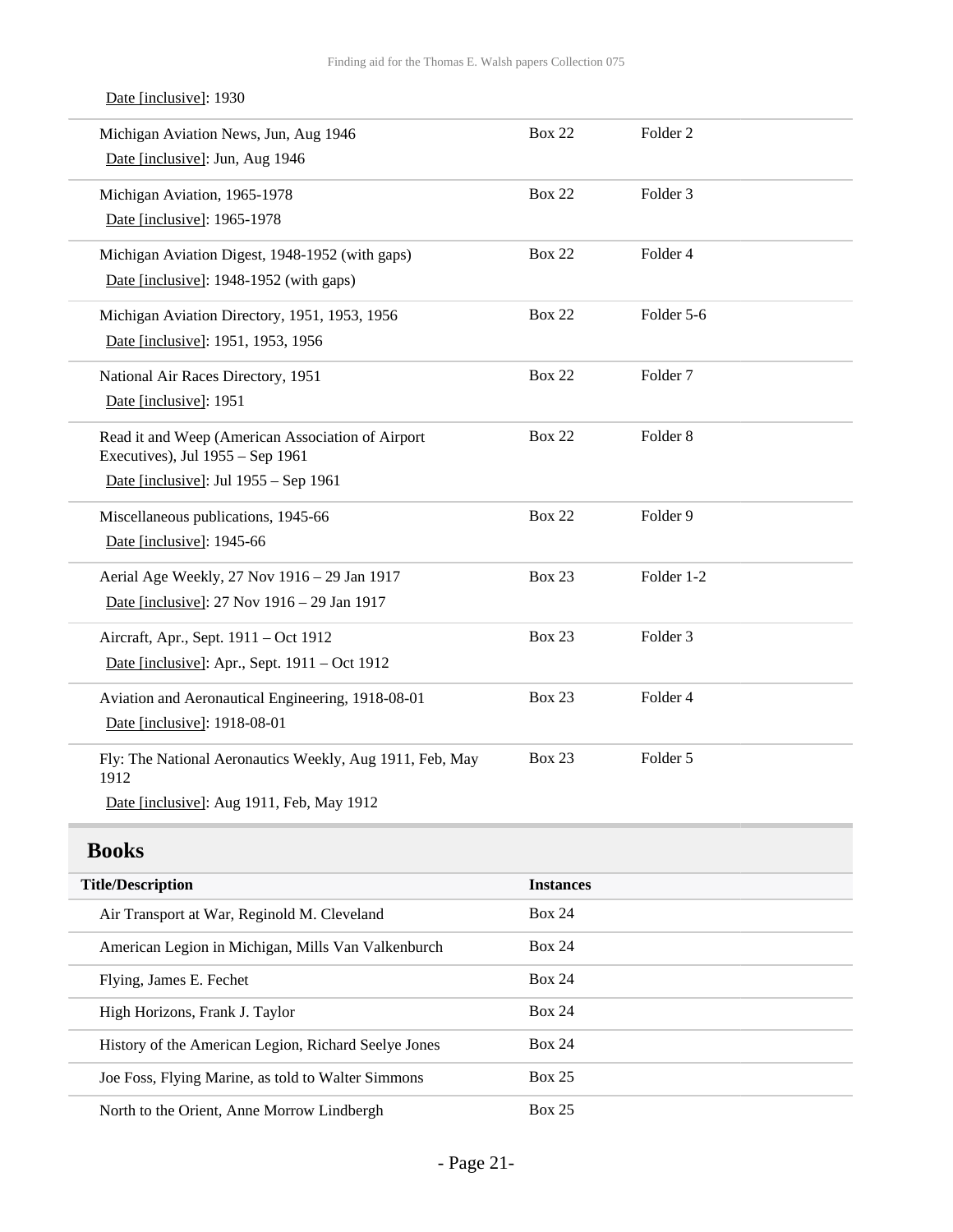| "Paddy" Finucane: A Memoir, James Reynolds                                                          | <b>Box 25</b>         |
|-----------------------------------------------------------------------------------------------------|-----------------------|
| Pioneering the Helicopter, C.L. Morris, Forward by Igor<br>Sikorsky                                 | <b>Box 25</b>         |
| Proceedings of the First National Clinic of Domestic Aviation<br>Planning, 1943                     | <b>Box 25</b>         |
| Date [inclusive]: 1943                                                                              |                       |
| Psychological Warfare, Paul M.A. Linebarger                                                         | <b>Box 26</b>         |
| A Short History of the Airplane, Frank A. Cerruti                                                   | <b>Box 26</b>         |
| Stepchild Pilot, Joseph Doerflinger                                                                 | <b>Box 26</b>         |
| Taking Flight, Furniture Capital Air Service                                                        | <b>Box 26</b>         |
| Visibility Unlimited, Dick Grace                                                                    | <b>Box 26</b>         |
| We, Charles Lindbergh                                                                               | <b>Box 26</b>         |
| Win Your Wings, I & II, Roscoe Turner and Jean H. Dubuque.                                          | <b>Box 27</b>         |
| Who's Who in Michigan, 1936                                                                         | <b>Box 27</b>         |
| Date [inclusive]: 1936                                                                              |                       |
| A Presentation of Facts and Figures to the United States Air<br>Force oversized with spiral binding | Folder 15<br>Box 32.5 |

**^** [Return to Table of Contents](#page-1-0)

## <span id="page-21-0"></span>**Series XV. Tape Recordings., 1956, 1980s**

Date [inclusive]: 1956, 1980s

| <b>Title/Description</b>                                                                                                                                                                                                                                                                                                                                                                                                                            | <b>Instances</b> |
|-----------------------------------------------------------------------------------------------------------------------------------------------------------------------------------------------------------------------------------------------------------------------------------------------------------------------------------------------------------------------------------------------------------------------------------------------------|------------------|
| "Dateline Defense" Mutual. Grand Rapids Tornado. Broadcast<br>Apr. 17, 1956 Length: 14:30 Interview to about 12:30 Label:<br>Interview had with Tom Walsh last afternoon of Apr. 4, 1956, on<br>Standale, Comstock Park, etc. tornado disaster. This recording<br>was later broadcast under sponsorship of Federal Civil Defense<br>Administration, over all Mutual Network stations. We also had<br>this over WGRD in Grand Rapids. Dan R. Waters. | <b>Box 28</b>    |
| Original Version: Reel to Reel magnetic audio tape. 1/4" x 1200<br>ft. reel.                                                                                                                                                                                                                                                                                                                                                                        | <b>Box 28</b>    |
| Reformatted Version: Digital to CD.                                                                                                                                                                                                                                                                                                                                                                                                                 | <b>Box 28</b>    |
| <b>Scope and Contents</b>                                                                                                                                                                                                                                                                                                                                                                                                                           |                  |
| Interview of Tom Walsh, Director, Kent County Civil<br>Defense, by Terry Kennedy, for the Mutual Network.<br>Provides general information of the history of Civil Defense                                                                                                                                                                                                                                                                           |                  |

in Kent County, and general information on the preparations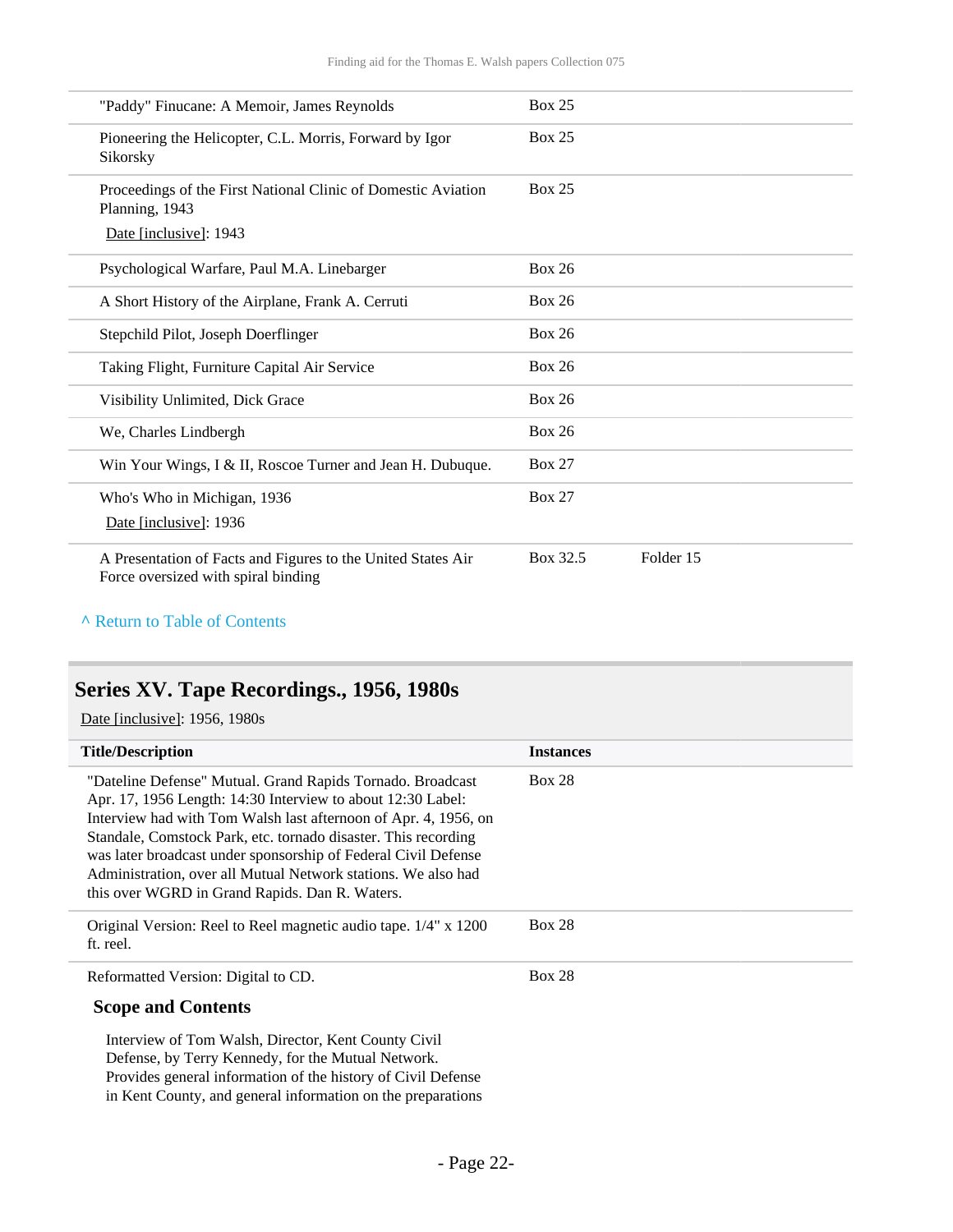for the event, with some information on the actual April 3, 1956 tornado. 00.[5657].1

#### **^** [Return to Table of Contents](#page-1-0)

### <span id="page-22-0"></span>**Series XVI. Photographs.**

| <b>Title/Description</b> | <b>Instances</b> |                     |
|--------------------------|------------------|---------------------|
| Air Ambulance            | <b>Box 33</b>    | Folder 1            |
| Aircraft Assembly Plant  | <b>Box 33</b>    | Folder <sub>2</sub> |
| <b>Airplane Crashes</b>  | <b>Box 33</b>    | Folder <sub>3</sub> |
| Airplane Crashes         | <b>Box 31</b>    | Folder<br>Album 3   |
| Airplane Crashes         | <b>Box 32</b>    | Folder<br>Album 7   |
| <b>Airplane Crashes</b>  | <b>Box 32</b>    | Folder<br>Album 9   |
| Airplane. Interiors      | <b>Box 33</b>    | Folder 4            |
| Airplanes                | <b>Box 33</b>    | Folder 5            |
| Airplanes                | Box 31.5         | Folder<br>Album 1   |
| Airplanes                | <b>Box 31</b>    | Folder<br>Album 3   |
| Airplanes                | <b>Box 31</b>    | Folder<br>Album 4   |
| Airplanes                | <b>Box 32</b>    | Folder<br>Album 7   |
| <b>Airport Committee</b> | <b>Box 33</b>    | Folder <sub>6</sub> |
| Airport Oak              | <b>Box 33</b>    | Folder <sub>7</sub> |

#### **Scope and Contents**

Two of same view showing sign protesting the airport. One is original, and identifies the man on the ladder as Walsh, the parachutist...The second is a copy photo.

#### Airport Restaurant

Box 33 Folder 8

#### **Scope and Contents**

Group of men in suits standing with the tables set for a meal. Aeronca sign on the wall left. Exterior view of a single story building with an awning, with numerous signatures on the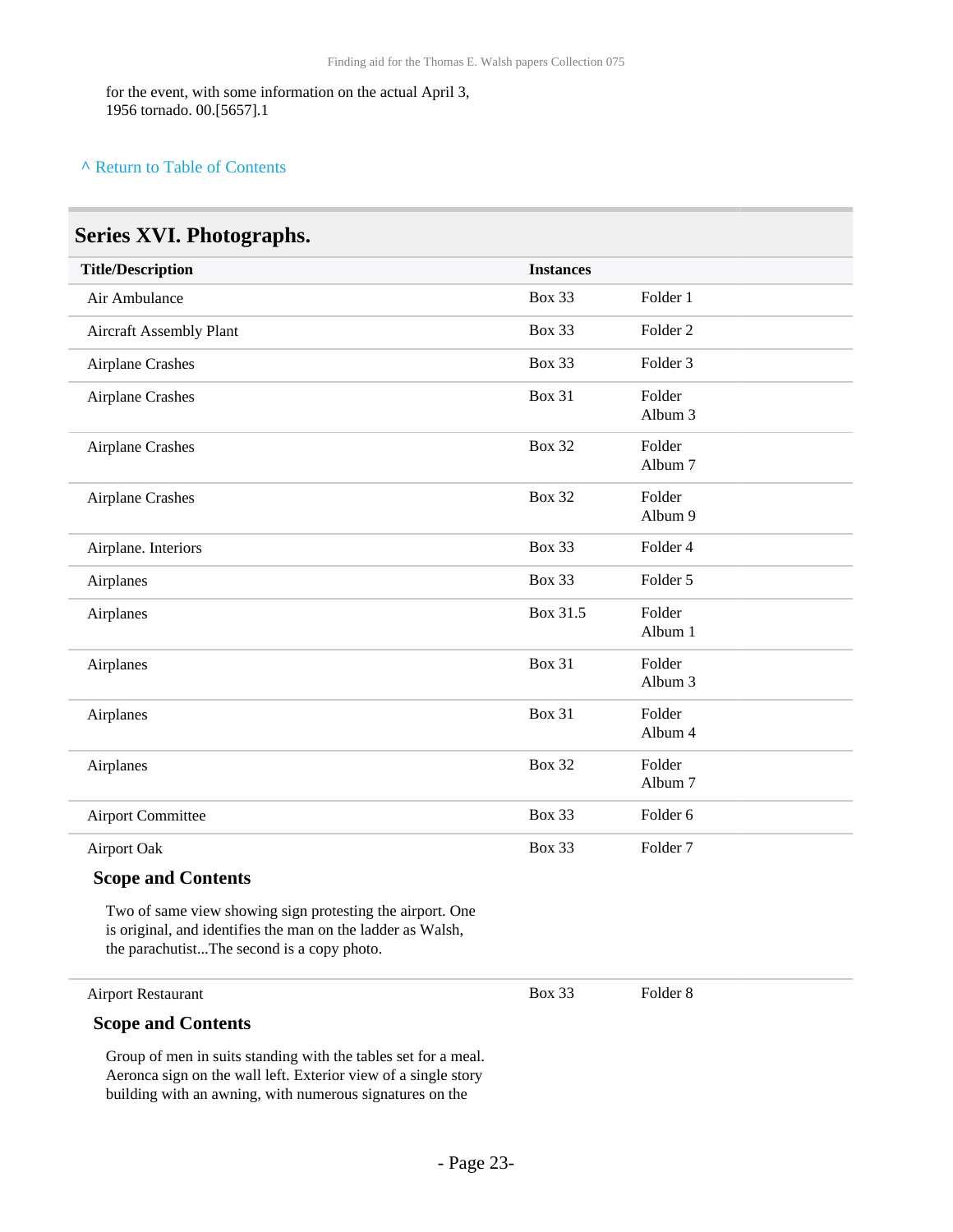face of the photo, some no longer legible. "The Dunkers Club".

<span id="page-23-0"></span>

| <b>Airport Restaurant</b>                                                                                                                                                                                         | <b>Box 31</b>    | Folder<br>Album 3 |
|-------------------------------------------------------------------------------------------------------------------------------------------------------------------------------------------------------------------|------------------|-------------------|
| <b>Airport Terminal Design</b>                                                                                                                                                                                    | <b>Box 33</b>    | Folder 9          |
| <b>Scope and Contents</b>                                                                                                                                                                                         |                  |                   |
| Winkler & Greene proposal rendering                                                                                                                                                                               |                  |                   |
| <b>American Airlines</b>                                                                                                                                                                                          | <b>Box 33</b>    | Folder 10         |
| American Legion                                                                                                                                                                                                   | Box 31           | Folder<br>Album 4 |
| Amphibian Airplanes                                                                                                                                                                                               | Box 33           | Folder 11         |
| <b>Scope and Contents</b>                                                                                                                                                                                         |                  |                   |
| Three small photos from same shoot. View of plan on water<br>with tall buildings behind. Stamp on verso: MacGregor and<br>Company, 5326-2, Detroit, MI.                                                           |                  |                   |
| Amphibian Airplanes                                                                                                                                                                                               | Box 31           | Folder<br>Album 3 |
| <b>Amphibian Airplanes</b>                                                                                                                                                                                        | Box 31           | Folder<br>Album 4 |
| Amphibian Airplanes                                                                                                                                                                                               | <b>Box 32</b>    | Folder<br>Album 7 |
| <b>Atlas Products Airplane</b>                                                                                                                                                                                    | <b>Box 33</b>    | Folder 12         |
| Billboard                                                                                                                                                                                                         | <b>Box 33</b>    | Folder 13         |
| <b>Scope and Contents</b>                                                                                                                                                                                         |                  |                   |
| Homer Ferguson, United States Senator, Donald S. Leonard,<br>Governor. Two men looking at the billboard, with the man<br>on the left identified as Walsh, and the other man in a work<br>cap and white coveralls. |                  |                   |
| <b>Blood Donation</b>                                                                                                                                                                                             | Box 33           | Folder 14         |
| Cadet School, Kalamazoo, MI                                                                                                                                                                                       | Box 33           | Folder 15         |
| <b>Cadet School Negatives</b>                                                                                                                                                                                     | Box 33           | Folder 15.1       |
| <b>Capitol Airlines</b>                                                                                                                                                                                           |                  |                   |
| <b>Title/Description</b>                                                                                                                                                                                          | <b>Instances</b> |                   |
| Two small photos of loading cargo near the front of the<br>"Capitaliner Rhron, 417".                                                                                                                              | <b>Box 33</b>    | Folder 16         |
| Small photo of two men working near/above an engine.                                                                                                                                                              | Box 33           | Folder 16         |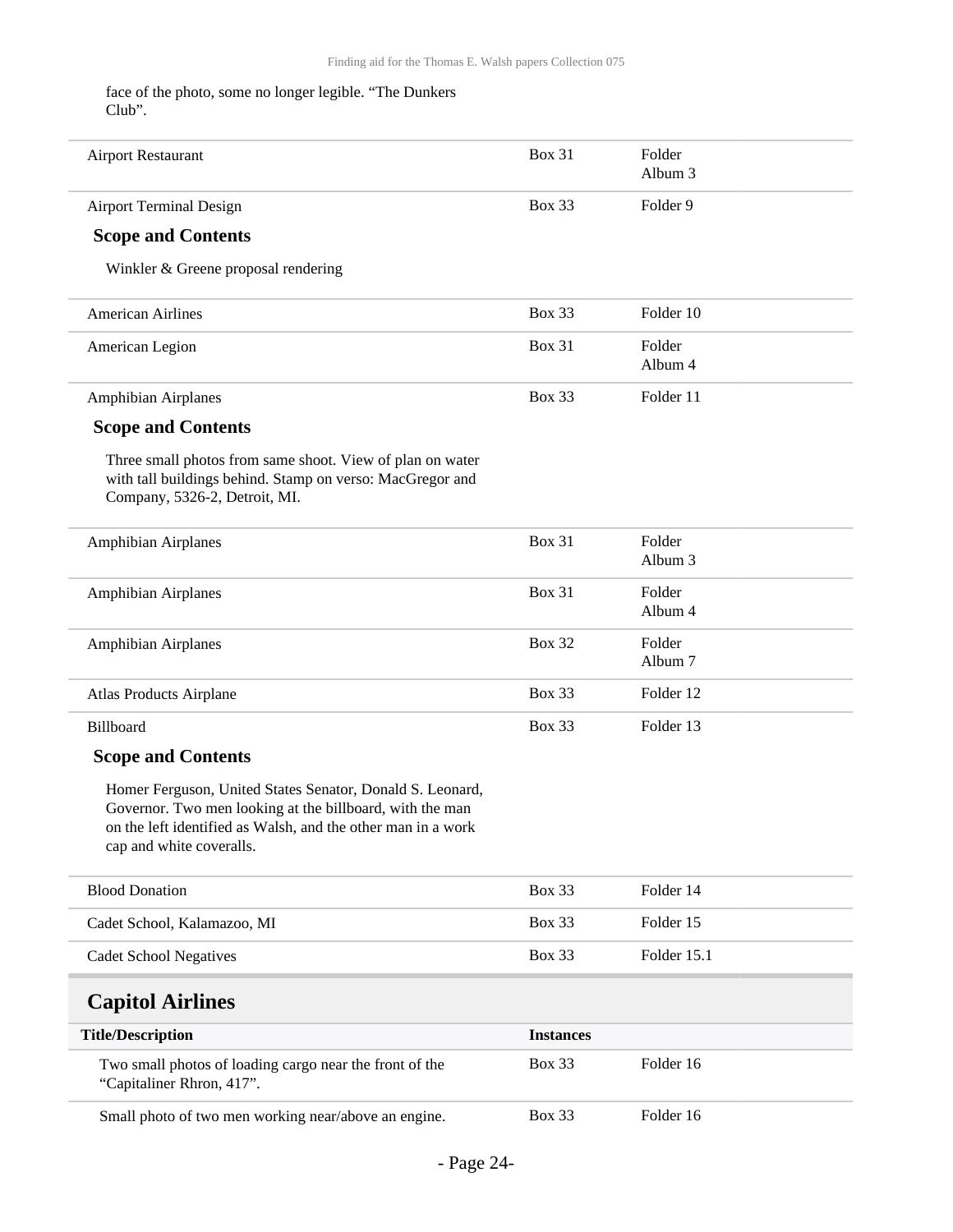| Capitaliner Pittsburgh 426 note near the Administration<br>Building at the airport with a group looking on.                                                                                                                                                                            | <b>Box 33</b>    | Folder 16 |  |
|----------------------------------------------------------------------------------------------------------------------------------------------------------------------------------------------------------------------------------------------------------------------------------------|------------------|-----------|--|
| Worm's eye view of Capitaliner Pittsburgh with nose facing left.                                                                                                                                                                                                                       | <b>Box 33</b>    | Folder 16 |  |
| Two men standing on a platform in front of an engine, with mail<br>packages in hand, and three men in overcoats standing on the<br>ground reaching to packages.                                                                                                                        | <b>Box 33</b>    | Folder 16 |  |
| "Early Bird" "Sinnie" Sinclair on way to Washington, D.C. for<br>the 45th Anniversary of flight and presentation of the Wright<br>Kitty hawk airplane to the Smithsonian. Includes Howard<br>Tischler, Janice Mann, Larry Schroeder, Sinnie Sinclair, Edwin<br>J. Quick., Dec 16, 1948 | <b>Box 33</b>    | Folder 16 |  |
| Date [inclusive]: Dec 16, 1948                                                                                                                                                                                                                                                         |                  |           |  |
| Another view of Sinclair boarding with Quick shaking his hand.                                                                                                                                                                                                                         | <b>Box 33</b>    | Folder 16 |  |
| Capital 426. A group of men and a hostess standing near the<br>entrance stairs to the plane.                                                                                                                                                                                           | <b>Box 33</b>    | Folder 16 |  |
| Capitaliner Winston-Salem #229. Group of men on the ramp<br>into the airplane with three others on the ground., 1948-05-01                                                                                                                                                             | <b>Box 33</b>    | Folder 16 |  |
| Date [inclusive]: 1948-05-01                                                                                                                                                                                                                                                           |                  |           |  |
| Two sets of two views each of loading of the Capitaliner<br>Cheboygan, 228. Chuck Clark in ship, Superintendent for<br>Operations for Pennsylvania Central Airlines., 1950-01-30                                                                                                       | <b>Box 33</b>    | Folder 16 |  |
| Date [inclusive]: 1950-01-30                                                                                                                                                                                                                                                           |                  |           |  |
| Capitaliner Memphis, 221-B. Inside a hangar with men on<br>ladders working on the engine, etc.                                                                                                                                                                                         | <b>Box 33</b>    | Folder 16 |  |
| Capital Fleet, Capital Ship Detroit. Standing in front of the<br>Administration Building, Grand Rapids., ca. 1950s                                                                                                                                                                     | <b>Box 33</b>    | Folder 16 |  |
| Date [inclusive]: ca. 1950s                                                                                                                                                                                                                                                            |                  |           |  |
| Capital Fleet, Capital Ship, Grand Rapids. Worm's eye view<br>under the nose, with five men standing in the foreground, two<br>wear regular suits and three wear uniforms. Others working<br>behind.                                                                                   | <b>Box 33</b>    | Folder 16 |  |
| Worm's eye view under a Capital Fleet plane gleaming in the<br>sunlight, with the motors running.                                                                                                                                                                                      | <b>Box 33</b>    | Folder 16 |  |
| Chicago, IL                                                                                                                                                                                                                                                                            | <b>Box 33</b>    | Folder 17 |  |
| <b>Civil Air Patrol</b>                                                                                                                                                                                                                                                                |                  |           |  |
| <b>Title/Description</b>                                                                                                                                                                                                                                                               | <b>Instances</b> |           |  |
| CAP Four men standing in front of a single engine plane, ca.<br>1942                                                                                                                                                                                                                   | <b>Box 33</b>    | Folder 18 |  |

<span id="page-24-0"></span>Date [inclusive]: ca. 1942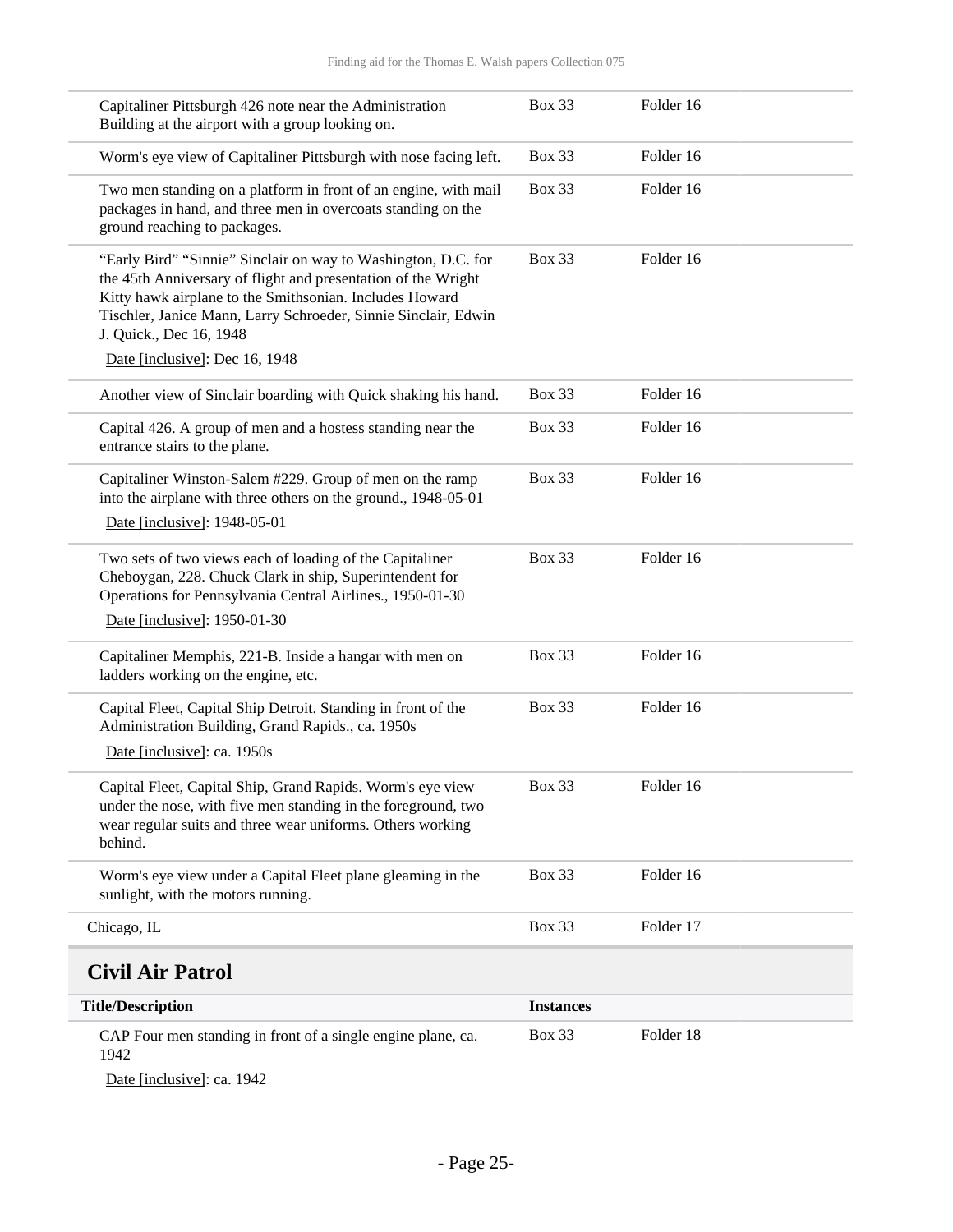L-R: Fritz Mueller, Wally Hook, Chuck Kindel, Tom Walsh

| Two men in foreground. Left man in uniform with CAP letters<br>on lapel, right man in suit. Men in background in uniform or<br>plain clothes.                                                    | <b>Box 33</b> | Folder 18            |
|--------------------------------------------------------------------------------------------------------------------------------------------------------------------------------------------------|---------------|----------------------|
| Interior view. Cadet program, Kent Co. Airport. WWII. Ward C.<br>Morgan photo, Kalamazoo. Shows a man standing in front of a<br>heat stove talking to men seated in classroom chairs.            | <b>Box 33</b> | Folder 18            |
| Group of man in uniform standing at attention for the camera<br>near a large unidentified building.                                                                                              | <b>Box 33</b> | Folder 18            |
| Unidentified event at Belknap Lookout field with card and<br>people ringing the field, and group standing in formal lines on<br>the field.                                                       | <b>Box 33</b> | Folder 18            |
| Civil Air Patrol                                                                                                                                                                                 | Box 31        | Folder<br>Album 4    |
| <b>Continental Motors</b>                                                                                                                                                                        | <b>Box 33</b> | Folder 19            |
| <b>Scope and Contents</b>                                                                                                                                                                        |               |                      |
| Three men standing at a display booth behind a Continental<br>Red Sash? Engine. L-R, Unknown, Roscoe Turner, Jack<br>Reese. Stamp for W.C. Runder Photo Co., St. Louis, MO.                      |               |                      |
| Criminals, Mug Shots                                                                                                                                                                             | Box 35.5      | Folder <sub>23</sub> |
| <b>Scope and Contents</b>                                                                                                                                                                        |               |                      |
| Oscar Anderson / Howard Baker / Ray Briggs / Giacoma<br>Desimona / Gerald Hendershot / Elmer Matthews / Joseph<br>Ricker / Garrett Rosema / Arthur Schallhorn / Jacob<br>Wierda / George William |               |                      |
| Deer Hunting                                                                                                                                                                                     | <b>Box 33</b> | Folder 20            |
| <b>Scope and Contents</b>                                                                                                                                                                        |               |                      |
| Two views of Charlie Clark with his deer kill and bows and<br>arrows.                                                                                                                            |               |                      |
| Deer Hunting                                                                                                                                                                                     | <b>Box 32</b> | Folder<br>Album 8    |
| Dirigibles                                                                                                                                                                                       | <b>Box 33</b> | Folder 21            |
| <b>Scope and Contents</b>                                                                                                                                                                        |               |                      |
| Three snapshots. One has ID Goodyear blimp "Puritan" on<br>visit, Kent co. Airport, ca. 1930's.                                                                                                  |               |                      |
| Downing Murder                                                                                                                                                                                   | Box 33        | Folder <sub>22</sub> |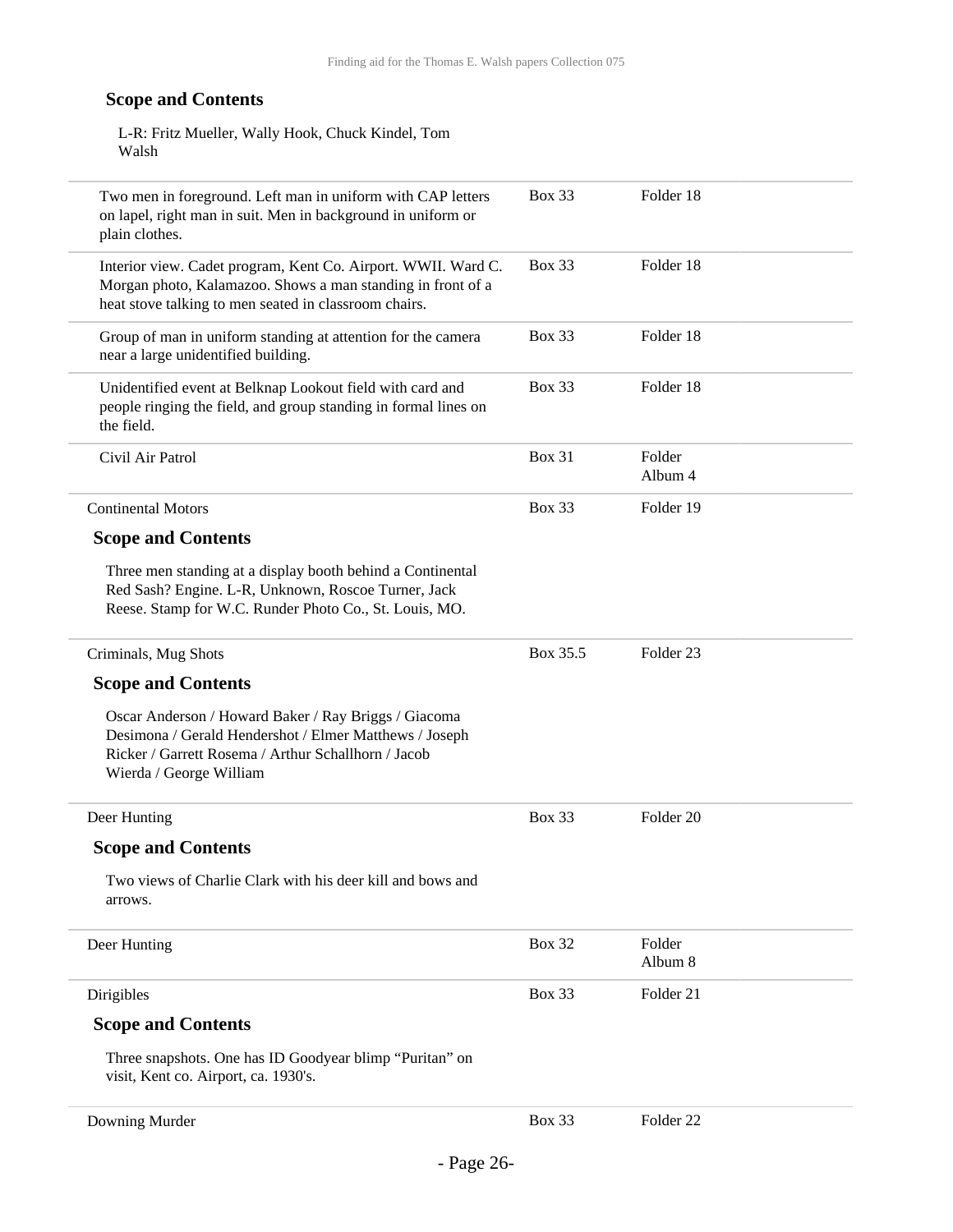Also Safety. Access restricted. No reproduction allowed. See Archivist or Department Head for these items.

### <span id="page-26-0"></span>**Fire Fighting Equipment**

| <b>Title/Description</b>                                                                                                   | <b>Instances</b> |                      |
|----------------------------------------------------------------------------------------------------------------------------|------------------|----------------------|
| Two views of engine putting out vehicle view with photo nos.<br>$14-673-R.$                                                | <b>Box 33</b>    | Folder <sub>23</sub> |
| Spray from nozzle. 14-676-R.                                                                                               | <b>Box 33</b>    | Folder 23            |
| Distant view of spray from nozzle on top of fire vehicle. 14-681-<br>$\mathbf{R}$ .                                        | <b>Box 33</b>    | Folder 23            |
| Side view of vehicle with ID "286" "Boeing Airplane Company,<br>Fire Department" American LaFrance Foamite logo at bottom. | Box 33           | Folder <sub>23</sub> |
| View vehicle with ID S.A.F.D. Airport. With American ALFCO<br>LaFrance logo at bottom.                                     | Box 33           | Folder <sub>23</sub> |
| Fire vehicle with ID "P2278, U.S. Air Force" in front of a<br>hanger, with American LaFrance Foamite logo at bottom.       | <b>Box 33</b>    | Folder <sub>23</sub> |
| Bird's eye view of fire vehicle from the rear, ladder on far side,<br>no ID visible.                                       | Box 33           | Folder <sub>23</sub> |
| Fishing                                                                                                                    | <b>Box 33</b>    | Folder <sub>24</sub> |
| Fox Hunting                                                                                                                | <b>Box 33</b>    | Folder <sub>25</sub> |
| Gliders                                                                                                                    | <b>Box 33</b>    | Folder <sub>26</sub> |

#### **Scope and Contents**

Gliders assembled at Kent County Airport, ca. WWII. Has stamp: Gazette Photo, Ken Brouse, Reporter.

| Gliders                   | <b>Box 32</b> | Folder<br>Album 9 |
|---------------------------|---------------|-------------------|
| <b>Grand Rapids Views</b> | <b>Box 32</b> | Folder<br>Album 9 |

### <span id="page-26-1"></span>**Helicopters**

| <b>Title/Description</b>                                                                                    | <b>Instances</b> |           |
|-------------------------------------------------------------------------------------------------------------|------------------|-----------|
| Three snapshots of the skeletal version of a plane or helicopter,<br>dated April 17, 1944. "Alfred Jackson" | Box 33           | Folder 27 |
| Three original Spielmarcher photos, and a copy photo of one, ca.<br>1940s?                                  | <b>Box 33</b>    | Folder 27 |
| Date [inclusive]: ca. 1940s?                                                                                |                  |           |
| <b>Related Materials:</b>                                                                                   |                  |           |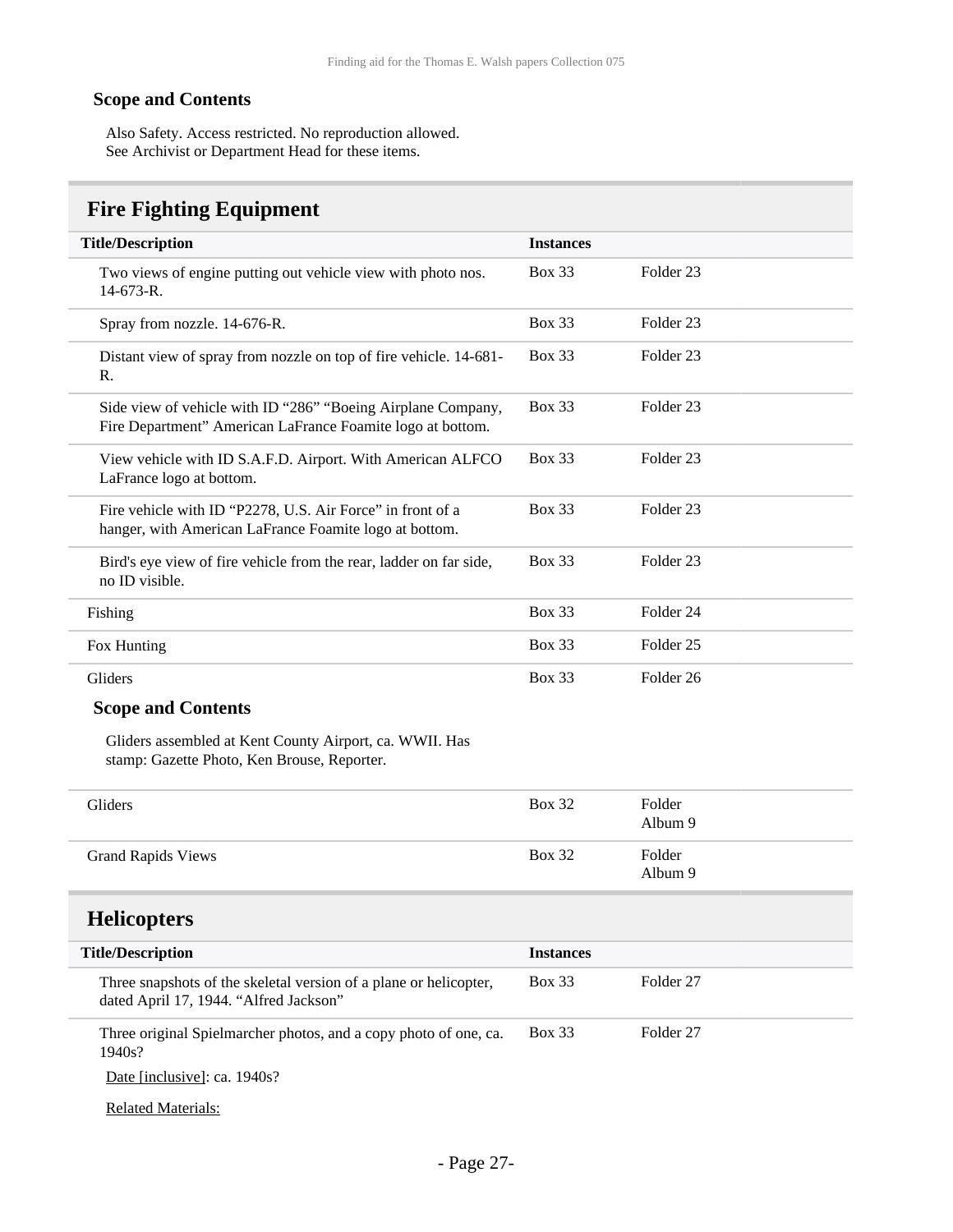#### **Related Materials**

See possible articles at GR Press, May 26, 1945 & GR Herald May 27, 1945.

| Helicopters                                                        | <b>Box 31</b> | Folder<br>Album 3    |  |
|--------------------------------------------------------------------|---------------|----------------------|--|
| Helicopters                                                        | <b>Box 32</b> | Folder<br>Album 9    |  |
| Houses                                                             | <b>Box 33</b> | Folder <sub>28</sub> |  |
| Kent Aviation Service [Known missing since 1999]                   | <b>Box 33</b> | Folder 29            |  |
| Kent County Airport                                                | <b>Box 33</b> | Folder 30            |  |
| Kent County Airport                                                | <b>Box 31</b> | Folder<br>Album 3    |  |
| Kent County Airport                                                | <b>Box 31</b> | Folder<br>Album 4    |  |
| Kent County Airport                                                | <b>Box 32</b> | Folder<br>Album 7    |  |
| Kent County Airport                                                | <b>Box 32</b> | Folder<br>Album 9    |  |
| Kent County Airport Administration Building                        | Box 32.5      | Folder 5             |  |
| Aerial view of Kent County Airport, n.d.<br>Date [inclusive]: n.d. | Box 32.5      | Folder 5             |  |
| Kent County Airport. Construction.                                 | <b>Box 33</b> | Folder 31            |  |
| Kent County Airport. Construction.                                 | <b>Box 32</b> | Folder<br>Album 9    |  |

## <span id="page-27-0"></span>**Kent County Airport. Dedication.**

### **Universal Studio Photographs**

| <b>Title/Description</b>                                                                                                                                                                                                                                                     | <b>Instances</b> |           |
|------------------------------------------------------------------------------------------------------------------------------------------------------------------------------------------------------------------------------------------------------------------------------|------------------|-----------|
| Bill Robertson, FAA, left and Jeet Halaby, right, standing in a<br>hallway, in front of the Kent County Airport wall plaque and a<br>portrait of Thomas E. Walsh, Airport Manager, 1930-1957                                                                                 | Box 33.5         | Folder 32 |
| Date [inclusive]: 1930-1957                                                                                                                                                                                                                                                  |                  |           |
| Two different photos of the man on the right above (Jeet)<br>Halaby). In one image he points at a plaque for "The County"<br>of Kent", which is on the left side of the Walsh portrait. In<br>the second image he is standing between this plaque and the<br>Walsh portrait. | Box 33.5         | Folder 32 |

## **Bernie Photographs**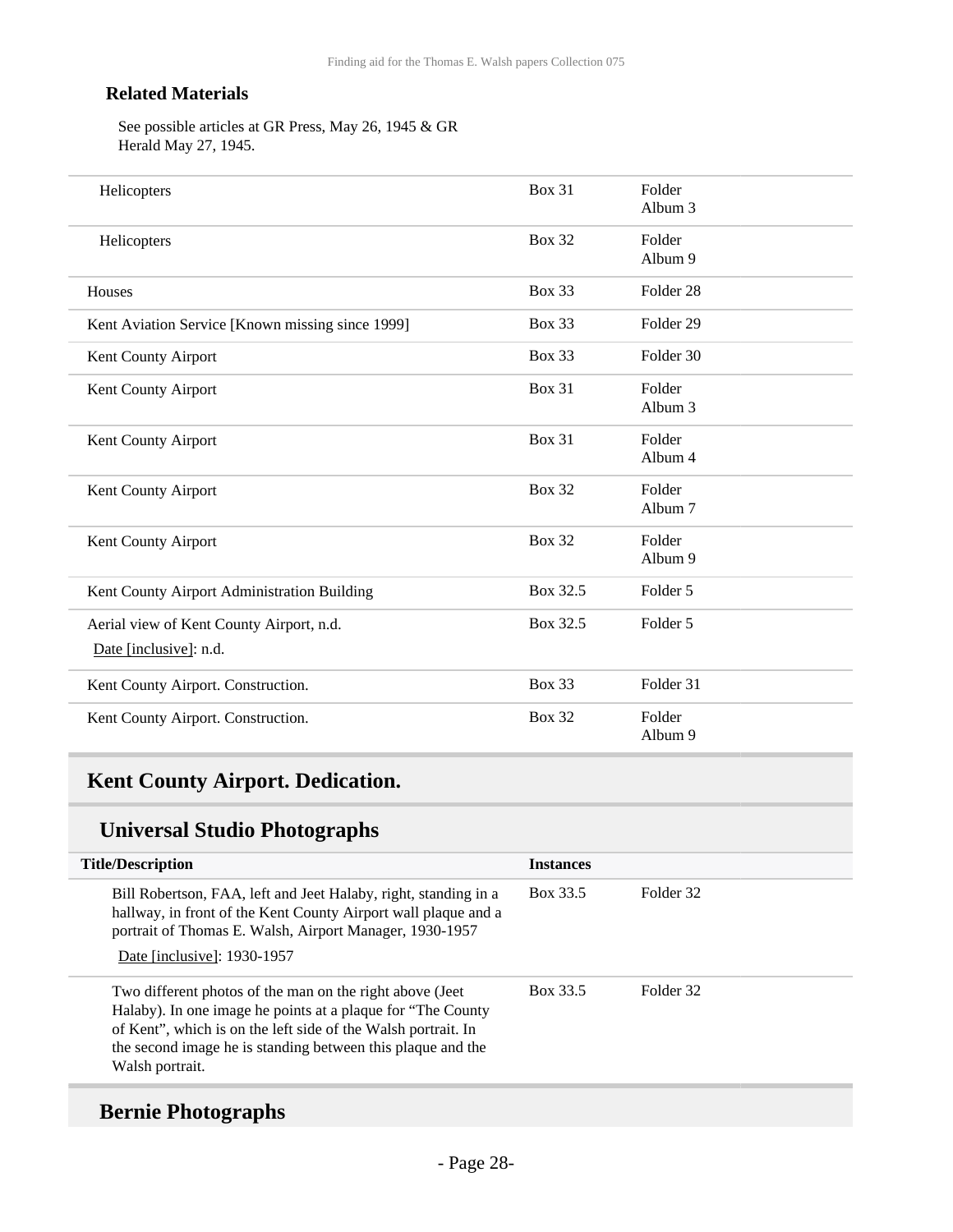| <b>Title/Description</b>                                                                                                                                                                                              | <b>Instances</b> |           |  |
|-----------------------------------------------------------------------------------------------------------------------------------------------------------------------------------------------------------------------|------------------|-----------|--|
| Bob Ross speaking at a podium, outside. Podium has the seal<br>for the Kent County Dept. of Aeronautics. Ross wears a badge<br>which appears to read: Kent County Airport Air Fair Judge?,<br>1964                    | Box 33.5         | Folder 32 |  |
| Date [inclusive]: 1964                                                                                                                                                                                                |                  |           |  |
| Unidentified man speaking at the podium with an African<br>American policeman in sunglasses standing in profile behind<br>him left. Man has a badge reading: Kent County Airport<br>Dedication. Official Guest.       | Box 33.5         | Folder 32 |  |
| Group of speakers and guests seated with the podium to the<br>left, and Jeet Halaby speaking. Walsh portrait is on a stand<br>at the right. Jerry Ford is in the center of the front row, with<br>Walsh at his right. | Box 33.5         | Folder 32 |  |
| Tom Walsh standing to the left of his portrait, with a young<br>man at the right, who may be his relative.                                                                                                            | Box 33.5         | Folder 32 |  |
| Four color snapshots of the ceremony, June 1964                                                                                                                                                                       | Box 33.5         | Folder 32 |  |
| Date [inclusive]: June 1964                                                                                                                                                                                           |                  |           |  |
| Bird's eye from upper outside level at airport of a runway<br>and field full of aircraft and people, with people on the upper<br>viewing deck.                                                                        | Box 33.5         | Folder 32 |  |
| View from behind audience toward speakers, with Jerry Ford<br>at the podium.                                                                                                                                          | Box 33.5         | Folder 32 |  |
| View from behind audience toward speakers, with Bob Ross<br>at the podium.                                                                                                                                            | Box 33.5         | Folder 32 |  |
| Nearer view of the Walsh portrait with Ford seated speaking<br>to the man on his right.                                                                                                                               | Box 33.5         | Folder 32 |  |
| $b/w$ 8x10 view of man in jacket & cap, with pipe, standing<br>at the outer upper level, looking at aircraft and people on the<br>airfield.                                                                           | Box 33.5         | Folder 32 |  |
| Two dark night time views of the Administration Building and<br>tower.                                                                                                                                                | Box 33.5         | Folder 32 |  |
| Robinson Studio Photo of two men looking at an aerial model<br>displayed vertically.                                                                                                                                  | Box 33.5         | Folder 32 |  |
| <b>Aerials</b>                                                                                                                                                                                                        |                  |           |  |
| <b>Title/Description</b>                                                                                                                                                                                              | <b>Instances</b> |           |  |
| Aerial view with embossed ID stamp lower right corner:<br>Negative by A-B-C Airline Corp., Lansing, Mich. Annotated<br>with green lines near the center right.                                                        | Box 33.5         | Folder 32 |  |
| Airport runways and structures from the air, 1940s?                                                                                                                                                                   | Box 33.5         | Folder 32 |  |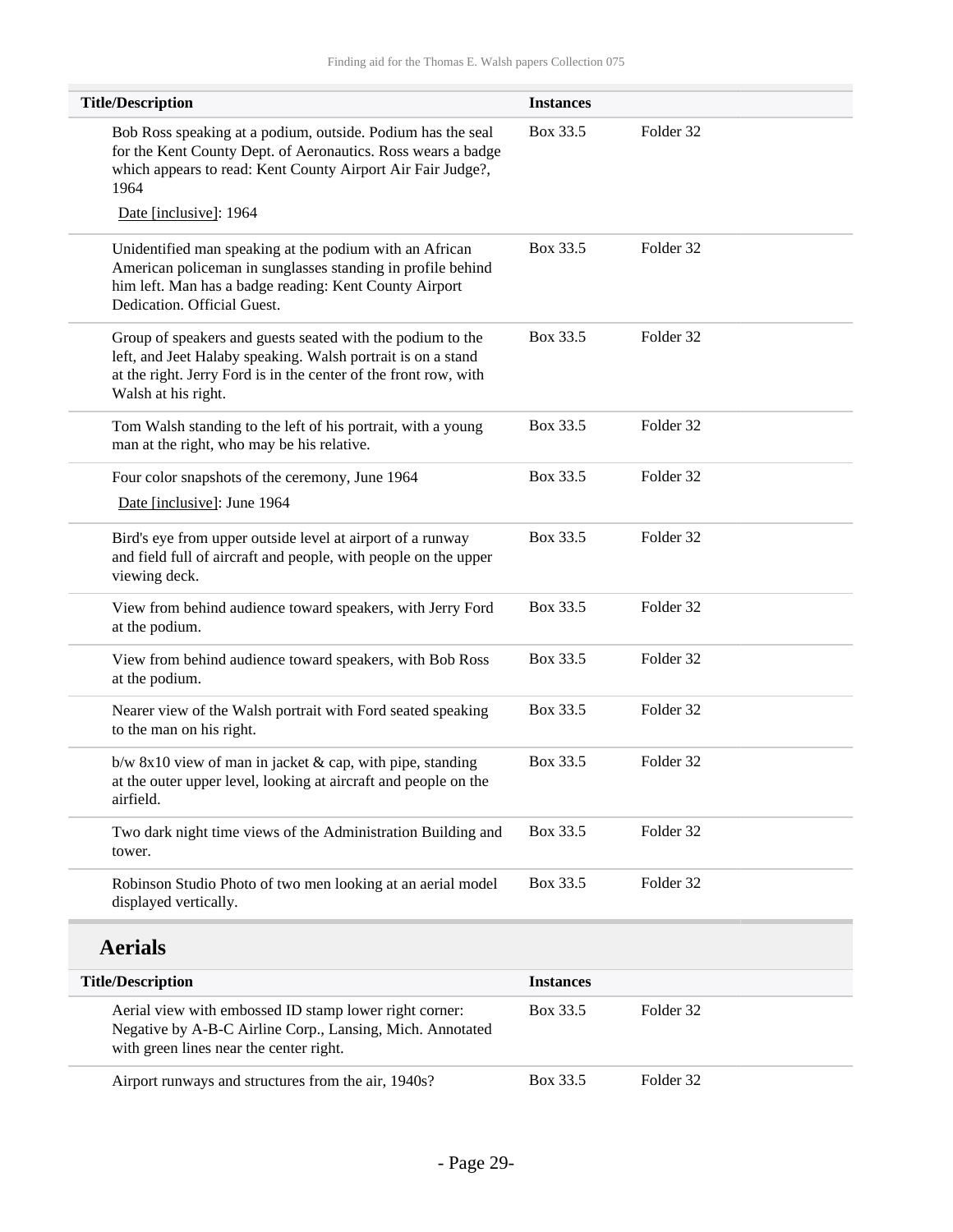| Airport structures, with numerous people and cars, and views<br>to area residences.                                                                                                                                                                                                                                                             | Box 33.5 | Folder 32 |
|-------------------------------------------------------------------------------------------------------------------------------------------------------------------------------------------------------------------------------------------------------------------------------------------------------------------------------------------------|----------|-----------|
| Two views showing a large bald patch of land, with runways<br>in the lower right corner.                                                                                                                                                                                                                                                        | Box 33.5 | Folder 32 |
| Aerial view of rural landscape showing two ponds/lakes                                                                                                                                                                                                                                                                                          | Box 33.5 | Folder 32 |
| Aerial view by photographer C.C. Wortman, Inc.                                                                                                                                                                                                                                                                                                  | Box 33.5 | Folder 32 |
| Legal sized linen backed aerial from Abrams Aerial Survey Corp.,<br>Lansing, Mich. Has label attached to verso: Aerial Survey Map,<br>Grand Rapids Airport, Grand Rapids, Michigan. Kent County<br>Road Commission, Engineers, March 18, 1930. Also has ink<br>stamp about reproduction rightsA-B-C- Airline Corporation,<br>Lansing, Michigan. | Box 32.5 | Folder 4  |
| Kent County Board of Supervisors                                                                                                                                                                                                                                                                                                                | Box 33.5 | Folder 33 |

#### Date [inclusive]: 1940s?

### <span id="page-29-0"></span>**Kohler Aviation**

## **Camera Shop Photos**

| <b>Title/Description</b>                                                                                                                                                                                                                            | <b>Instances</b> |           |
|-----------------------------------------------------------------------------------------------------------------------------------------------------------------------------------------------------------------------------------------------------|------------------|-----------|
| #29838 airplane with a "fin" extension under the motor,<br>probably for water landings. Two men in the cockpit, with<br>a man standing at the front of the plan, a hangar behind the<br>plane has "FCAS" logo on building. Original and copy photo. | Box 33.5         | Folder 34 |
| #29839 Same or similar plane as above, with Furniture Capital<br>Air Service on tail section, and two men in coveralls standing<br>at front of plane.                                                                                               | Box 33.5         | Folder 34 |
| #29836. Same or similar plane as above, with a group of eight<br>men in overalls or suits standing in front of the plane.                                                                                                                           | Box 33.5         | Folder 34 |
| Same or similar plane, with a different group of men standing<br>in front and the hangar behind. No photographer ID.                                                                                                                                | Box 33.5         | Folder 34 |
| Interior view in hangar with a plan being loaded or unloaded.<br>Plane has the Kohler Aviation Corporation logo on the side. A<br>truck in the hangar, full of boxes has "Pittsburgh Plate Glass<br>Co." sign on the side.                          | Box 33.5         | Folder 34 |
| Exterior view of Kohler plane NC-139-H with a men standing<br>near at the front. The plane stands in front of a brick building<br>with has signs for Kohler, but may not be in Grand Rapids.                                                        | Box 33.5         | Folder 34 |
| View of a Kohler plane on a dirty field near a train station,<br>with tall city buildings behind, probably Detroit. "MCP.<br>5314".                                                                                                                 | Box 33.5         | Folder 34 |
| View of a brick building with an elevated crane behind,<br>aircraft, and an old truck. "16984". Photographers stamp on<br>verso: Spencer & Wyckoff, Detroit. Handwritten ID: Kohler                                                                 | Box 33.5         | Folder 34 |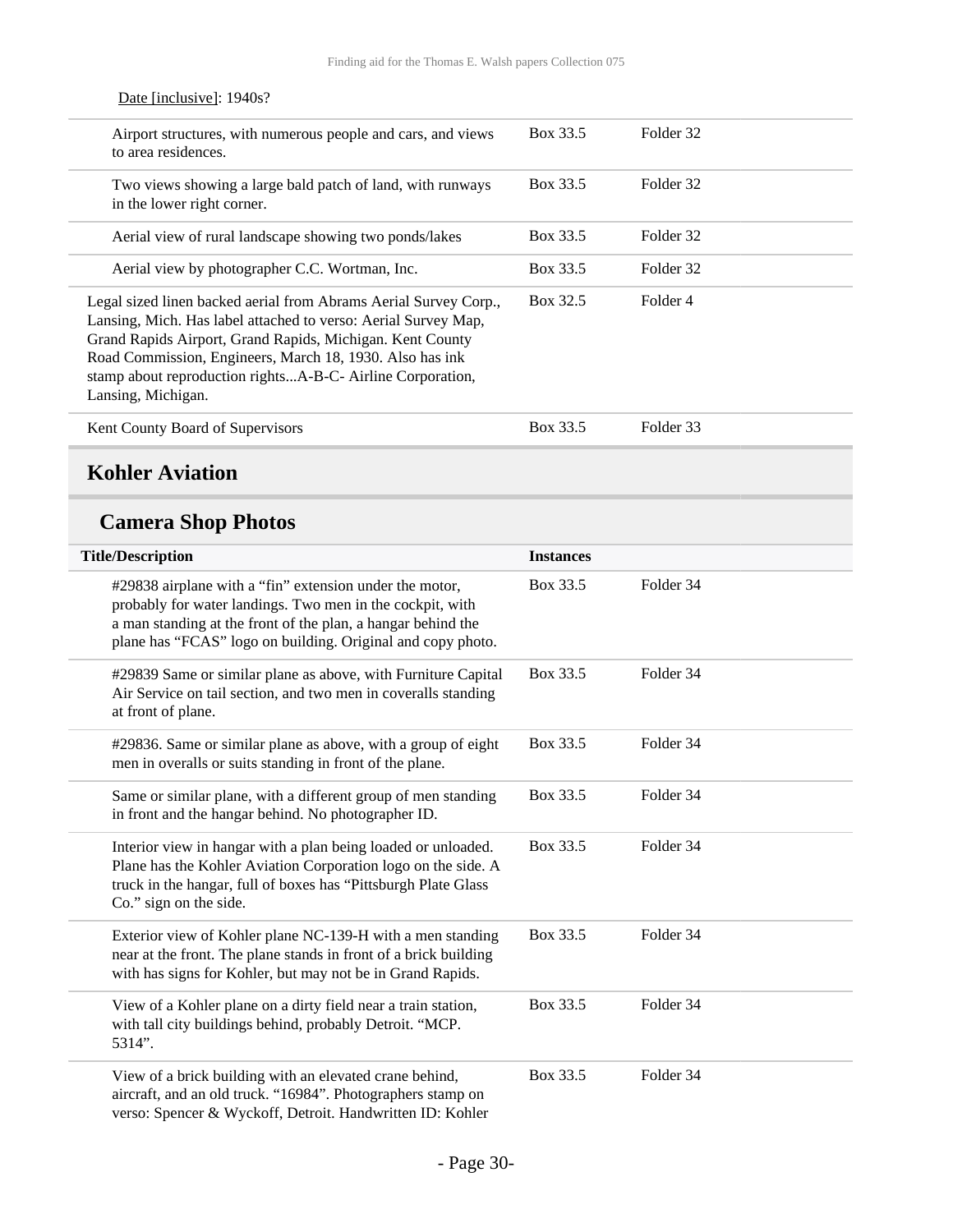#### ramp on Detroit river near the Ambassador Bridge. Loening amphibians. ca. 1935-1936.

| Kohler Aviation   | <b>Box 31</b> | Folder<br>Album 3 |
|-------------------|---------------|-------------------|
| Kohler Aviation   | <b>Box 31</b> | Folder<br>Album 4 |
| Lake Michigan Ice | Box 33.5      | Folder 35         |

Conditions Governing Use:

#### **Conditions Governing Use**

These photos have a copyright stamp for the Milwaukee Journal. Patrons should seek usage permission from this newspaper.

| Lake Michigan Ship                                                                                                                                      | Box 33.5      | Folder 36           |
|---------------------------------------------------------------------------------------------------------------------------------------------------------|---------------|---------------------|
| Lindbergh's visit to Grand Rapids, including views of the flier<br>and his plane the "Spirit of St. Louis", and other unidentified local<br>dignitaries | <b>Box 31</b> | Folder<br>Album $2$ |
| March of Dimes Kickoff                                                                                                                                  | Box 33        | Folder 37           |
| March of Dimes                                                                                                                                          | <b>Box 32</b> | Folder<br>Album 8   |
| Michigan Air Tour, July 1934                                                                                                                            | Box 33.5      | Folder 38           |
| Date [inclusive]: July 1934                                                                                                                             |               |                     |

### <span id="page-30-0"></span>**Military Airplanes**

| <b>Title/Description</b>                                                         | <b>Instances</b> |                   |
|----------------------------------------------------------------------------------|------------------|-------------------|
| Service at the field with plane "32", crowd, speakers, band.<br>Copy photo.      | Box 33.5         | Folder 39         |
| Curtiss P-40                                                                     | Box 33.5         | Folder 39         |
| Seversky P35's                                                                   | Box 33.5         | Folder 39         |
| Seversky XP-41                                                                   | Box 33.5         | Folder 39         |
| Spitfire Fighter command England. Central Press Photo stamp                      | Box 33.5         | Folder 39         |
| Lockheed XP-38                                                                   | Box 33.5         | Folder 39         |
| Unidentified field, plane and group. Gazette photo, Ken Brouse                   | Box 33.5         | Folder 39         |
| Large plane 492043                                                               | Box 33.5         | Folder 39         |
| Plane coming down in the dark. Bell Aircraft Corporation photo,<br>Buffalo, N.Y. | Box 33.5         | Folder 39         |
| <b>Military Airplanes</b>                                                        | <b>Box 32</b>    | Folder<br>Album 9 |
| Milwaukee (Wisc.) Negatives                                                      | <b>Box 34</b>    | Folder 1          |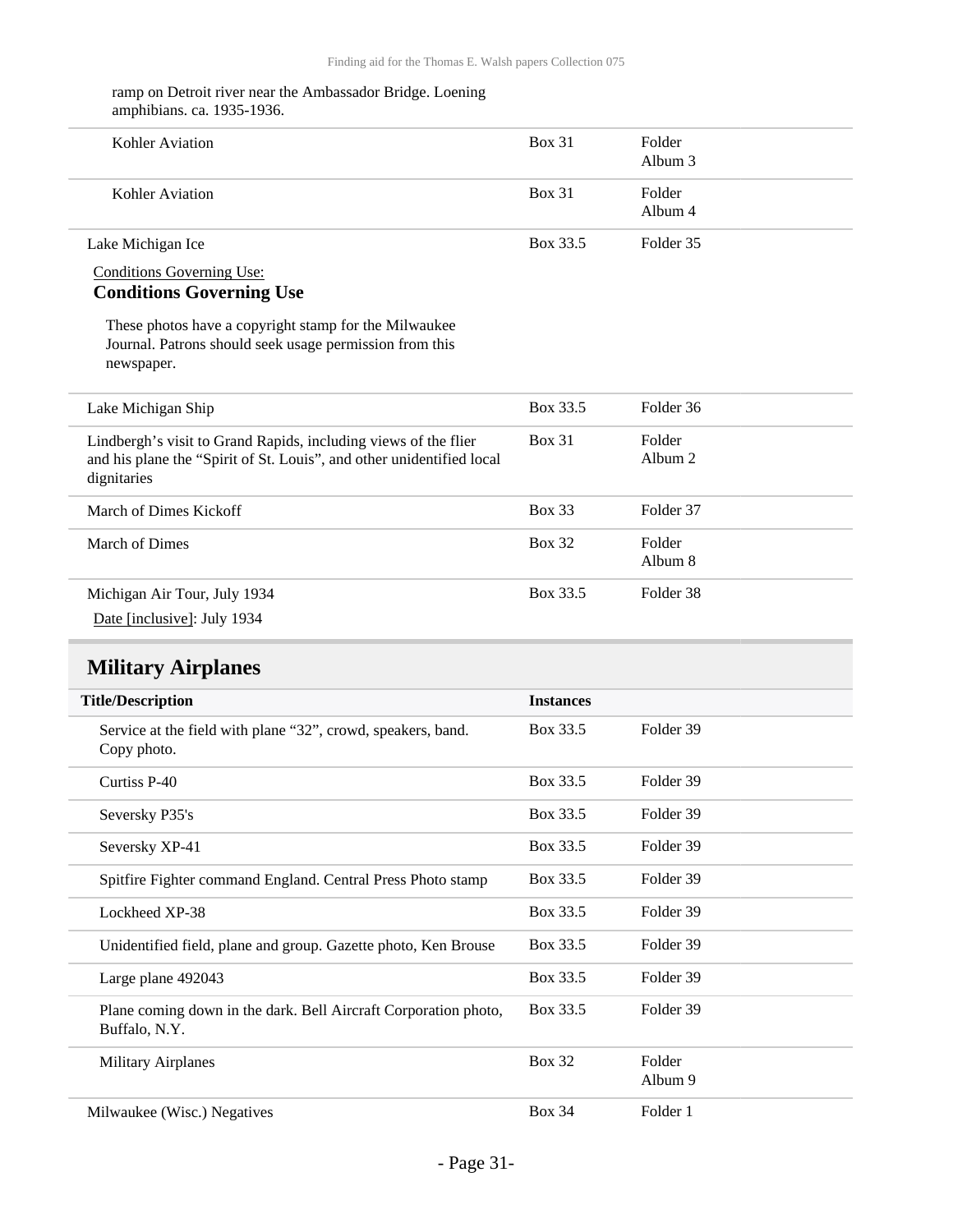<span id="page-31-1"></span><span id="page-31-0"></span>

| 1 aerial                                                                                                                                                                                                                                                                                       | Box 35.5         | Folder 24           |
|------------------------------------------------------------------------------------------------------------------------------------------------------------------------------------------------------------------------------------------------------------------------------------------------|------------------|---------------------|
| 8 U.S. Military related views, in the air, on the ground and at sea                                                                                                                                                                                                                            | Box 35.5         | Folder 24           |
| Northern Air Service                                                                                                                                                                                                                                                                           | <b>Box 31</b>    | Folder<br>Album 2   |
| Northern Air Service                                                                                                                                                                                                                                                                           | Box 32.5         | Folder<br>Album 3   |
| Northern Air Service                                                                                                                                                                                                                                                                           | <b>Box 32</b>    | Folder<br>Album 7   |
| Northern Air Service                                                                                                                                                                                                                                                                           | Box 32.5         | Folder<br>Album 10  |
| Northern Air Service                                                                                                                                                                                                                                                                           | Box 32.5         | Folder<br>Album 11  |
| Man standing on the wheel behind the entrance door to the cockpit<br>of an airplane. Two men shaking hands, the man at right is O.C.<br>Hall of Northern Air Service. The lettering for the Northern<br>Air Service building is seen on their building behind the plane.<br>Spielmacher photo. | Box 32.5         | Folder 5            |
| View of the Northern Air Service                                                                                                                                                                                                                                                               | Box 32.5         | Folder <sub>6</sub> |
| Parachutist                                                                                                                                                                                                                                                                                    | <b>Box 34</b>    | Folder <sub>2</sub> |
| <b>Parades</b>                                                                                                                                                                                                                                                                                 |                  |                     |
| <b>Title/Description</b>                                                                                                                                                                                                                                                                       | <b>Instances</b> |                     |
|                                                                                                                                                                                                                                                                                                |                  |                     |
| GAR Convention Parade, Sept. 5, 1927<br>Date [inclusive]: Sept. 5, 1927                                                                                                                                                                                                                        | <b>Box 34</b>    | Folder <sub>3</sub> |
| Masonics?, ca. 1950s<br>Date [inclusive]: ca. 1950s                                                                                                                                                                                                                                            | <b>Box 34</b>    | Folder <sub>3</sub> |
| Parade marchers, perhaps on Fulton Street near the park, n.d.,<br>ca. 1950s                                                                                                                                                                                                                    | <b>Box 34</b>    | Folder 3            |
| Date [inclusive]: n.d., ca. 1950s                                                                                                                                                                                                                                                              |                  |                     |
| Paratroopers                                                                                                                                                                                                                                                                                   | <b>Box 34</b>    | Folder 4            |
| <b>People</b>                                                                                                                                                                                                                                                                                  |                  |                     |
| <b>Title/Description</b>                                                                                                                                                                                                                                                                       | <b>Instances</b> |                     |
| Austen, George                                                                                                                                                                                                                                                                                 | <b>Box 34</b>    | Folder 5            |
| Babcock, Allen J.                                                                                                                                                                                                                                                                              | <b>Box 34</b>    | Folder 5            |
| Baker, Ray H.                                                                                                                                                                                                                                                                                  | <b>Box 34</b>    | Folder 5            |
| Barkley, L.                                                                                                                                                                                                                                                                                    | <b>Box 34</b>    | Folder 5            |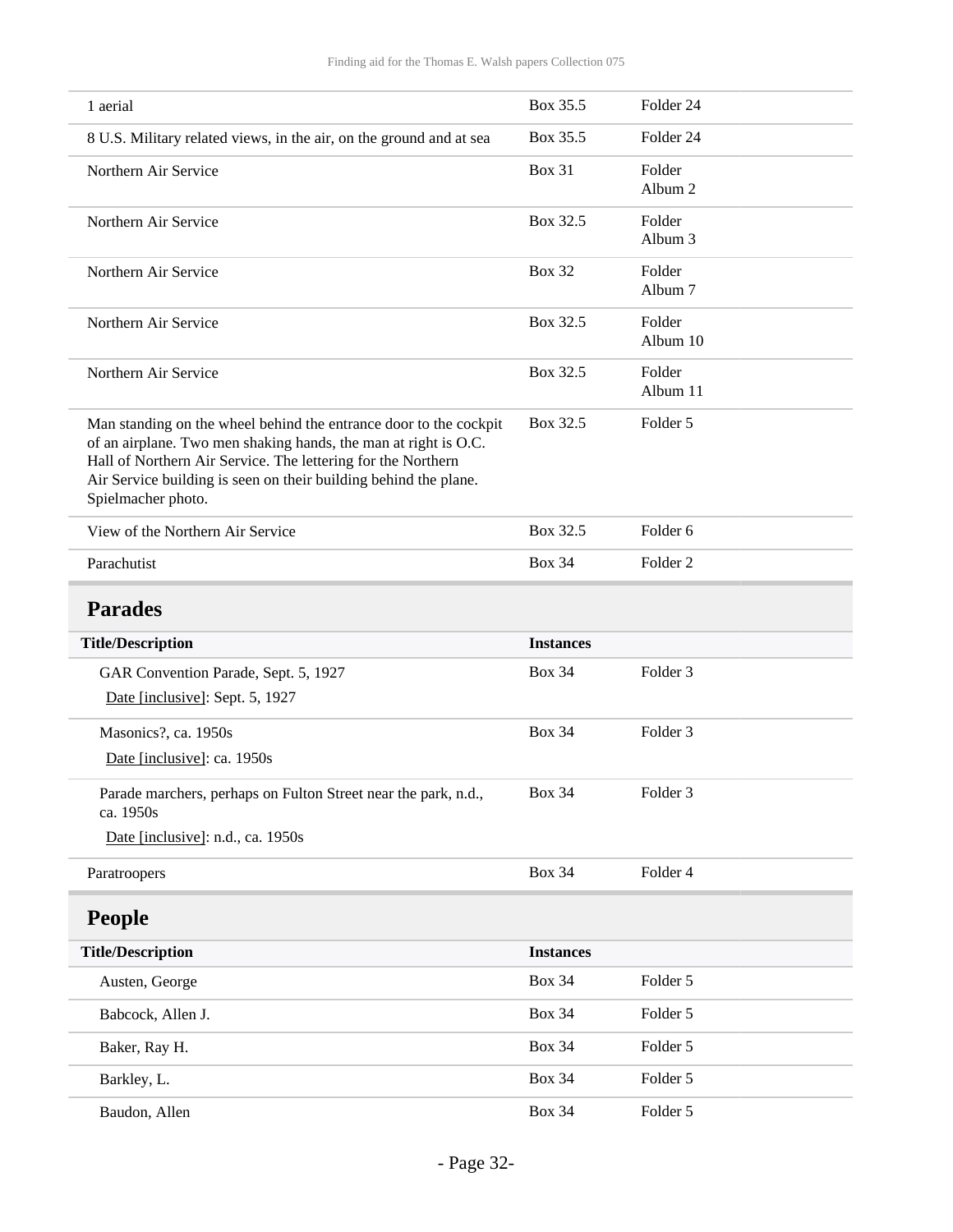| Becker, A.                                 | <b>Box 34</b> | Folder 5 |
|--------------------------------------------|---------------|----------|
| Berns, Ernest                              | <b>Box 34</b> | Folder 5 |
| Betts, Frank [Possibly Tom Walsh]          | <b>Box 34</b> | Folder 5 |
| Blum, Bill, 1935<br>Date [inclusive]: 1935 | <b>Box 34</b> | Folder 5 |
| Blacklock, Hugh M.                         | Box 32.5      | Folder 1 |

## **Boris, A. (Philip Morris "Johnny")**

| <b>Title/Description</b>                                                          | <b>Instances</b> |                                             |
|-----------------------------------------------------------------------------------|------------------|---------------------------------------------|
| Display with "Johnny" standing in front                                           | <b>Box 34</b>    | Folder 6                                    |
| Spielmacher photo of Johnny with others Ercoupe                                   | <b>Box 34</b>    | Folder 6                                    |
| Two views of Johnny with a single man and an Ercoupe                              | <b>Box 34</b>    | Folder 6                                    |
| Five views of Johnny in or near a plane                                           | <b>Box 34</b>    | Folder 6                                    |
| Johnny with unknown man                                                           | <b>Box 34</b>    | Folder 6                                    |
| Johnny with two men. The man on the right is O.C. Hall of<br>Northern Air Service | <b>Box 34</b>    | Folder 6                                    |
| Boris, A.                                                                         | <b>Box 32</b>    | Folder                                      |
|                                                                                   |                  | Album 5                                     |
| Derill, Joe W.                                                                    | <b>Box 34</b>    | Folder <sub>7</sub>                         |
| Bradley, Fred, 1939                                                               | <b>Box 34</b>    | Folder <sub>7</sub>                         |
| Date [inclusive]: 1939                                                            |                  |                                             |
| Brucker, Wilbur M.                                                                | <b>Box 34</b>    | Folder <sub>7</sub>                         |
| Budeson, Ed                                                                       | <b>Box 34</b>    | Folder <sub>7</sub>                         |
| Cassard, Daniel Waters                                                            | <b>Box 32</b>    | Folder                                      |
|                                                                                   |                  | data_value_missing_a630131ce2fa28db560bb25e |
| Cady, Marie                                                                       | <b>Box 34</b>    | Folder <sub>7</sub>                         |
| Cassleman, Harry R.                                                               | <b>Box 34</b>    | Folder <sub>7</sub>                         |
| Clearly, Pat                                                                      | <b>Box 34</b>    | Folder <sub>7</sub>                         |
| Davis, Pat, Dec 1942                                                              | <b>Box 34</b>    | Folder <sub>7</sub>                         |
| Date [inclusive]: Dec 1942                                                        |                  |                                             |
| Doerflinger, Joe                                                                  |                  |                                             |
| <b>Title/Description</b>                                                          | <b>Instances</b> |                                             |

Camera Shop #301281 Box 34 Folder 7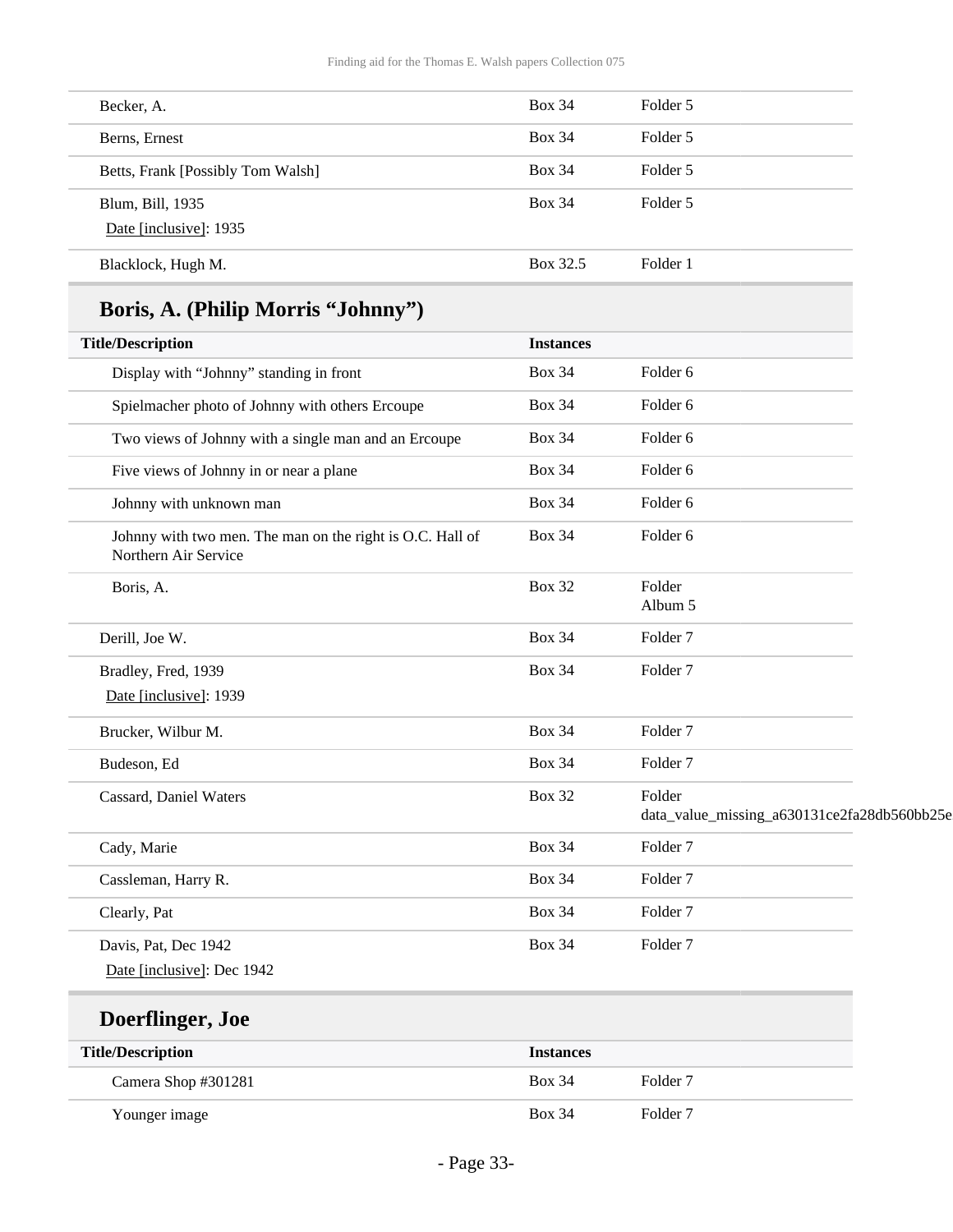| Doherty, Harold A.                                                                                                                                                                                                  | <b>Box 34</b>    | Folder <sub>7</sub> |
|---------------------------------------------------------------------------------------------------------------------------------------------------------------------------------------------------------------------|------------------|---------------------|
| <b>Scope and Contents</b>                                                                                                                                                                                           |                  |                     |
| Brigader General Harold A. Doherty, brother in law<br>of Tom Walsh (married to Florence Walsh), Adjutant<br>General of the Indiana National Guard, standing left, with<br>Governor George Craig of Indiana, seated. |                  |                     |
| DuBuque, Jean H.                                                                                                                                                                                                    | <b>Box 34</b>    | Folder <sub>7</sub> |
| Elliott, Eugene B., July 25, 1940                                                                                                                                                                                   | <b>Box 34</b>    | Folder <sub>7</sub> |
| Date [inclusive]: July 25, 1940                                                                                                                                                                                     |                  |                     |
| Evans, Floyd E.                                                                                                                                                                                                     | <b>Box 34</b>    | Folder <sub>7</sub> |
| Ferguson, Homer                                                                                                                                                                                                     | <b>Box 34</b>    | Folder <sub>7</sub> |
| Foote, Mr.                                                                                                                                                                                                          | <b>Box 34</b>    | Folder <sub>7</sub> |
| Feauberlingly(?)                                                                                                                                                                                                    | Box 32.5         | Folder <sub>2</sub> |
| Ford, Gerald R.                                                                                                                                                                                                     |                  |                     |
| <b>Title/Description</b>                                                                                                                                                                                            | <b>Instances</b> |                     |
| Ford right, with Walsh next to him and unidentified man on<br>other side of Walsh                                                                                                                                   | <b>Box 34</b>    | Folder <sub>8</sub> |
| Ford with his back to the camera, with Walsh holding an<br>umbrella over him, and Lyman Parks to Ford's left. Others in<br>the crowd, including Richard VanderVeen, partially hidden by<br>Ford.                    | <b>Box 34</b>    | Folder <sub>8</sub> |
| Ford, Walsh, Unknown, Unknown. Interior.                                                                                                                                                                            | <b>Box 34</b>    | Folder <sub>8</sub> |
| Walsh shaking hands with unknown man left, with Ford<br>looking on at right                                                                                                                                         | <b>Box 34</b>    | Folder <sub>8</sub> |
| Ford, Walsh, and unknown man right                                                                                                                                                                                  | <b>Box 34</b>    | Folder <sub>8</sub> |
| Unknown woman left, Walsh, Ford, unknown man right.                                                                                                                                                                 | <b>Box 34</b>    | Folder 8            |
| Ford and Walsh in the center, with a woman left and man<br>right. Inscribed to the Walsh's by Ford. Woman is perhaps<br>Mrs. Walsh.                                                                                 | <b>Box 34</b>    | Folder <sub>8</sub> |
| Color photo. Jerry Ford at Podium, Republican National<br>Convention, 1968. AGNEW signs in the foreground.<br>Unidentified men behind for. Ford with big gavel in his right<br>hand.                                | <b>Box 34</b>    | Folder <sub>8</sub> |
| Funit, Conmi                                                                                                                                                                                                        | <b>Box 34</b>    | Folder 9            |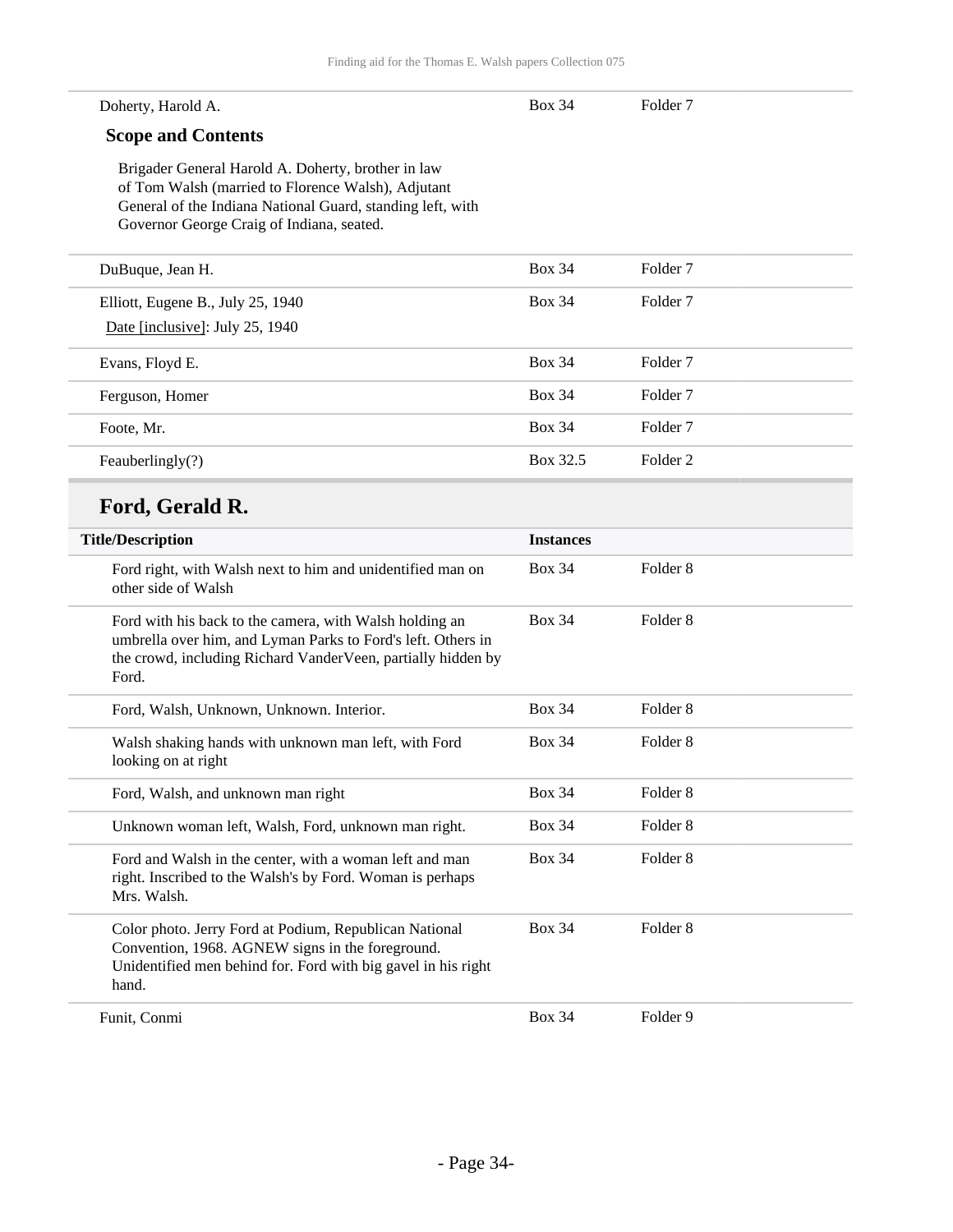Two men in uniform standing with various flags. Last name may be incorrect here. Robinson Studio Photo.

| Greene, Parry W.         | <b>Box 34</b> | Folder 9 |
|--------------------------|---------------|----------|
| Gregory, Carl            | <b>Box 34</b> | Folder 9 |
| Greenawalt(?), Sam       | <b>Box 34</b> | Folder 9 |
| Halaby, Jack             | <b>Box 34</b> | Folder 9 |
| Hall, Bob                | <b>Box 34</b> | Folder 9 |
| Hamies, Raymond G.       | <b>Box 34</b> | Folder 9 |
| Heffron, Philip, Sheriff | <b>Box 34</b> | Folder 9 |
| Higgins, John H., 1939   | <b>Box 34</b> | Folder 9 |
| Date [inclusive]: 1939   |               |          |
| Hill, Milton             | <b>Box 34</b> | Folder 9 |
| Hough, Cass              | <b>Box 34</b> | Folder 9 |

#### **Scope and Contents**

Chairman of Michigan Aeronautics Commission during late 1940's & early 1950's. President of Daisy Air Rifle Co.

| Houghton, Lewis H.                        | <b>Box 34</b> | Folder 9 |
|-------------------------------------------|---------------|----------|
| Howlett, Bob                              | <b>Box 34</b> | Folder 9 |
| Hughes, M, 1941<br>Date [inclusive]: 1941 | <b>Box 34</b> | Folder 9 |
| Jacobs, Lou                               | <b>Box 34</b> | Folder 9 |
| Jensen, Jack                              | <b>Box 34</b> | Folder 9 |
| Jones, John Paul                          | <b>Box 34</b> | Folder 9 |
| Kelly, Harry T.                           | <b>Box 34</b> | Folder 9 |

#### **Scope and Contents**

Due to difficult signature to read, name may be incorrect

| Kennedy, Don, Jan. 30, 1930     | <b>Box 34</b> | Folder 9 |
|---------------------------------|---------------|----------|
| Date [inclusive]: Jan. 30, 1930 |               |          |
| Kenney, George C.               | <b>Box 34</b> | Folder 9 |
| Kenyon, Burt F.                 | <b>Box 34</b> | Folder 9 |
| Kindel, Charles                 | <b>Box 34</b> | Folder 9 |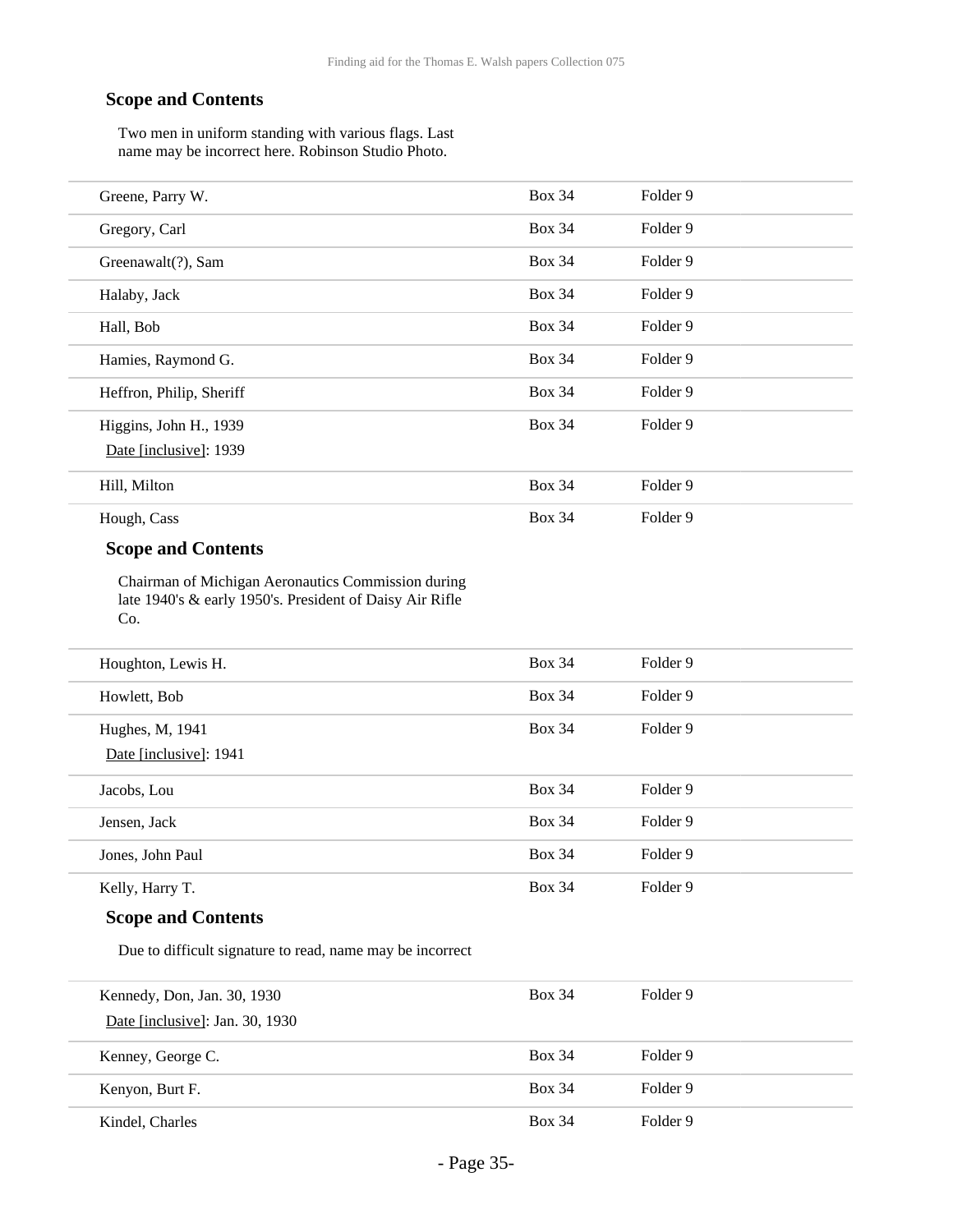Due to difficult signature to read, could possibly be Robert Purdel

| Lathrop, Harry (Henry)                                                                                                                                     | <b>Box 34</b> | Folder 9  |
|------------------------------------------------------------------------------------------------------------------------------------------------------------|---------------|-----------|
| Leonard, Donald                                                                                                                                            | <b>Box 34</b> | Folder 9  |
| Hurlock, Claude                                                                                                                                            | Box 32.5      | Folder 5  |
| Jackson, Alfred, Apr. 17, 1944                                                                                                                             | <b>Box 32</b> | Folder    |
| Date [inclusive]: Apr. 17, 1944                                                                                                                            |               | Album 9   |
| Leonard, Jack or Jack Lenkard, Gulf Refining.                                                                                                              | Box 32.5      | Folder 5  |
| Lindbergh, Anne Morrow, ca. 1929                                                                                                                           | <b>Box 34</b> | Folder 10 |
| Date [inclusive]: ca. 1929                                                                                                                                 |               |           |
| Lockley, Lew                                                                                                                                               | <b>Box 34</b> | Folder 11 |
| <b>Scope and Contents</b>                                                                                                                                  |               |           |
| Manager, Rowe Hotel. Bloom, Chicago, photographer                                                                                                          |               |           |
| Lowe, Allen                                                                                                                                                | <b>Box 34</b> | Folder 11 |
| Mack, Charlie                                                                                                                                              | <b>Box 34</b> | Folder 11 |
| Mayo, W.B., 1941                                                                                                                                           | <b>Box 34</b> | Folder 11 |
| Date [inclusive]: 1941                                                                                                                                     |               |           |
| McCarty, William                                                                                                                                           | <b>Box 34</b> | Folder 11 |
| McNaughton, K.P.                                                                                                                                           | <b>Box 34</b> | Folder 11 |
| Milliken, William                                                                                                                                          | <b>Box 34</b> | Folder 11 |
| Moore, Charles, May 8, 1949                                                                                                                                | <b>Box 34</b> | Folder 11 |
| Date [inclusive]: May 8, 1949                                                                                                                              |               |           |
| Muller, Frederick H., 1942                                                                                                                                 | <b>Box 34</b> | Folder 11 |
| Date [inclusive]: 1942                                                                                                                                     |               |           |
| Murphy, James "Red"                                                                                                                                        | <b>Box 34</b> | Folder 11 |
| O'Brien, Pat                                                                                                                                               | <b>Box 34</b> | Folder 11 |
| <b>Scope and Contents</b>                                                                                                                                  |               |           |
| Movie star. Verso note: The "Culprits", on the occasion of<br>the first landing and take-off from the new, enlarged Kent<br>County Airport, June 30, 1952. |               |           |

| O'Downer, Guy | <b>Box 34</b> | Folder 11 |
|---------------|---------------|-----------|
| Oldham, Fred  | <b>Box 34</b> | Folder 11 |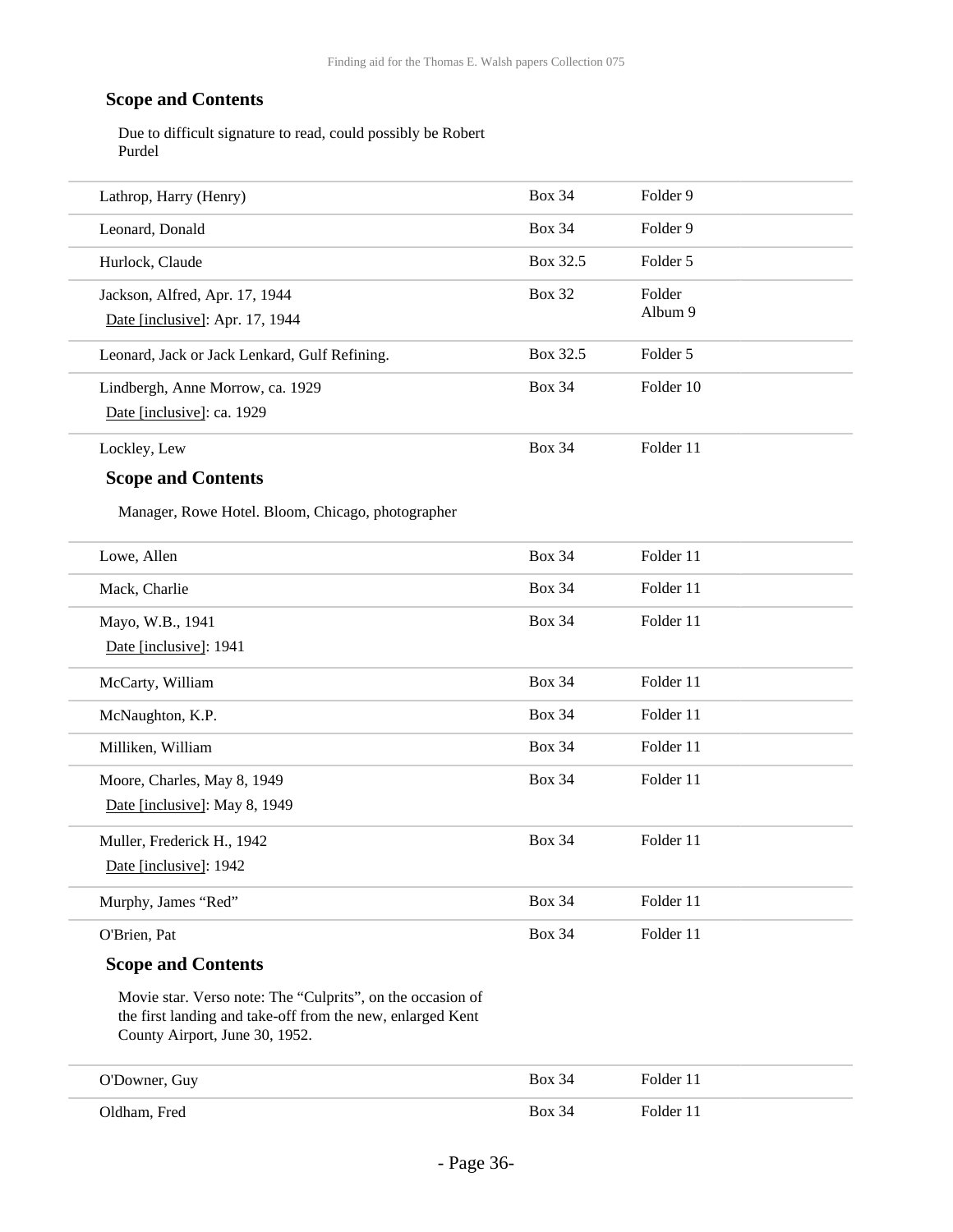| Orttenson, Pat   | <b>Box 34</b> | Folder 11 |
|------------------|---------------|-----------|
| Poutlind         | <b>Box 34</b> | Folder 11 |
| Phillips, Burke  | <b>Box 34</b> | Folder 11 |
| Pierson, Rolland | <b>Box 34</b> | Folder 11 |
| Ray, Wesley      | <b>Box 34</b> | Folder 11 |
| Reynolds, Foote  | <b>Box 34</b> | Folder 11 |
| Romney, George   | <b>Box 34</b> | Folder 12 |

Romney in middle, women at left may be Mrs. Romney, Walsh at right, with a portrait of Arthur Vandenberg behind them on the wall.

| <b>Box 34</b><br>Folder 13<br>Roosevelt, Franklin D.<br><b>Box 34</b><br>Folder 14<br>Ross, Robert<br><b>Box 34</b><br>Folder 15<br>Royer, Ralph<br><b>Box 34</b><br>Folder 15<br>Sigler, Kim Governor<br><b>Box 34</b><br>Folder 15<br>Siglio, Joe & Tony<br><b>Box 34</b><br>Folder 15<br>Skelly, Harold<br><b>Box 34</b><br>Folder 15<br>Sligh, Charles<br><b>Box 34</b><br>Folder 15<br>Sorenson, Al |  |  |
|----------------------------------------------------------------------------------------------------------------------------------------------------------------------------------------------------------------------------------------------------------------------------------------------------------------------------------------------------------------------------------------------------------|--|--|
|                                                                                                                                                                                                                                                                                                                                                                                                          |  |  |
|                                                                                                                                                                                                                                                                                                                                                                                                          |  |  |
|                                                                                                                                                                                                                                                                                                                                                                                                          |  |  |
|                                                                                                                                                                                                                                                                                                                                                                                                          |  |  |
|                                                                                                                                                                                                                                                                                                                                                                                                          |  |  |
|                                                                                                                                                                                                                                                                                                                                                                                                          |  |  |
|                                                                                                                                                                                                                                                                                                                                                                                                          |  |  |
|                                                                                                                                                                                                                                                                                                                                                                                                          |  |  |

### **Steers, Buck**

| <b>Title/Description</b>                                                   | <b>Instances</b> |           |
|----------------------------------------------------------------------------|------------------|-----------|
| 2 photos, both in uniform, one with his hat on and one with his<br>hat off | <b>Box 34</b>    | Folder 15 |
| Steers with Walsh(?) left                                                  | <b>Box 34</b>    | Folder 15 |
| Seated in a plane, signed S.B. Steers.                                     | <b>Box 34</b>    | Folder 15 |
| Susemill, C.H.                                                             | <b>Box 34</b>    | Folder 15 |
| Susemill, R.J.                                                             | <b>Box 34</b>    | Folder 15 |
| Truman, Harry S.                                                           | <b>Box 34</b>    | Folder 16 |
| Van Wolvlear, J.H.                                                         | <b>Box 34</b>    | Folder 17 |
| Vander Bunte, Jay                                                          | <b>Box 34</b>    | Folder 17 |
| Vican, Phil                                                                | <b>Box 34</b>    | Folder 17 |

**Vinkemulder, Jerry**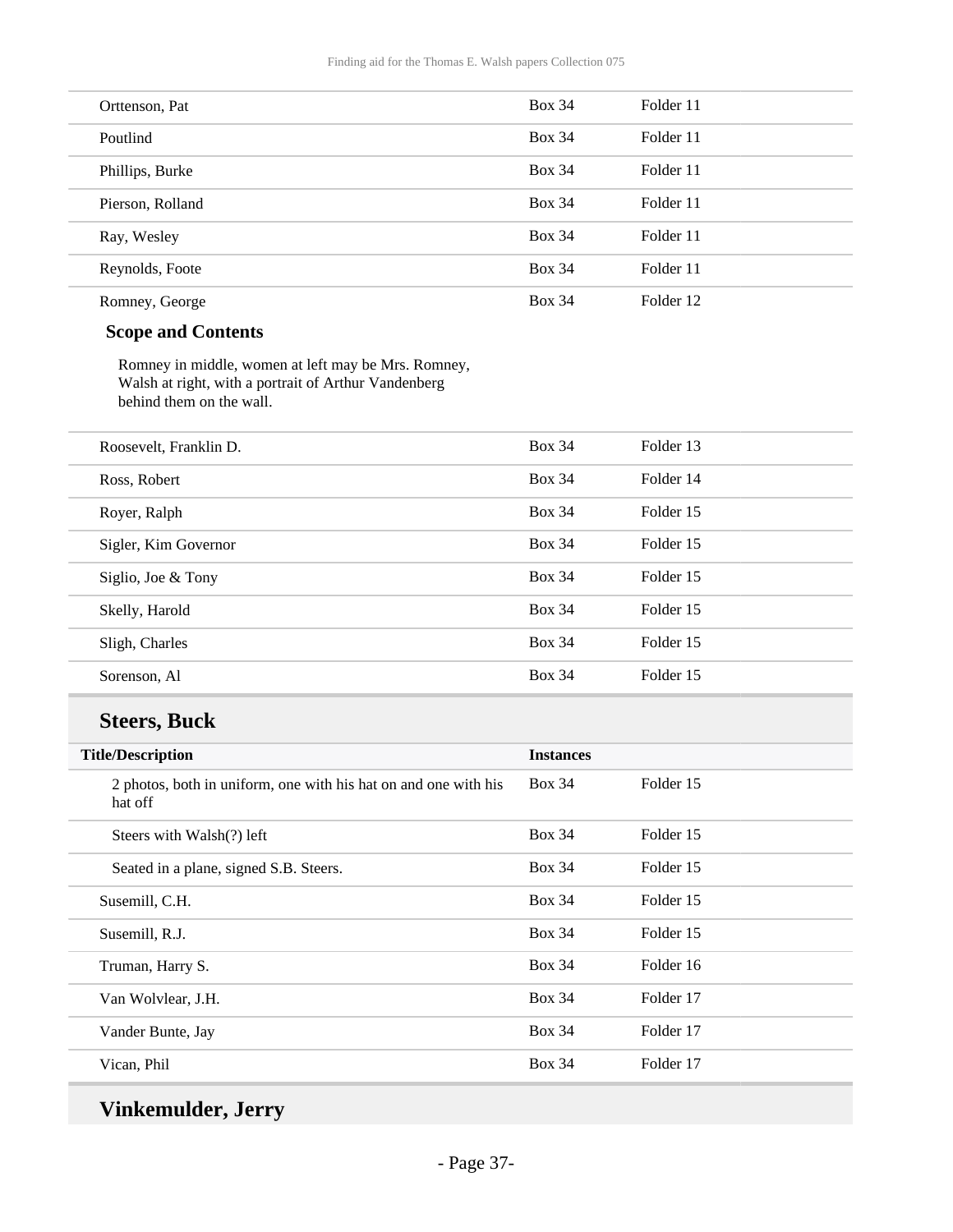| <b>Title/Description</b>                                                                                            | <b>Instances</b> |           |
|---------------------------------------------------------------------------------------------------------------------|------------------|-----------|
| Original $&$ copy photo, 1943-11-5                                                                                  | <b>Box 34</b>    | Folder 17 |
| Date [inclusive]: 1943-11-5                                                                                         |                  |           |
| Image as young man in flight clothing                                                                               | <b>Box 34</b>    | Folder 17 |
| View standing next to a small plane with the engine elevated<br>behind the cockpit, with autos and buildings behind | <b>Box 34</b>    | Folder 17 |
| Walsh, Jack Jr.                                                                                                     | <b>Box 34</b>    | Folder 17 |
| Walsh, Leo W., May 1953                                                                                             | <b>Box 34</b>    | Folder 16 |
| Date [inclusive]: May 1953                                                                                          |                  |           |

## **Walsh, Thomas**

| <b>Title/Description</b>                                                                                                                                       | <b>Instances</b> |           |
|----------------------------------------------------------------------------------------------------------------------------------------------------------------|------------------|-----------|
| Walsh in jacket and cap standing near a rail outside, March 21,<br>1922                                                                                        | <b>Box 34</b>    | Folder 18 |
| Date [inclusive]: March 21, 1922                                                                                                                               |                  |           |
| Young man Walsh in a flight suit standing near a plan. Verso:<br>Beginning of Air Tour, ca. 1934-1935                                                          | <b>Box 34</b>    | Folder 18 |
| Date [inclusive]: ca. 1934-1935                                                                                                                                |                  |           |
| Walsh in a flight suit from same era as above, standing near a<br>garage and auto                                                                              | <b>Box 34</b>    | Folder 18 |
| Young man Walsh in a suit with glasses portrait photo $+$ a<br>copy photo of same                                                                              | <b>Box 34</b>    | Folder 18 |
| Older Walsh in a flight suit standing at the front of a plane<br>with his hand on the propeller, May 17, 1940                                                  | <b>Box 34</b>    | Folder 18 |
| Date [inclusive]: May 17, 1940                                                                                                                                 |                  |           |
| Walsh in a jacket and hat standing outside near a wall, with<br>a row of flood lights behind a fence. A sign on the wall has:<br>Parachute Central Air Service | <b>Box 34</b>    | Folder 18 |
| Small photo of middle aged Walsh, portrait photo                                                                                                               | <b>Box 34</b>    | Folder 18 |
| Three copies of portrait photo of Walsh                                                                                                                        | <b>Box 34</b>    | Folder 18 |
| Original & copy photo of Walsh seated at his desk, with pipe<br>in hand, and calendar partially visible upper right                                            | <b>Box 34</b>    | Folder 18 |
| Walsh looking at a signed photo, with others on the wall,<br>1952-08-01                                                                                        | <b>Box 34</b>    | Folder 18 |

Date [inclusive]: 1952-08-01

#### **Scope and Contents**

Robinson Studio Photo. This image was used in an article "Tom Walsh's Airport Office a Gallery of Flying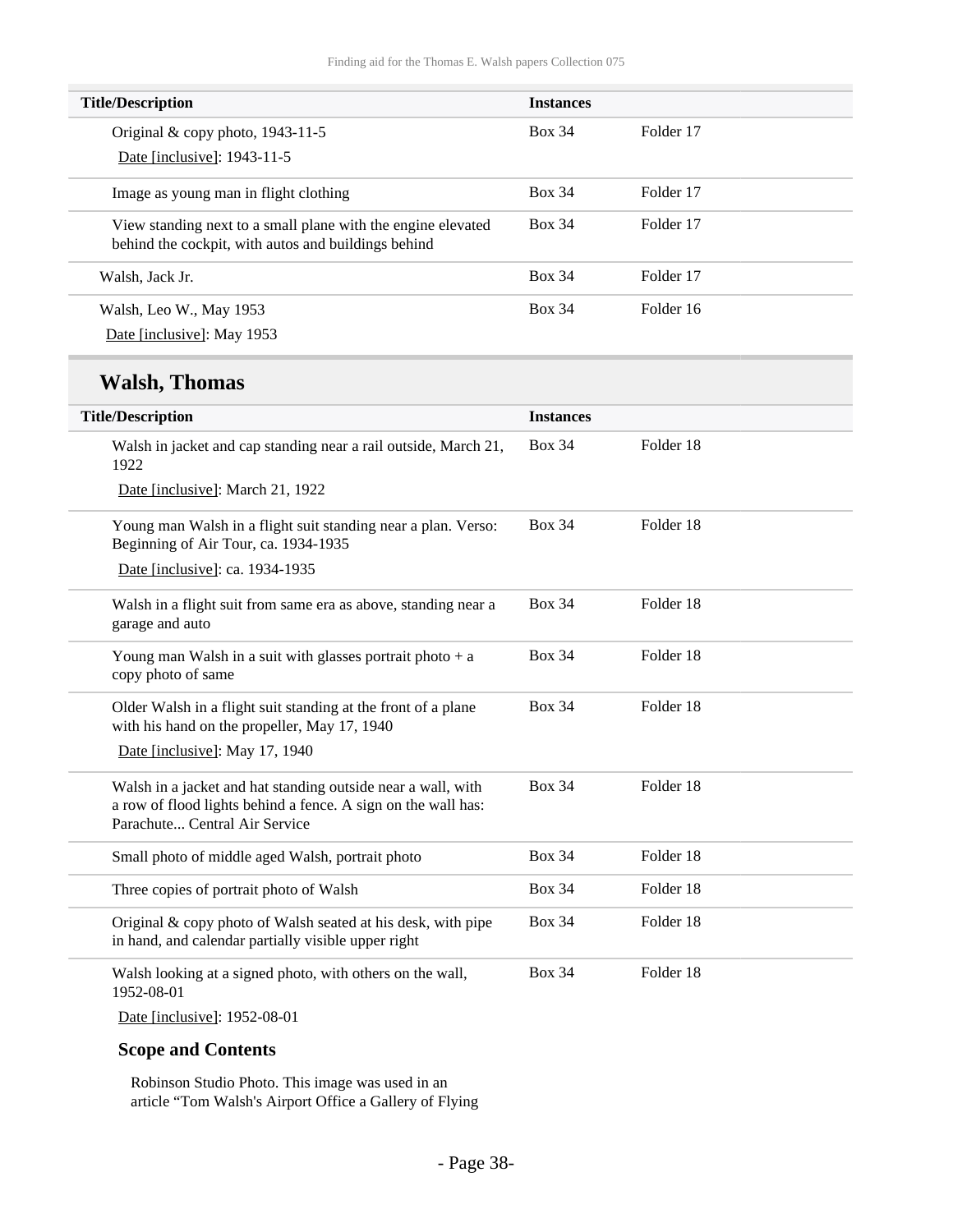Greats" published the Peninsular Club Magazine, Dec. 1952, pg. 102-103. See copy at 075-1-1.6

| Walsh seated in his office with a long $pipe(?)$ in his hands and<br>photos on the wall behind him                                                                                                                                                                                                                     | <b>Box 34</b> | Folder 18 |  |
|------------------------------------------------------------------------------------------------------------------------------------------------------------------------------------------------------------------------------------------------------------------------------------------------------------------------|---------------|-----------|--|
| Priest Light(?) left, with Walsh right, Walsh with the pipe in<br>hand.                                                                                                                                                                                                                                                | <b>Box 34</b> | Folder 18 |  |
| Walsh leaving State Aeronautics Board after fight with G.<br>Mennen Williams, ca. 1955                                                                                                                                                                                                                                 | <b>Box 34</b> | Folder 18 |  |
| Date [inclusive]: ca. 1955                                                                                                                                                                                                                                                                                             |               |           |  |
| Phil Veesri(?) left and Walsh right, interior view, both with<br>glasses in hand, 1968-06-28                                                                                                                                                                                                                           | <b>Box 34</b> | Folder 18 |  |
| Date [inclusive]: 1968-06-28                                                                                                                                                                                                                                                                                           |               |           |  |
| Walsh left and unidentified man right, standing on the wing of<br>a small plane                                                                                                                                                                                                                                        | <b>Box 34</b> | Folder 18 |  |
| Walsh standing center with the County of Kent Michigan<br>seal on the wall behind him. Men standing and seated in desk<br>behind Walsh. A name plaque on one of the desks, lower<br>right, has "George R. Cook, Civil Counsel". Unidentified<br>woman pinning a shamrock on Walsh's lapel, at the steps to a<br>train. | <b>Box 34</b> | Folder 18 |  |
| Bob Ross and Welsh looking at a plaque attached to a rock or<br>building "This Airport is dedicated to the memory of Daniel<br>Waters Cassard"                                                                                                                                                                         | <b>Box 34</b> | Folder 18 |  |
| Walsh with a miniature United Airlines airplane in hand,<br>presented by a pilot of other flight personnel in a uniform.<br>Behind them is a photographer standing on "United" mobile<br>stairs, and behind that is an airplane with "Jet Mainliner City<br>of Grand Rapids" printed on the side.                      | <b>Box 34</b> | Folder 18 |  |
| Two copies of a photo of Walsh with a UFCS plaque, standing<br>next to Mrs. Walsh who is holding a bouquet                                                                                                                                                                                                             | <b>Box 34</b> | Folder 18 |  |
| Another photo from the same shoot, with an unidentified<br>priest standing left and Mr. & Mrs. Walsh to the right                                                                                                                                                                                                      | <b>Box 34</b> | Folder 18 |  |
| An unidentified woman and man standing with Mrs. Walsh<br>and Walsh at the right, May 13, 1969                                                                                                                                                                                                                         | <b>Box 34</b> | Folder 18 |  |
| Date [inclusive]: May 13, 1969                                                                                                                                                                                                                                                                                         |               |           |  |
| Two copies of small portrait photo of Walsh seated, with pipe<br>in right hand, talking and gesturing with his left hand                                                                                                                                                                                               | <b>Box 34</b> | Folder 18 |  |
| Near view of Walsh, wearing the same suit $&$ tie (same shoot)                                                                                                                                                                                                                                                         | <b>Box 34</b> | Folder 18 |  |
| Snapshot and larger copy photo of Walsh left, with<br>Spielmacher. Interior view with "Aviation of Grand Rapids<br>sign behind them.                                                                                                                                                                                   | <b>Box 34</b> | Folder 18 |  |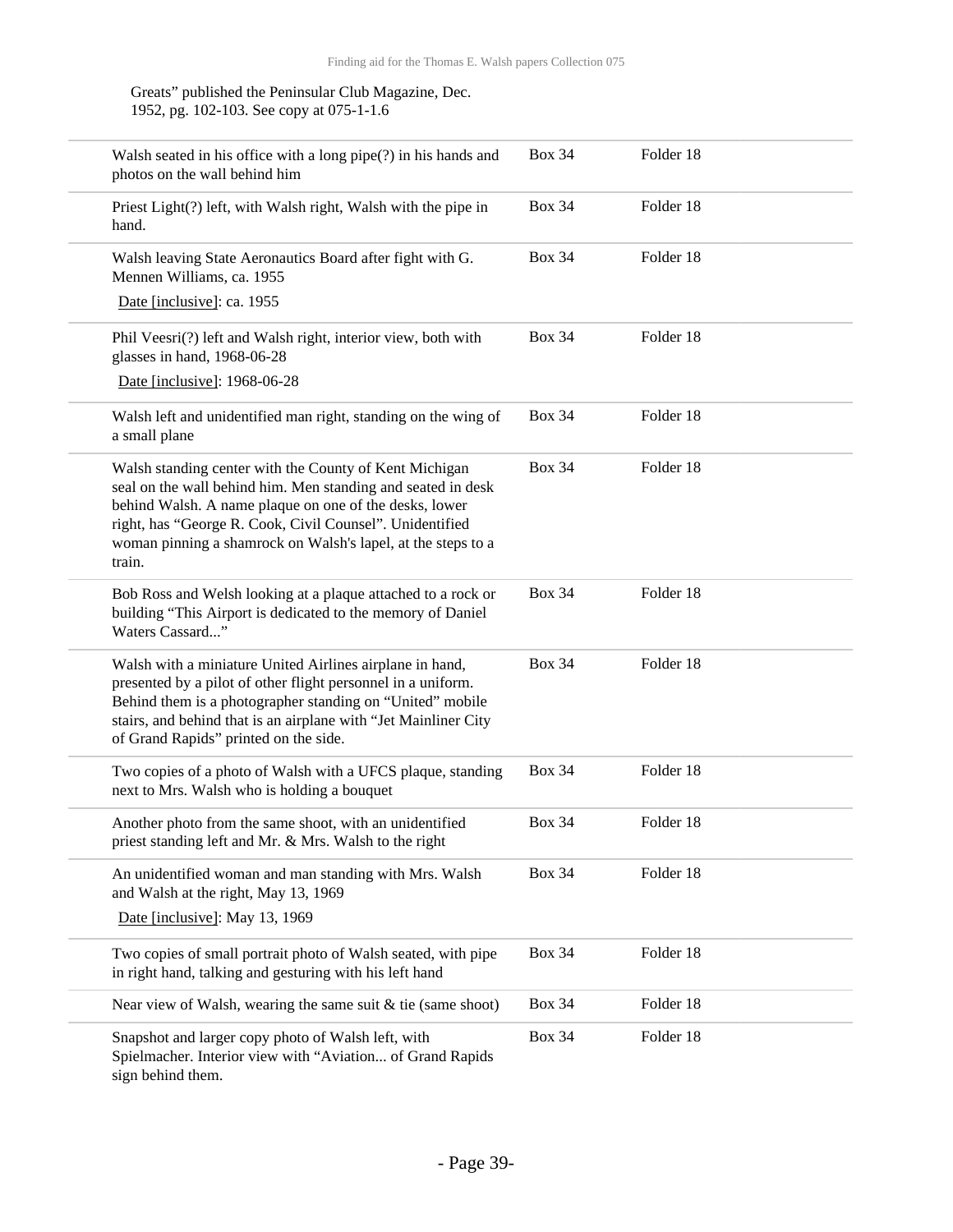| Walsh leaning over unidentified ill(?) African American<br>youth. Jay C. Abbott photo for the Grand Rapids Press, n.d.<br>Sunday Mag, pg. 5 | <b>Box 34</b> | Folder 18         |
|---------------------------------------------------------------------------------------------------------------------------------------------|---------------|-------------------|
| Walsh wearing a medical collar, and with a cane, talking into a<br>microphone, with a group and stairs behind him                           | <b>Box 34</b> | Folder 18         |
| Appears to be Walsh perhaps turning a propeller at the front of<br>a plane                                                                  | <b>Box 34</b> | Folder 18         |
| Walsh, Tom                                                                                                                                  | <b>Box 32</b> | Folder<br>Album 8 |
| Walsh, Dan                                                                                                                                  | <b>Box 34</b> | Folder 19         |
| <b>Scope and Contents</b>                                                                                                                   |               |                   |
| <b>Brother of Tom Walsh</b>                                                                                                                 |               |                   |
| Waters, Dudley                                                                                                                              | <b>Box 34</b> | Folder 19         |
| Weber, Spencer, Sept. 25, 1937                                                                                                              | <b>Box 34</b> | Folder 19         |
| Date [inclusive]: Sept. 25, 1937                                                                                                            |               |                   |
| Weil, Lewis                                                                                                                                 | <b>Box 34</b> | Folder 19         |
| Welsh, George W., 1939-03-27                                                                                                                | <b>Box 34</b> | Folder 19         |
| Date [inclusive]: 1939-03-27                                                                                                                |               |                   |
| Weyant, Marion Jane                                                                                                                         | <b>Box 34</b> | Folder 19         |
| Whegge, Tom 1) Seated in uniform. 2) Portrait photo in suit,<br>Mar. 27, 1942                                                               | <b>Box 34</b> | Folder 19         |
| White, George R.                                                                                                                            | <b>Box 34</b> | Folder 19         |
| Williams, Al, 1942                                                                                                                          | <b>Box 34</b> | Folder 19         |
| Date [inclusive]: 1942                                                                                                                      |               |                   |
| Williams, G. Mennen                                                                                                                         | <b>Box 34</b> | Folder 19         |
| Wilson, Bob                                                                                                                                 | <b>Box 34</b> | Folder 19         |

With Lyle Foote left. Cameramem Incorporated, Washington, D.C.

### **Groups including Walsh, Early Years, 1930-1950**

Date [inclusive]: 1930-1950

Related Materials: **Related Materials**

See also 075-35-5

#### **Title/Description Instances**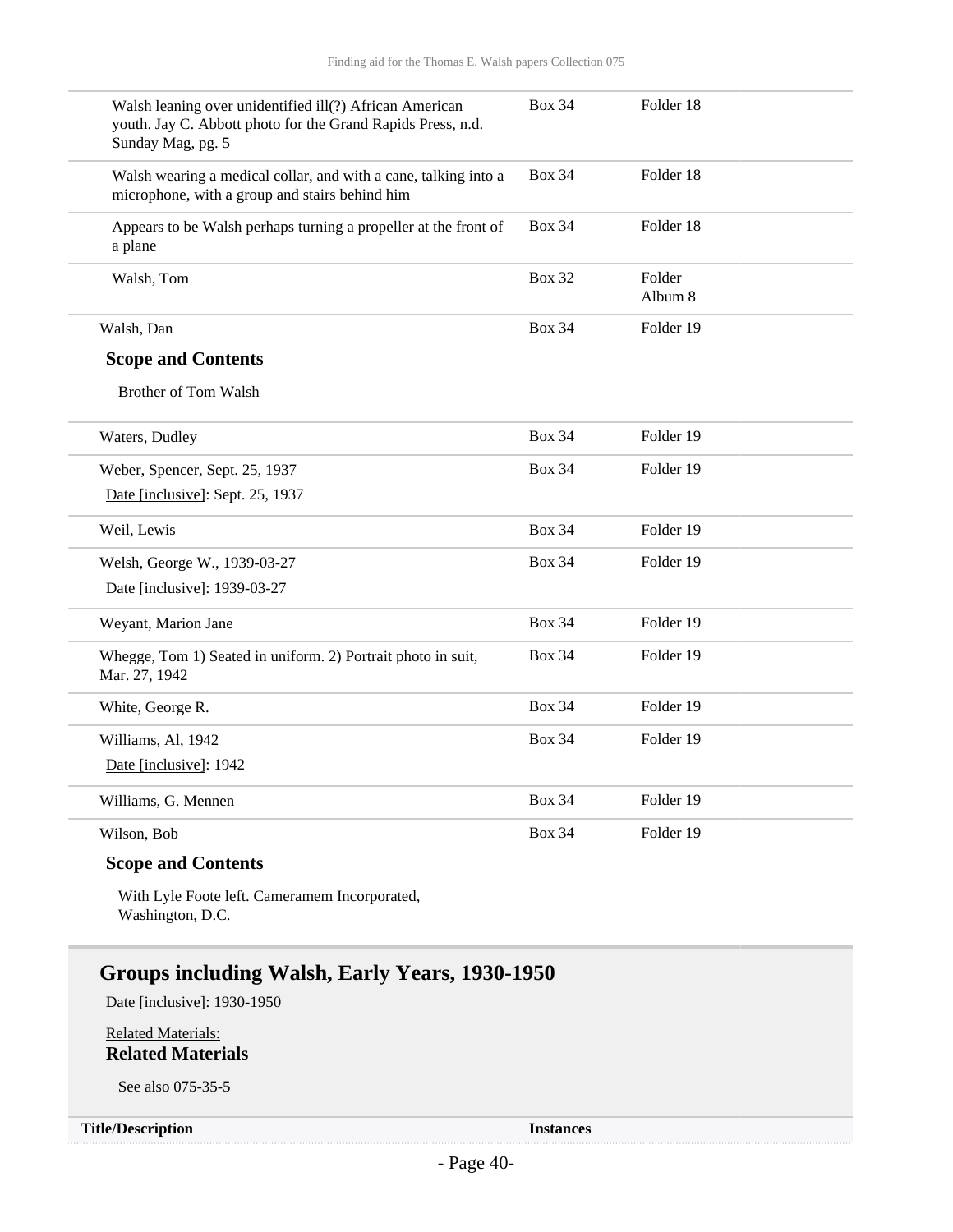| Four men standing outside. L-R: Sophus Johnson, City<br>Manager, Frank Goebel, Director of Public Works, Tom<br>Walsh, Wes Ramey, ca. 1930s                                                                                                                                                                                                                                                                                                                                                                                                                    | <b>Box 35</b> | Folder 1 |  |
|----------------------------------------------------------------------------------------------------------------------------------------------------------------------------------------------------------------------------------------------------------------------------------------------------------------------------------------------------------------------------------------------------------------------------------------------------------------------------------------------------------------------------------------------------------------|---------------|----------|--|
| Date [inclusive]: ca. 1930s                                                                                                                                                                                                                                                                                                                                                                                                                                                                                                                                    |               |          |  |
| Group of about 16 men standing in front of an airplane<br>NR-105-W. Walsh is in the front row standing to the left of<br>the man with the patch on his eye. Pritchard's Photographs,<br>no. 3309142. ID's on the verso include: Jerry Vinkemulder,<br>5th left, President of National Aeronatics Administration.<br>Less Lowing, 6th from left. Tom Walsh, 7th from left. Wiley<br>Post with eye patch. John Kohler, extreme right, President<br>of Kohler Air Lines. John Kosten, 2nd from right, member,<br>Airport Committees. Lon Feringa, 3rd from right. | <b>Box 35</b> | Folder 1 |  |
| Walsh right in jacket & cap and man left standing in front of a<br>plane. Man is George W.(?) man., 1936-10-15                                                                                                                                                                                                                                                                                                                                                                                                                                                 | <b>Box 35</b> | Folder 1 |  |
| Date [inclusive]: 1936-10-15                                                                                                                                                                                                                                                                                                                                                                                                                                                                                                                                   |               |          |  |
| Original & copy photo of three men standing in front of a<br>plane. Walsh is at the left with Gene Tunney center and Jess<br>Willard(?) right., ca. Late 1930s                                                                                                                                                                                                                                                                                                                                                                                                 | <b>Box 35</b> | Folder 1 |  |
| Date [inclusive]: ca. Late 1930s                                                                                                                                                                                                                                                                                                                                                                                                                                                                                                                               |               |          |  |
| Walsh in the center with two women left and woman and<br>unidentified man right, probably inside the airport restaurant                                                                                                                                                                                                                                                                                                                                                                                                                                        | <b>Box 35</b> | Folder 1 |  |
| <b>Scope and Contents</b>                                                                                                                                                                                                                                                                                                                                                                                                                                                                                                                                      |               |          |  |
| Woman to the left of Walsh may be Barbara Walsh                                                                                                                                                                                                                                                                                                                                                                                                                                                                                                                |               |          |  |
| Walsh in uniform with three other men. L-R: V.J. Coles, Lt.<br>N.L. Chamberlain, Walsh, Ed Loop.                                                                                                                                                                                                                                                                                                                                                                                                                                                               | <b>Box 35</b> | Folder 1 |  |
| Banquet setting, Walsh, second from right, in uniform. Man<br>standing in uniform, and man at far right in uniform. Man on<br>Walsh right with a cigar in suit.                                                                                                                                                                                                                                                                                                                                                                                                | <b>Box 35</b> | Folder 1 |  |
| Walsh seated to man in uniform and young women far right,<br>looking at photos?                                                                                                                                                                                                                                                                                                                                                                                                                                                                                | <b>Box 35</b> | Folder 1 |  |
|                                                                                                                                                                                                                                                                                                                                                                                                                                                                                                                                                                | <b>Box 35</b> | Folder 1 |  |
| Banquet setting. Walsh at left handing or receiving something<br>from man seated at table who may be Policeman Mallory (?),<br>with George Welsh at far right.                                                                                                                                                                                                                                                                                                                                                                                                 |               |          |  |
| Unidentified man speaking with a piano in the background.<br>Three men seated behind the speaker, and Walsh is believed to<br>be the one in the center.                                                                                                                                                                                                                                                                                                                                                                                                        | <b>Box 35</b> | Folder 1 |  |
| Walsh seated at a desk with his nameplate on it, with four<br>other men seated or standing, L-R: Edward A. Borgman, John<br>D. Whegge, Irving Pennington, ?                                                                                                                                                                                                                                                                                                                                                                                                    | <b>Box 35</b> | Folder 1 |  |
| Banquet setting, with flag in background. Walsh second from<br>right, with four other men in the image                                                                                                                                                                                                                                                                                                                                                                                                                                                         | <b>Box 35</b> | Folder 1 |  |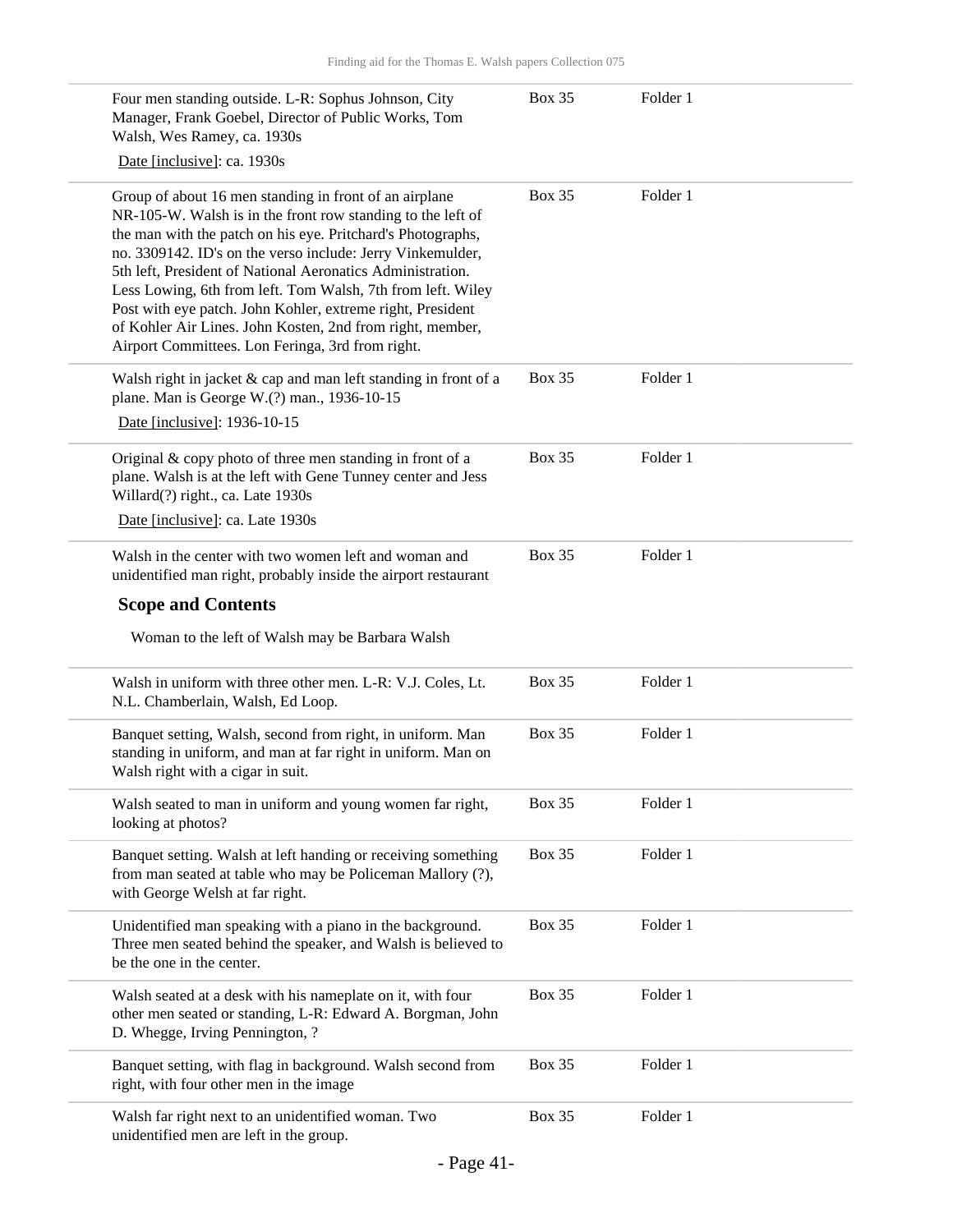| Walsh, far right, in his office with four other men. Man next to<br>Walsh is Whegge. The three men at the left are all in uniforms<br>and unidentified. Photo is damaged.                                                                                                                                                              | <b>Box 35</b> | Folder 1 |  |
|----------------------------------------------------------------------------------------------------------------------------------------------------------------------------------------------------------------------------------------------------------------------------------------------------------------------------------------|---------------|----------|--|
| Walsh and Whegge(?) with Irish Air Lines log and pendant<br>with shamrock in an office                                                                                                                                                                                                                                                 | <b>Box 35</b> | Folder 1 |  |
| A group at Ottawa Ave., in front of the Norris Building, with<br>flags. Verso: Flag presention by Irish Consul Jereme Cleary to<br>Tom Walsh, President, Grand Rapids Chapter Friendly Sons<br>of St. Patrick. Man second from left in bow time may be G.<br>Mennen Williams, March 17, 1947(?)<br>Date [inclusive]: March 17, 1947(?) | <b>Box 35</b> | Folder 1 |  |
| Banquet setting, Walsh at the podium looking at the man<br>seated left, with a woman and man visible                                                                                                                                                                                                                                   | <b>Box 35</b> | Folder 1 |  |
| Three men standing, Walsh right, receiving(?) award from<br>Stan McWhinney(?) with unidentified man center                                                                                                                                                                                                                             | <b>Box 35</b> | Folder 1 |  |
| U.S. Army Photo. Department of Defense. Permission info.<br>Note stamped on verso. Four men, with Walsh at far right.<br>Also, L-R: Gen. "Nuts" Macauliffe, Cecil Simmons, John W.<br>Simpler, Secretary of Treasury under Truman.                                                                                                     | <b>Box 35</b> | Folder 1 |  |
| Exterior view of group standing in the snow in front of a<br>plane. Two men wear Saladin caps, and another in Masonic<br>garb, Two women and a girl in front, Walsh at the far right                                                                                                                                                   | <b>Box 35</b> | Folder 1 |  |
| Unidentified house behind. One photo has six men. The<br>second photo has three men from the first group. Walsh is<br>second from the left in the group of six, and at the far right in<br>the group of three., ca. 1950s<br>Date [inclusive]: ca. 1950s                                                                               | <b>Box 35</b> | Folder 1 |  |
| Five men standing at or on the entrance steps to a Lake<br>Central Airlines plane. Photo stamp from J.& G. Daverman<br>Co. L-R, Tom Walsh, Bill Robertson, Unidentified man,<br>Garrett Gritter (?), and Herb Daverman.                                                                                                                | <b>Box 35</b> | Folder 1 |  |

## **Groups including Walsh, Later Years**

| <b>Title/Description</b>                                                                                                                     | <b>Instances</b> |            |
|----------------------------------------------------------------------------------------------------------------------------------------------|------------------|------------|
| Walsh speaking at Kent County Airport podium, with Lyman<br>Parks in the background right with two other men, and two<br>men background left | <b>Box 35</b>    | Folder 1.2 |
| Worm's eye view of Walsh right and unidentified man left,<br>with a damaged building behind                                                  | Box 35           | Folder 1.2 |
| Walsh second from right in a group of five men outside with a<br>decorative flag by a flag pole                                              | Box 35           | Folder 1.2 |
| Three men with a plaque with the image of Michigan. L-R:<br>Mario Fontana, Chris Hough center and Tom Walsh right                            | <b>Box 35</b>    | Folder 1.2 |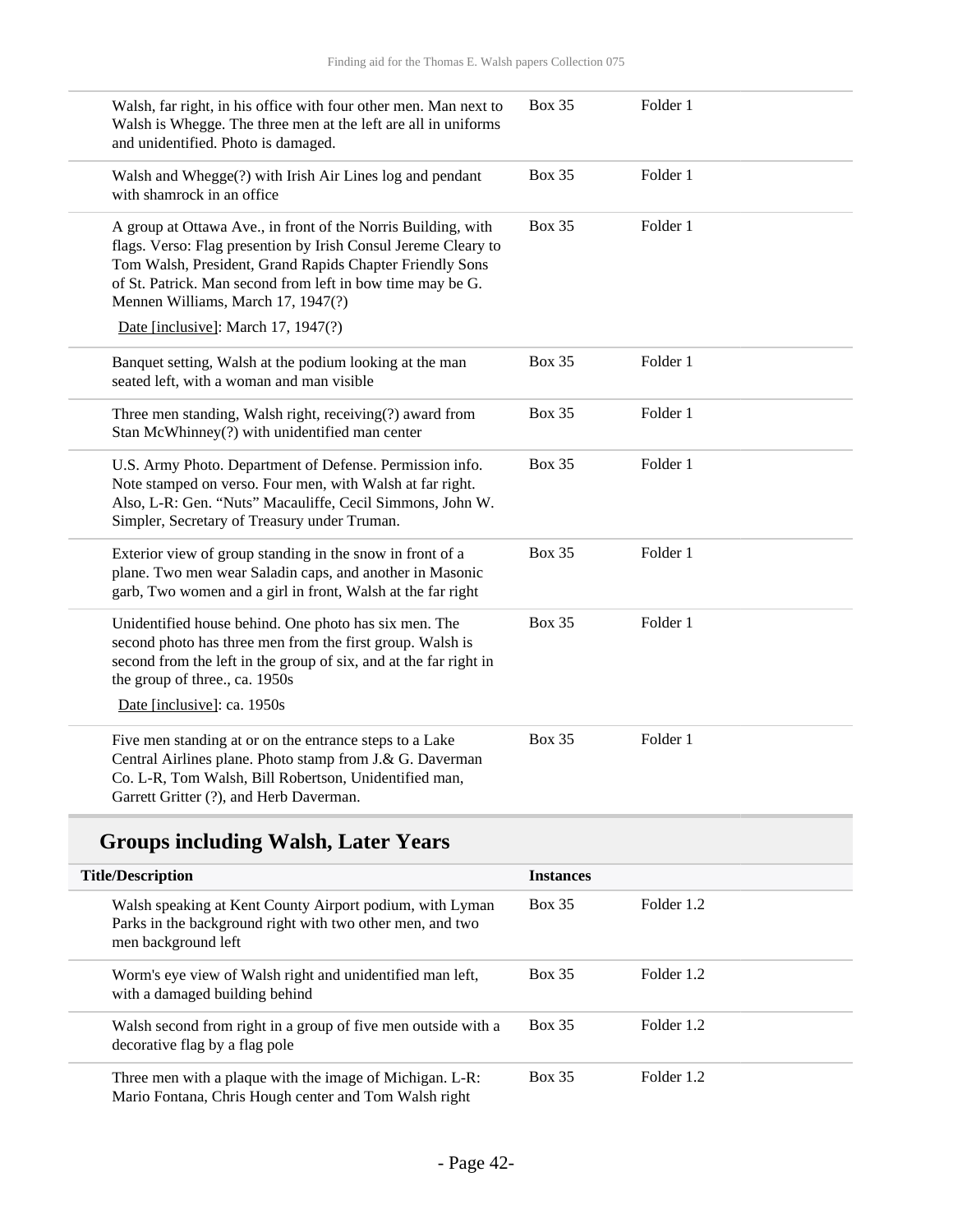| Group outside in the rain. Man in the center with back to<br>camera is identified elsewhere as Gerald R. Ford, talking with<br>Tom Walsh holding an umbrella. Lyman Parks is at Fords left.<br>Others in the group unidentified., 1974-03-01<br>Date [inclusive]: 1974-03-01 | <b>Box 35</b> | Folder 1.2 |
|------------------------------------------------------------------------------------------------------------------------------------------------------------------------------------------------------------------------------------------------------------------------------|---------------|------------|
| Group of five elderly men. The two seated in the center<br>toasting glasses are Tom Walsh left and George Welsh<br>right. Charles B. Pearson stands behind and between them<br>Photographer stamp of Leon Borucki, Jr.                                                       | <b>Box 35</b> | Folder 1.2 |
| Three rows of men, seated and standing, including priests.<br>Tom Walsh is third from the left on the front row.                                                                                                                                                             | <b>Box 35</b> | Folder 1.2 |
| 355 military unit veterans. Four men standing in an office.<br>Tom Walsh at far right. Note on verso indicates use in a<br>Sunday paper.                                                                                                                                     | <b>Box 35</b> | Folder 1.2 |
| Two men in military gab on the floor with an automatic rifle.<br>Tom Walsh left with Edgar M. Foster, 1973-08-01<br>Date [inclusive]: 1973-08-01                                                                                                                             | <b>Box 35</b> | Folder 1.2 |
| <b>Scope and Contents</b>                                                                                                                                                                                                                                                    |               |            |

Convention of Veterans of the 32nd Red Arrow Division in Grand Rapids. See. GR Press, Aug. 26, 1973, pg. 15A

## **Groups, identified**

| <b>Title/Description</b>                                                                                                                                                                                                                                                      | <b>Instances</b> |            |
|-------------------------------------------------------------------------------------------------------------------------------------------------------------------------------------------------------------------------------------------------------------------------------|------------------|------------|
| Two young women in uniform. Barbara Walsh right and Jane<br>Friske left.                                                                                                                                                                                                      | <b>Box 35</b>    | Folder 1.3 |
| <b>Scope and Contents</b>                                                                                                                                                                                                                                                     |                  |            |
| See a photo of Welsh in a group with three young<br>women in 075-35-1, which may show Barbara Walsh<br>standing to the left of Walsh in that image.                                                                                                                           |                  |            |
| Sepia colored photo postcard of group of men in exterior<br>setting. Alexander G. Bell on the ground with William F.<br>Bedwin and G.H. Curtiss behind them. Standing: Thomas<br>S. Baldwin, F.W. Baldwin, Dr. J. Newton Williams, J.A. D.<br>McCurdy and Lt. T.E. Selfridge. | Box 35           | Folder 1.3 |
| Army & Navy Club, perhaps near a golf course building.<br>Walsh may be in the image at the far left or not at all., 1926<br>Date [inclusive]: 1926                                                                                                                            | <b>Box 35</b>    | Folder 1.3 |
| Group of men standing in front of an airplane $\&$ hangars at<br>airport. Inaugural flight from Grand Rapids to Milwaukee,<br>1931?                                                                                                                                           | <b>Box 35</b>    | Folder 1.3 |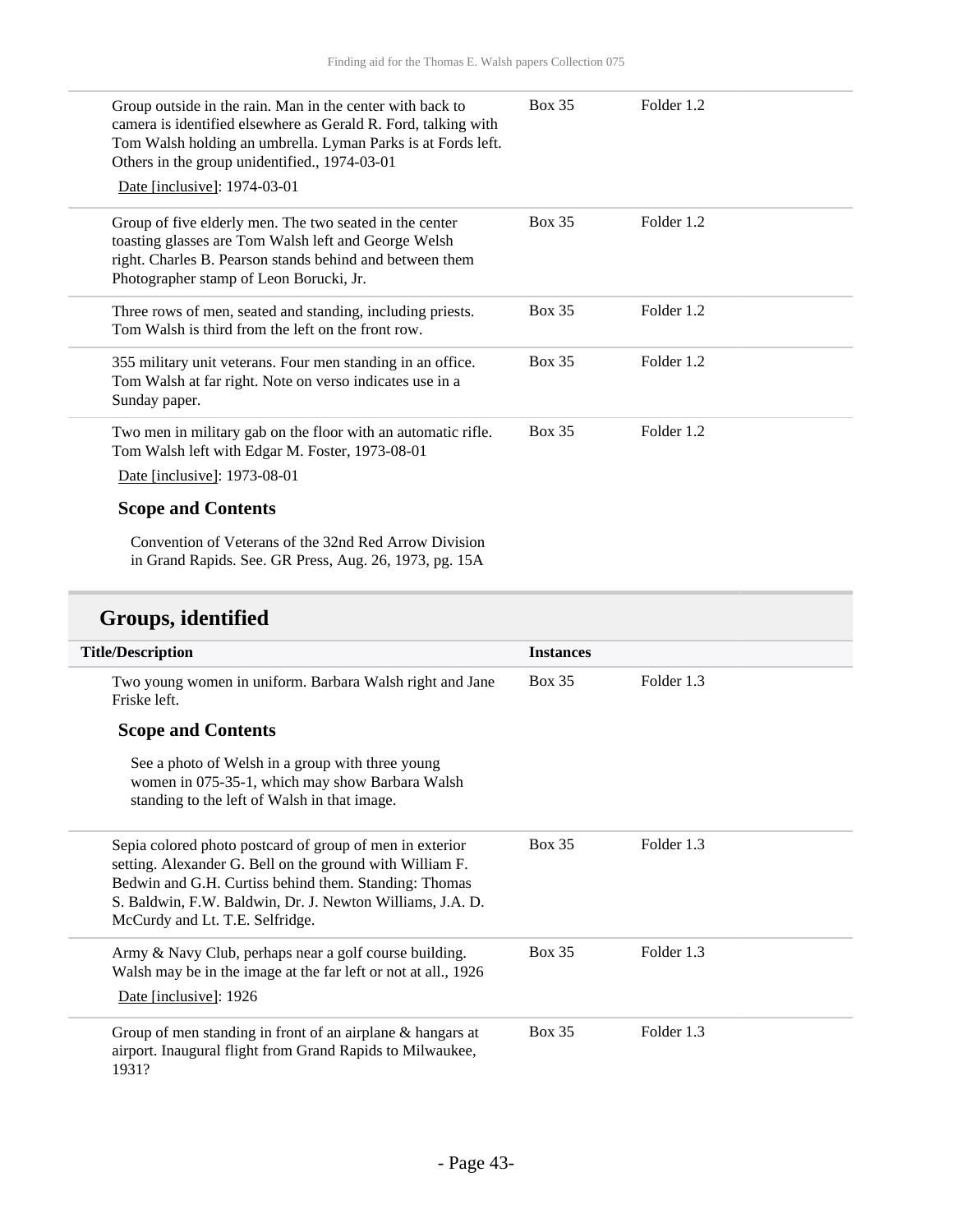| Date [inclusive]: 1931?                                                                                                                                                                                                                                                                                                       |                  |            |
|-------------------------------------------------------------------------------------------------------------------------------------------------------------------------------------------------------------------------------------------------------------------------------------------------------------------------------|------------------|------------|
| Three men at a wishing well pond in a mall? Bob Ross at the<br>right standing in the water in bare feet with a tool to rack the<br>coins. Walter Kasper crouching on an "island" with a planter<br>behind him. Unidentified man standing in the water with bare<br>feet with coins in this hands and displayed on the island. | <b>Box 35</b>    | Folder 1.3 |
| Perhaps a group from the Kalamazoo flight school. Verso<br>stamp: Ward C. Morgan Studio, Kalamazoo, Mich. Name<br>ID's on the photo for all of the men in uniform crouching or<br>standing near a plane.                                                                                                                      | <b>Box 35</b>    | Folder 1.3 |
| Lansing, MI. Group of nine men standing in front of an<br>airplane. Name ID's for all on the photo, including S.B. Steers<br>at the far right., 1938-04-21                                                                                                                                                                    | <b>Box 35</b>    | Folder 1.3 |
| Date [inclusive]: 1938-04-21                                                                                                                                                                                                                                                                                                  |                  |            |
| Group of six men in a banquet setting, one receiving a trophe,<br>Air Force banner behind them. Verso: Floyd Evans, second<br>from left, receiving the Airability Award from the Air Force<br>Association                                                                                                                     | <b>Box 35</b>    | Folder 1.3 |
| Group of five men near the steps to a Red Arrow airplane.<br>Verso note: L-R, John Kohler, President of Kohler Air<br>Lines, Pop Mayo, Father Patrick Dunnigan, General Wilson,<br>and unidentified man holding a flag at far right. Loening<br>Amphibian named for Red Arrow Division, ca. Late 1930s                        | <b>Box 35</b>    | Folder 1.3 |
| Date [inclusive]: ca. Late 1930s                                                                                                                                                                                                                                                                                              |                  |            |
| Group of three people near a plane, perhaps in 1920's. Verso<br>note: Ford Plane. Mr. Charles Gilson, Mrs. William Carr, Bill<br>Carr, all of Sparta.                                                                                                                                                                         | <b>Box 35</b>    | Folder 1.3 |
| Groups, unidentified                                                                                                                                                                                                                                                                                                          |                  |            |
| <b>Title/Description</b>                                                                                                                                                                                                                                                                                                      | <b>Instances</b> |            |
| Bar interior with man in sleeveless T-shift and woman in sun<br>dress                                                                                                                                                                                                                                                         | <b>Box 35</b>    | Folder 1.4 |
| Two men in uniform with multiple flags                                                                                                                                                                                                                                                                                        | <b>Box 35</b>    | Folder 1.4 |
| <b>Related Materials:</b><br><b>Related Materials</b>                                                                                                                                                                                                                                                                         |                  |            |
| Robinson Studio Photo. See 075-34-9 for another copy<br>of same photo. One man identified as Commi Funit.                                                                                                                                                                                                                     |                  |            |
| Two photos of banquet setting. One of a group of seven<br>men at a table, and another with four men, including George<br>Welsh, standing at a microphone.                                                                                                                                                                     | <b>Box 35</b>    | Folder 1.4 |
| Shows eight men standing on the steps of a house/building<br>with "25 in the address number. Six of the men wear medical                                                                                                                                                                                                      | <b>Box 35</b>    | Folder 1.4 |

type clothing, and two men on either end of the back row wear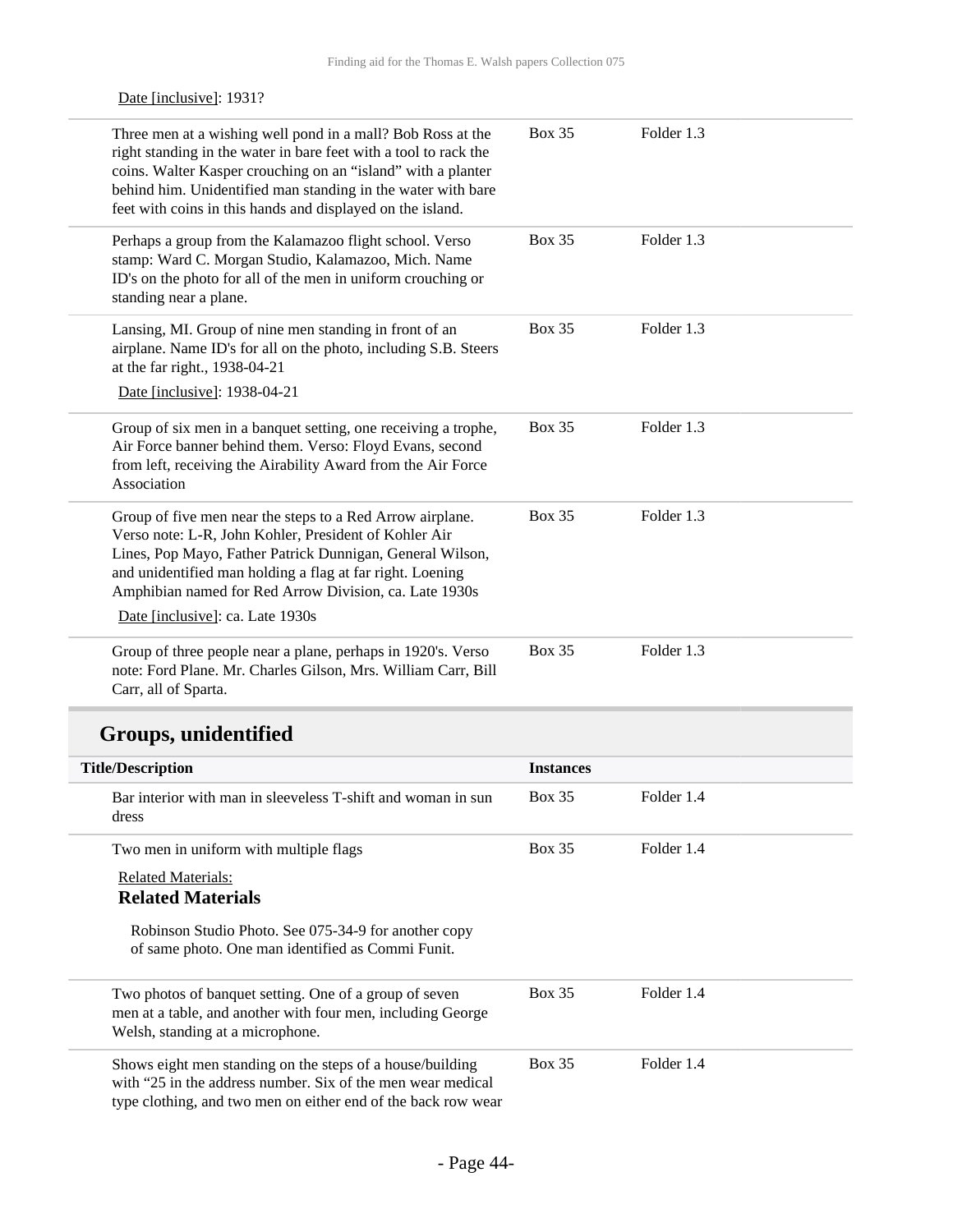| suits. The man in the back row, Phil Vican, left is also seen at<br>075-34-17., 1952-06-12                                                                                                                                                                                                                                                               |               |            |  |
|----------------------------------------------------------------------------------------------------------------------------------------------------------------------------------------------------------------------------------------------------------------------------------------------------------------------------------------------------------|---------------|------------|--|
| Date [inclusive]: 1952-06-12                                                                                                                                                                                                                                                                                                                             |               |            |  |
| Group of seven men seated or standing in front of a plain<br>background. Some men in uniform.                                                                                                                                                                                                                                                            | <b>Box 35</b> | Folder 1.4 |  |
| At airport. Two men center, one left with a microphone,<br>talking with O.C. Hall at right. Men behind unidentified.                                                                                                                                                                                                                                     | <b>Box 35</b> | Folder 1.4 |  |
| At airport. Man with microphone talking to a talk man with<br>curly hair, also seen in photo above. O.C. Hall is standing to<br>the right of the curly haired man. Man to the left of the man<br>with microphone is also seen in the photo above. Other people<br>in the background.                                                                     | <b>Box 35</b> | Folder 1.4 |  |
| Group of three men and one woman at a Norther Air Service<br>airplane. One man is standing behind the door inside the<br>plane. A 5th man is hidden seated behind him in the cockpit. I<br>woman is reaching up to the man. A tall man behind her may<br>be the same may with the microphone in the images above.<br>O.C. Hall is standing at the right. | <b>Box 35</b> | Folder 1.4 |  |
| Four clerical figures at ground breaking ceremony.,<br>1951-08-22                                                                                                                                                                                                                                                                                        | <b>Box 35</b> | Folder 1.4 |  |
| Date [inclusive]: 1951-08-22                                                                                                                                                                                                                                                                                                                             |               |            |  |
| <b>Related Materials:</b><br><b>Related Materials</b>                                                                                                                                                                                                                                                                                                    |               |            |  |
| Robinson Studio Photo. See also Album 8, Box 32 of<br>this collection.                                                                                                                                                                                                                                                                                   |               |            |  |
| Young man, and two women, with another man inside plane,<br>Aug 23, 1948                                                                                                                                                                                                                                                                                 | <b>Box 35</b> | Folder 1.4 |  |
| Date [inclusive]: Aug 23, 1948                                                                                                                                                                                                                                                                                                                           |               |            |  |
| Color photo of four girls on the group near a pond, with ducks.<br>St. Stephens Green, 1963-02-01                                                                                                                                                                                                                                                        | <b>Box 35</b> | Folder 1.4 |  |
| Date [inclusive]: 1963-02-01                                                                                                                                                                                                                                                                                                                             |               |            |  |
| Two snapshots of a man in flight gear with a plane that may<br>read Third Annual Michigan Air Tour. One photo shows him<br>seated atop the plane. The other photo shows him standing<br>with another man. Verso ID has Buck Bouland                                                                                                                      | <b>Box 35</b> | Folder 1.4 |  |
| People. Unidentified.                                                                                                                                                                                                                                                                                                                                    |               |            |  |

<span id="page-44-0"></span>

| <b>Title/Description</b>                                                                                                                                                                                                                         | <b>Instances</b> |          |
|--------------------------------------------------------------------------------------------------------------------------------------------------------------------------------------------------------------------------------------------------|------------------|----------|
| Two small snapshots of guys clowning in the woods. One is in<br>uniform and has an ax. The other image has three men, probably<br>with Walsh at the left, pretending to saw the middle guys back.<br>The auto in the background suggests 1950's. | Box 35           | Folder 2 |
| Tiny snapshot of five men near an airplane                                                                                                                                                                                                       | <b>Box 35</b>    | Folder 2 |

- Page 45-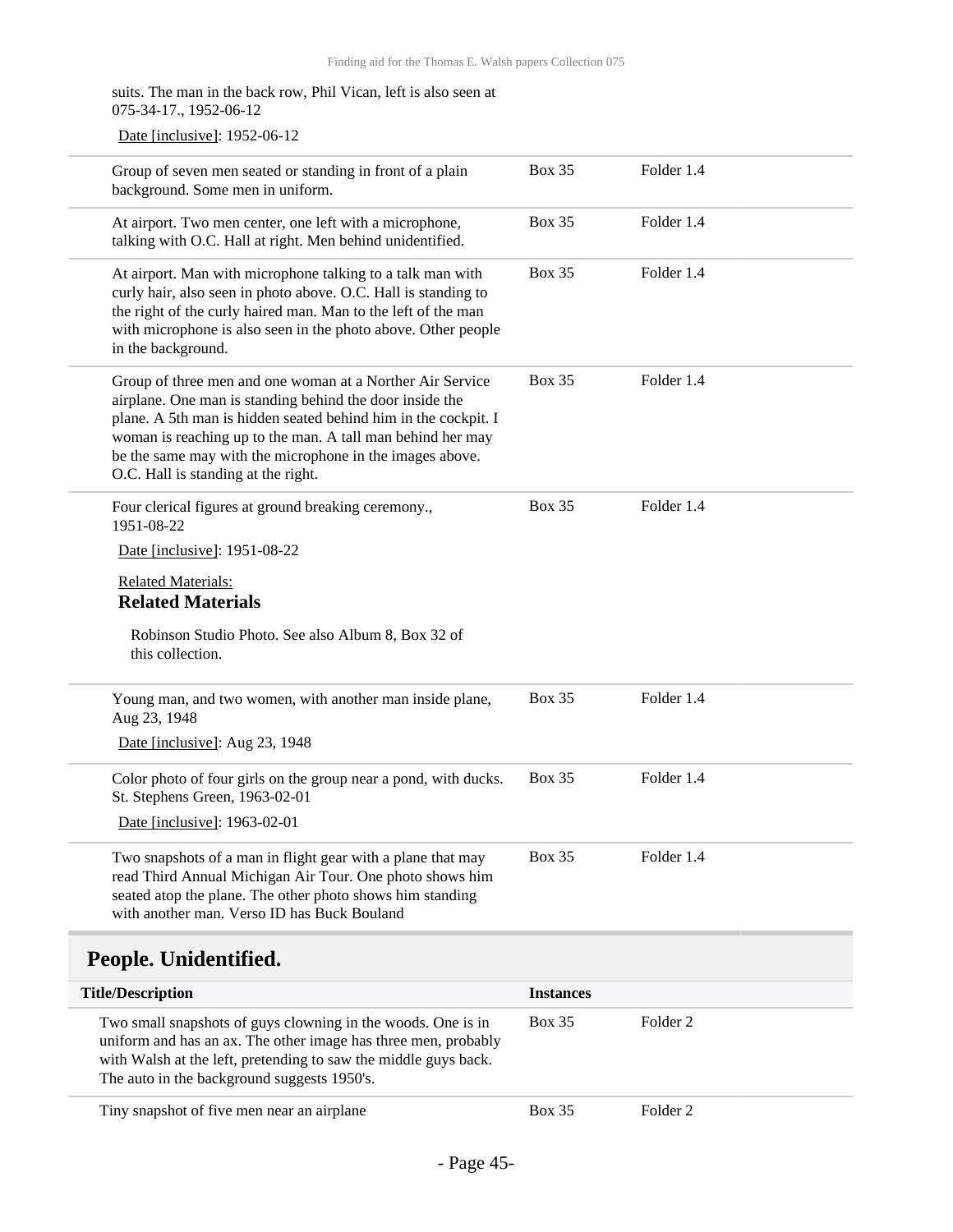| Small snapshot of two men looking left, near an airplane                                                                                          | <b>Box 35</b> | Folder <sub>2</sub> |
|---------------------------------------------------------------------------------------------------------------------------------------------------|---------------|---------------------|
| Three mean standing in front of a Capitol Air Service plan with<br>buildings in the background                                                    | <b>Box 35</b> | Folder <sub>2</sub> |
| Two b/w snapshots. One shows two kids in a road. The other<br>shows two women on a beach., 1960-08-01                                             | Box 35        | Folder <sub>2</sub> |
| Date [inclusive]: 1960-08-01                                                                                                                      |               |                     |
| Tintype of an unidentified man with a beard, 19th century                                                                                         | <b>Box 35</b> | Folder 2            |
| Date [inclusive]: 19th century                                                                                                                    |               |                     |
| Photo postcard of a doughboy. WWI era                                                                                                             | <b>Box 35</b> | Folder <sub>2</sub> |
| Another possible WWI (or WWII) era of a young man in<br>uniform seated in a photographers background, with cap in<br>hands. Believed to be Walsh. | <b>Box 35</b> | Folder <sub>2</sub> |
| Portrait photo of unidentified woman, probably early 20th<br>century                                                                              | <b>Box 35</b> | Folder <sub>2</sub> |
| Portrait photo of a kid with freckles, wearing a cap with three<br>pens attached, one of which is a train engine                                  | <b>Box 35</b> | Folder <sub>2</sub> |
| Young sailor. Photo Service Shop stamp                                                                                                            | <b>Box 35</b> | Folder 2            |
| $QAC-(A)$ . Young man modeling(?) a parachute                                                                                                     | Box 35        | Folder <sub>2</sub> |
| A man in uniform, ca. WWII?                                                                                                                       | <b>Box 35</b> | Folder <sub>2</sub> |
| Portrait photo of a young man in flight gear                                                                                                      | <b>Box 35</b> | Folder <sub>2</sub> |
| Portrait photo of an unidentified man in glasses, suit                                                                                            | <b>Box 35</b> | Folder <sub>2</sub> |
| Photo of a man in shorts with his hands on his hips, wearing a<br>high, glasses, standing in front of a garage door                               | <b>Box 35</b> | Folder <sub>2</sub> |
| Unidentified young man in suit                                                                                                                    | <b>Box 35</b> | Folder <sub>2</sub> |
| Unidentified older man in suit                                                                                                                    | <b>Box 35</b> | Folder <sub>2</sub> |

## <span id="page-45-0"></span>**Radios**

| <b>Instances</b> |                   |
|------------------|-------------------|
| <b>Box 35</b>    | Folder 3          |
| <b>Box 35</b>    | Folder 3          |
| Box 35           | Folder 3          |
| <b>Box 31</b>    | Folder<br>Album 4 |
|                  |                   |

Selfridge Air Force Base (Mich.)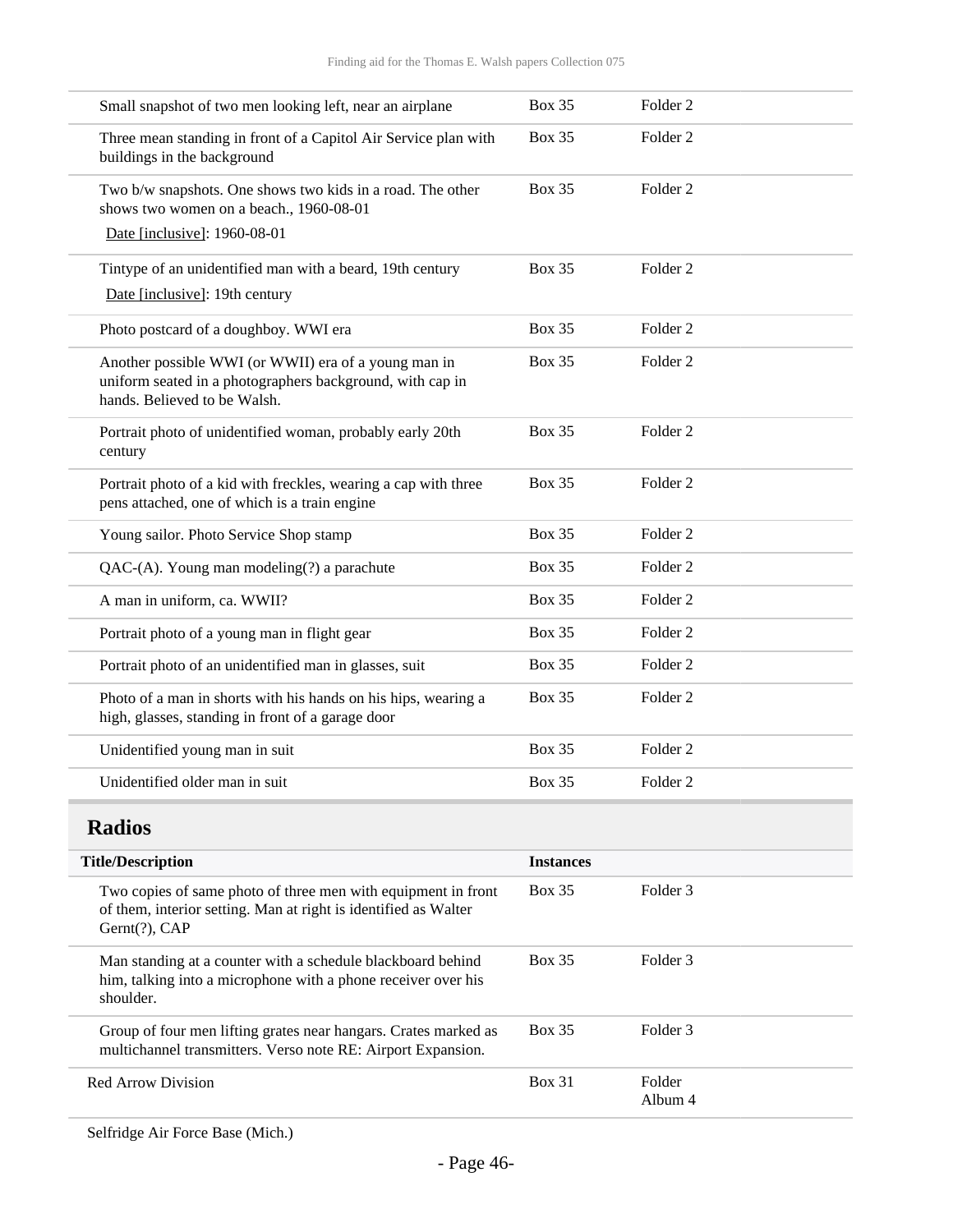|                                                                                                                                                                                                                                                                                                    | <b>Box 35</b> | Folder 4            |
|----------------------------------------------------------------------------------------------------------------------------------------------------------------------------------------------------------------------------------------------------------------------------------------------------|---------------|---------------------|
| Sheriff's Air Patrol, ca. 1930s                                                                                                                                                                                                                                                                    | <b>Box 35</b> | Folder 5            |
| Date [inclusive]: ca. 1930s                                                                                                                                                                                                                                                                        |               |                     |
| <b>Scope and Contents</b>                                                                                                                                                                                                                                                                          |               |                     |
| Five men standing near a plane labeled "Aerial Cruiser, no.<br>7, Sheriff's Dept., Kent County, Mi. Verso has, l-r: Perry<br>Green, "Fat" Paul Miller, Tom Walsh, Hugh Blacklog,<br>Sheriff of Kent Co., making Tom a Deputy Sheriff, John<br>Paul Jones                                           |               |                     |
| Sled, motorized, ca. 1950s                                                                                                                                                                                                                                                                         | <b>Box 35</b> | Folder 6            |
| Date [inclusive]: ca. 1950s                                                                                                                                                                                                                                                                        |               |                     |
| <b>Snow Plows</b>                                                                                                                                                                                                                                                                                  | <b>Box 35</b> | Folder 7            |
| <b>Snow Tractor</b>                                                                                                                                                                                                                                                                                | <b>Box 35</b> | Folder <sub>8</sub> |
| Spirit of St. Louis                                                                                                                                                                                                                                                                                | <b>Box 35</b> | Folder <sub>9</sub> |
| <b>Scope and Contents</b>                                                                                                                                                                                                                                                                          |               |                     |
| Three copies of 8x10 photo with Tom Walsh speaking from<br>a podium and the plan behind him, other people around. Not<br>for reproduction unless authorized by M. Laninga, photo<br>director. One print has stamp: Henry F. Zeman, Grand Rapid<br>Press. See also Lindbergh Visit to Grand Rapids. |               |                     |
| <b>Terminal Building</b>                                                                                                                                                                                                                                                                           | <b>Box 35</b> | Folder 10           |
| Tornado                                                                                                                                                                                                                                                                                            | <b>Box 32</b> | Folder<br>Album 8   |
| Tornado Damage                                                                                                                                                                                                                                                                                     | <b>Box 32</b> | Folder<br>Album 8   |
| <b>Troop Ship</b>                                                                                                                                                                                                                                                                                  | <b>Box 35</b> | Folder 11           |
| West Michigan Fairgrounds                                                                                                                                                                                                                                                                          | <b>Box 35</b> | Folder 12           |
| World War I                                                                                                                                                                                                                                                                                        | Box 31.5      | Folder<br>Album 1   |
| World War I                                                                                                                                                                                                                                                                                        | <b>Box 32</b> | Folder<br>Album 8   |

## <span id="page-46-0"></span>**Album Summaries**

## **Album 1. World War I Era., ca. 1916**

Date [inclusive]: ca. 1916

| <b>Title/Description</b> | <i><u><b>Instances</b></u></i> |          |
|--------------------------|--------------------------------|----------|
| Loose Album Pages        | Box 31.5                       | Folder 1 |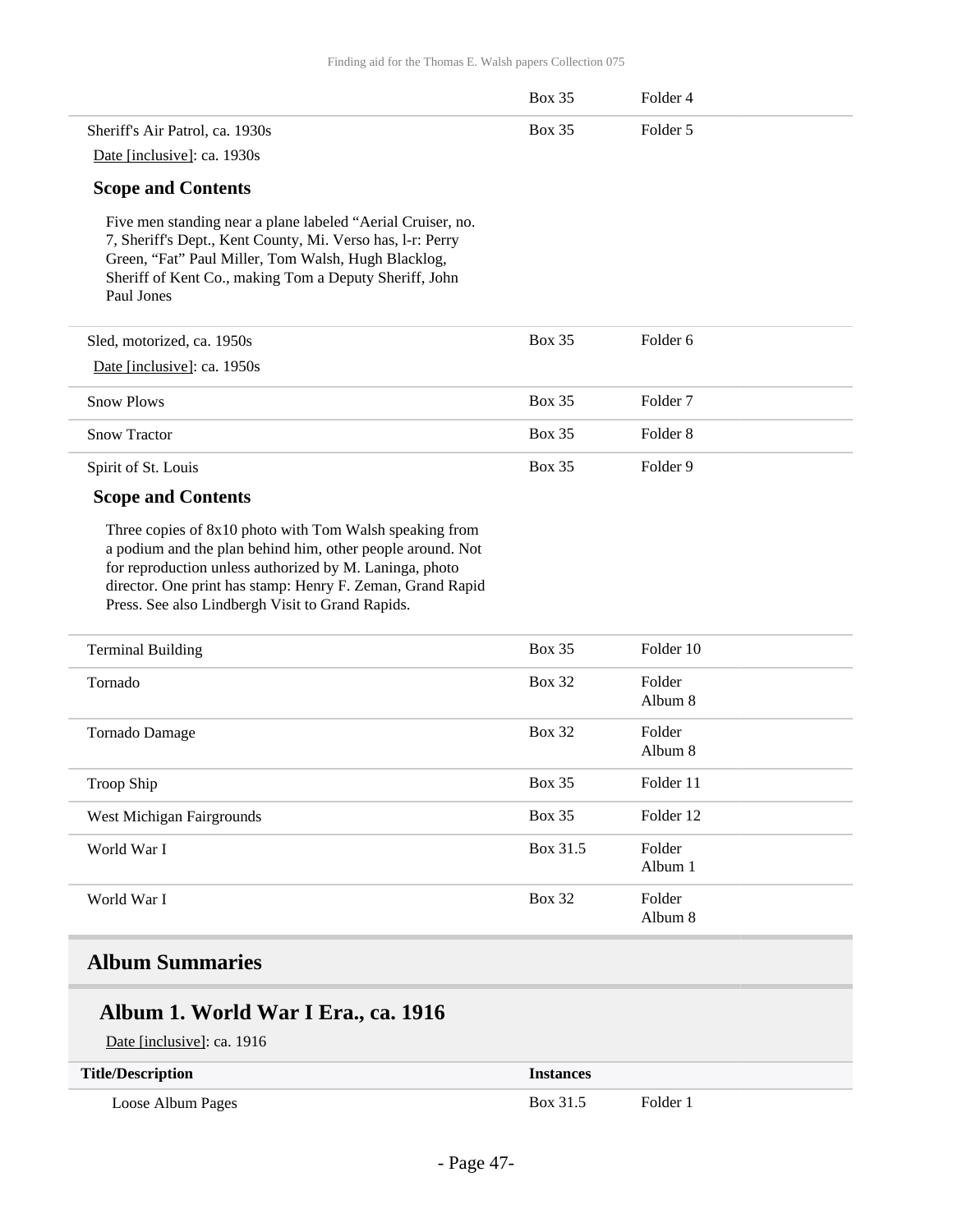| Loose Standard Photos (1) Two men in flight suits, Walsh<br>on the right, and a child behind him right. (2) Truck $\&$<br>people in snow, perhaps hunting group (3) Group of 7 men,<br>with windows with Venetian blinds behind. (4) Interior.<br>Unidentified military man. (5) Buck Steers standing in front<br>of a building with sign "Tour Headquarters" (6) 5 snapshots<br>dated August 1960, family vacation/recreational photos. | Box 35.5 | Folder 1 |
|------------------------------------------------------------------------------------------------------------------------------------------------------------------------------------------------------------------------------------------------------------------------------------------------------------------------------------------------------------------------------------------------------------------------------------------|----------|----------|
| Loose standard copy photos (1) Daniel Waters Cassard WWI<br>soldier (2) Two men with walkie-talkie lower right, on the air<br>field with planes in the air $\&$ on the ground. The man left of<br>the two is probably Walsh                                                                                                                                                                                                              | Box 35.5 | Folder 2 |

## **Album 2. Charles Lindbergh Visit., Aug 12, 1927**

Date [inclusive]: Aug 12, 1927

| <b>Title/Description</b>                                                                                                                                                                                                                                                                                                                                                                                                                                                                                                                                                                                                                                                         | <b>Instances</b> |                     |
|----------------------------------------------------------------------------------------------------------------------------------------------------------------------------------------------------------------------------------------------------------------------------------------------------------------------------------------------------------------------------------------------------------------------------------------------------------------------------------------------------------------------------------------------------------------------------------------------------------------------------------------------------------------------------------|------------------|---------------------|
| Charles Lindbergh with an older unidentified man                                                                                                                                                                                                                                                                                                                                                                                                                                                                                                                                                                                                                                 | Box 32.5         | Folder <sub>3</sub> |
| Album sheet with 6 images on one side $\&$ one on the other. (1)<br>Side A. Worm's eye view of Lindbergh at podium microphone<br>(2) Side A. Another smaller view of image above. (3) Side<br>A. Aerial view of field. (4) Side A. Worm's eye view of<br>Lindbergh at podium microphone (5) Side A. Unidentified<br>house (6) Side A. Unidentified man in flight suit (7) Side B.<br>Group of 9 young men standing outside a building with one<br>man looking on from inside.                                                                                                                                                                                                    | Box 32.5         | Folder 3            |
| Album sheet with 6 images on one side $\&$ one on the other.<br>(1) Side A. Lindbergh right seated next to old woman (perhaps<br>his mother who was known to be at the event). (2) Side A.<br>Lindbergh left with unidentified old man as in 1. above.<br>(3) Side A. Lindbergh shaking hand with unidentified man,<br>standing next to "Spirit of St. Louis" (4) Side A. "Spirit<br>of St. Louise" with crowd in the background. (5) Side A.<br>Worm's eye view of Lindbergh (6) Side A. Worm's eye view<br>of Lindbergh at microphones, with face partial obstructed. (7)<br>Side B. Two men holding a man on a stretcher between and<br>ambulance left and an airplane right. | Box 32.5         | Folder <sub>3</sub> |
| Album sheet with 4 images on one side and one on the other.<br>(1) Side A. Spirit of St. Louis, taking off or landing (2) Side<br>A. Spirit of St. Louis, coming out of a hangar. (3) Side A.<br>Crowd at airport (4) Side A. Lindbergh. (5) Side B. View<br>from behind a band play (Star Spangled Banner), as people on<br>podium stand to salute the flag on the pole. Men visible on top<br>of a building center right.                                                                                                                                                                                                                                                      | Box 32.5         | Folder <sub>3</sub> |
| Album sheet with 4 images on one side and one on the other.<br>(1) Side A. Lindbergh seen through window of cockpit (2)<br>Side A. "Spirit of St. Louis" with men pushing the plane (3)<br>Side A. Lindbergh talking to older man. (4) Side A. Lindbergh<br>talking to woman in hat seated at his left. (5) Side B. Military<br>unit with rifle on the back side of an Aeronca, No. 8.                                                                                                                                                                                                                                                                                           | Box 32.5         | Folder <sub>3</sub> |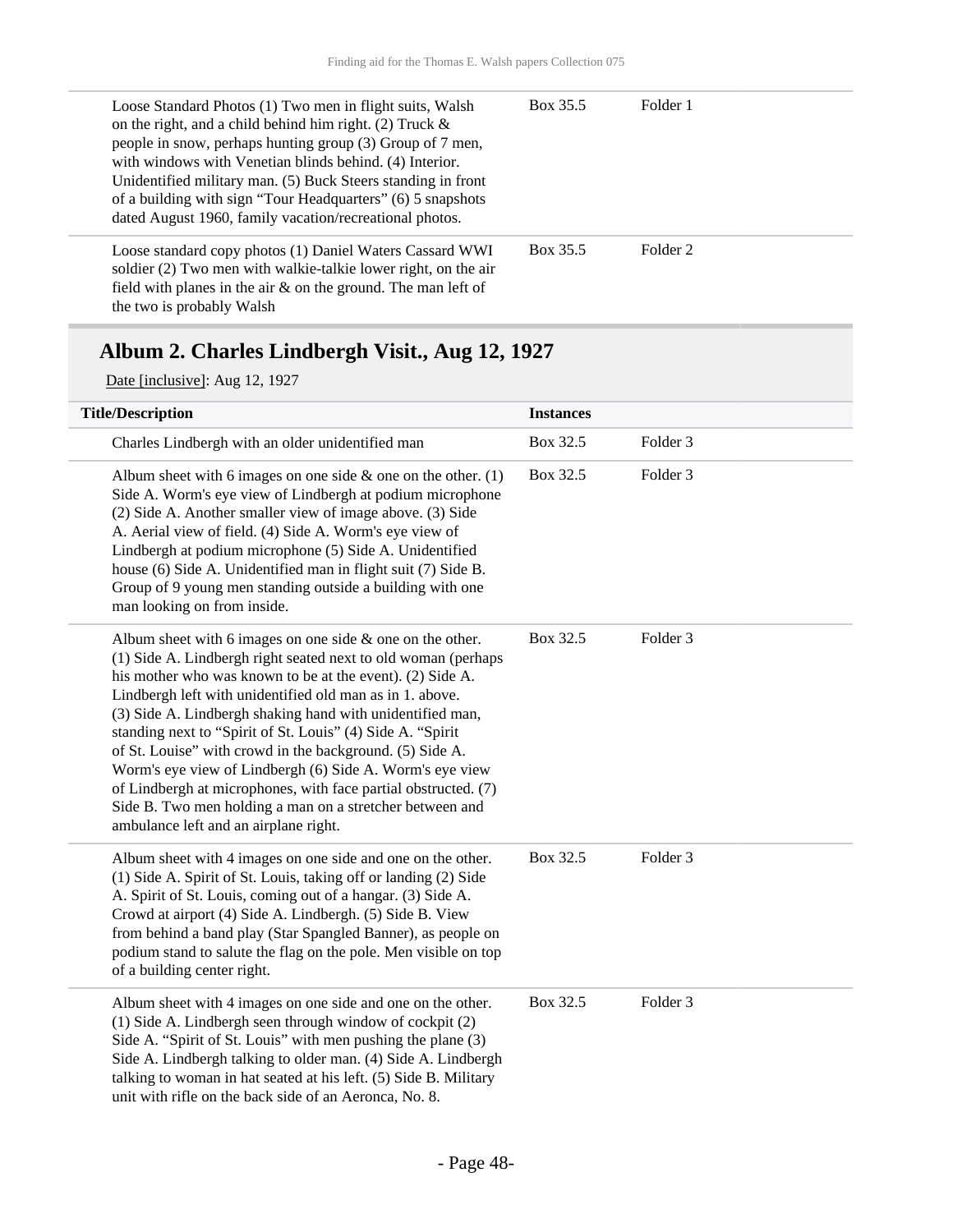| Cut sheet of album page with two images on one side and one<br>on the other (1) Side A. Spirit of St. Louise in hangar with<br>unidentified man in light colored suit standing near the nose.<br>(2) Side A. Lindbergh(?) standing in an automobile talking<br>to a man in a light uniform, another man in uniform (police?)<br>standing on the near side of the car, and another figure lower<br>left. (3) Side B. Interior. Group of men and women seated at<br>dinner. "Post-208" stamped on the back of the folding chairs<br>in use. | Box 32.5 | Folder 3 |  |
|-------------------------------------------------------------------------------------------------------------------------------------------------------------------------------------------------------------------------------------------------------------------------------------------------------------------------------------------------------------------------------------------------------------------------------------------------------------------------------------------------------------------------------------------|----------|----------|--|
| Cut sheet of album page with two images on one side and<br>one on the other. (1) Side A. Miniature Lindbergh figure and<br>miniature "Spirit of St. Louis" being held by two unidentified<br>hands. (2) Side A. "Spirit of St. Louise" view near nose.<br>(3) Side B. Interior. Group photo of young men in uniform,<br>probably in the same facility at "Side B. in 5. above. "Post<br>208" stamped on a folding chair.                                                                                                                  | Box 32.5 | Folder 3 |  |

## **Album 3**

| <b>Title/Description</b>                                                                                                                                                                                                                                | <b>Instances</b> |                     |
|---------------------------------------------------------------------------------------------------------------------------------------------------------------------------------------------------------------------------------------------------------|------------------|---------------------|
| Thomas Rood(?), Sept 10, 1940<br>Date [inclusive]: Sept 10, 1940                                                                                                                                                                                        | Box 32.5         | Folder <sub>6</sub> |
| Sheet 1. 2 photos of Walsh with Major General Hoyt S.<br>Vandeberg, nephew of Senator Arthur Vandenberg, ca. 1940.<br>One image includes a second unidentified man.                                                                                     | Box 32.5         | Folder <sub>7</sub> |
| Sheet 2. Unidentified group photo with seven men seated or<br>standing at the front of a stage. Walsh is far left in front row<br>standing.                                                                                                             | Box 32.5         | Folder <sub>7</sub> |
| Sheet 3. Unidentified elderly woman being assisted from a<br>plane by a young man and a stewardess.                                                                                                                                                     | Box 32.5         | Folder <sub>7</sub> |
| Sheet 4. 7 snapshots of Johnson Flying Service, Furniture<br>Capital Air, and other + $18\times10$ Bird's eye view of onlookers<br>at Gate 2 small building, with bicycles behind and two<br>helicopters on the field.                                  | Box 32.5         | Folder <sub>7</sub> |
| Sheet 5.4 snapshots: military? With tents & equipment, men,<br>aerial & 1 8×10. Mostly military in uniform standing near a<br>hangar(?) with a speaker attached at the roof line.                                                                       | Box 32.5         | Folder <sub>7</sub> |
| Sheet 6.4 snapshots of men talking in groups, some in<br>uniform $+8\times10$ three men in the center foreground, one<br>talking on a walkie-talkie, with the airport Administration<br>Building far right, and planes in the background or in the air. | Box 32.5         | Folder <sub>7</sub> |
| Sheet 7.4 snapshots, aerials, not yet confirmed as Grand<br>Rapids, but including a river, bridges & buildings. $+8\times10$ of<br>women in uniform in front of a building similar to 5 above.                                                          | Box 32.5         | Folder <sub>7</sub> |
| Sheet 8. 5 photos, some associated with Furniture Capital<br>Airlines $+ 8 \times 10$ with man speaking at WLAV podium                                                                                                                                  | Box 32.5         | Folder <sub>8</sub> |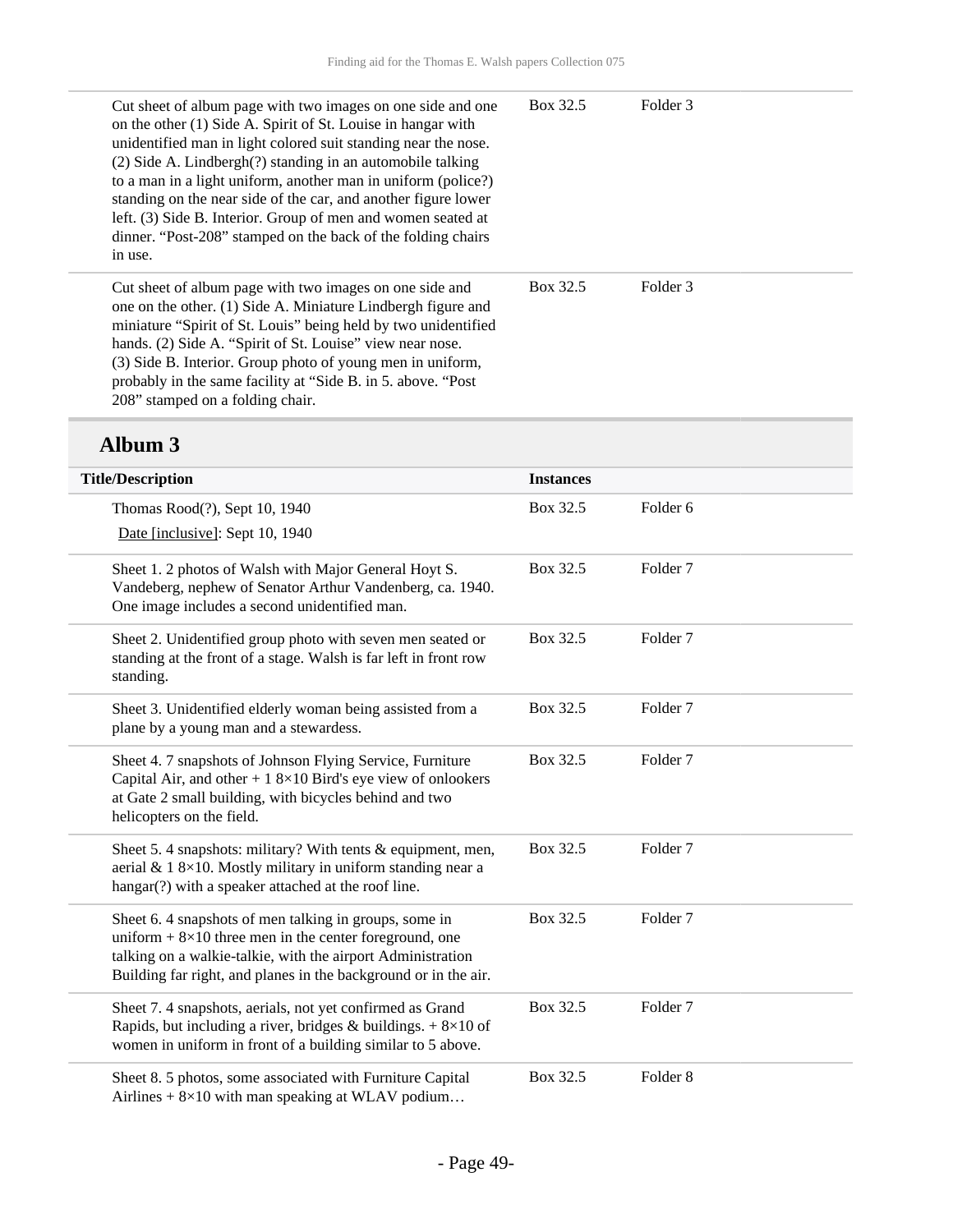|             | Sheet 9. 5 photos, including (1) Ramp on Detroit River,<br>inaugurating Detroit to Grand Rapids service, Kohler Aviation<br>Service, 1934-1935. Amphibious plane talking off the end of<br>the pier as men watch. (2) A brick building in construction<br>with a crane behind. (3) Three snapshots which may all be of<br>Clara Kutchinski, first woman to solo, 1930. (4) Verso has 1<br>8x10 photo of a crash, Stanfield photo, Rockford, MI.                                                                                                                                                  | Box 32.5 | Folder <sub>8</sub> |
|-------------|--------------------------------------------------------------------------------------------------------------------------------------------------------------------------------------------------------------------------------------------------------------------------------------------------------------------------------------------------------------------------------------------------------------------------------------------------------------------------------------------------------------------------------------------------------------------------------------------------|----------|---------------------|
|             | Sheet 10. Another 8×10 photo of crash above, Stanfield photo,<br>with people looking at the wreck $+5$ photos, including a men<br>standing by a plane at a microphone with a trophy; numerous<br>people & autos at an event; two views of an amphibious plane;<br>a man seated on the top of a plane.                                                                                                                                                                                                                                                                                            | Box 32.5 | Folder <sub>8</sub> |
| behind him. | Sheet 11.5 photos, including an aerial above Grand Rapids<br>Airport; people and band with planes on the field for an event;<br>three snapshots of a crash. $+ x 10$ of a man speaking at a<br>podium with a grand piano in the background and men seated                                                                                                                                                                                                                                                                                                                                        | Box 32.5 | Folder <sub>8</sub> |
|             | Sheet 12. Five photos, including (1) Two men near Kohler<br>Aviation plane (2) Man in flight gear (3) Worm's eye view<br>of man(?) on tower (4) Old Airport buildings, ca. 1929-1930,<br>including the Restaurant building left, and a two story building<br>with a fireplace right. (5) Verso: 8x10 of Five men standing on<br>the roof of Wurzburgs (helicopter pad), including Walsh in the<br>center and O.C. Hall 4th from left.                                                                                                                                                            | Box 32.5 | Folder <sub>8</sub> |
|             | Sheet 13.8×10 of nine men on the roof of Wurzburg's<br>Department Store, helicopter Pad. Tom Walsh is 5th from left.<br>Chet Hall (O.C. Hall, is 3rd from left pointing with his right<br>hand. View to street and buildings behind men. $+5$ photos of<br>planes, airport buildings, bank of lights, etc.                                                                                                                                                                                                                                                                                       | Box 32.5 | Folder <sub>8</sub> |
|             | Sheet 14. $8 \times 10$ of a plane being lifted by crane on top of the<br>Wurzburg Building. A man standing in the street below gives<br>directions with onlookers at the windows, plus another photo<br>of a Navy plan lying upside down on a landing strip. + Verso:<br>10 snapshots, including at least 6 related to U.S. Coast Guard<br>retrieval showing a body lying face down.                                                                                                                                                                                                            | Box 32.5 | Folder 9            |
|             | Sheet 15.5 photos including $(1)$ 5 people standing beside a<br>plane. A woman is in the center, two men at the left are in<br>flight suits, Walsh is far right (2) Woman in flight gear seated<br>on a plane looking at the camera, with another man in the<br>plane talking to a man behind the plan. (3) Crash (4) structure<br>in progress? (5) Crash? (6) Verso $8 \times 10$ inside the restaurant of<br>six men. Of the two seated, Walsh is at the left, and the man<br>right has a "Dawn Patrol" ribbon on his shirt. Men standing,<br>L-R: L.M. Lockly, F.E. Evans, O.C. Hall, unknown | Box 32.5 | Folder 9            |
|             | Sheet 16. $8 \times 10$ inside restaurant, men & women, possibly<br>the Dawn Patrol. Verso images include: (1) Construction,<br>probably of an amphibious pier, perhaps in Detroit, with<br>an overhead trestle construction as well. (2) View of the<br>construction from the water $(3)$ plane head on $(4)$ Three<br>people beside a plane (5) Crash?                                                                                                                                                                                                                                         | Box 32.5 | Folder 9            |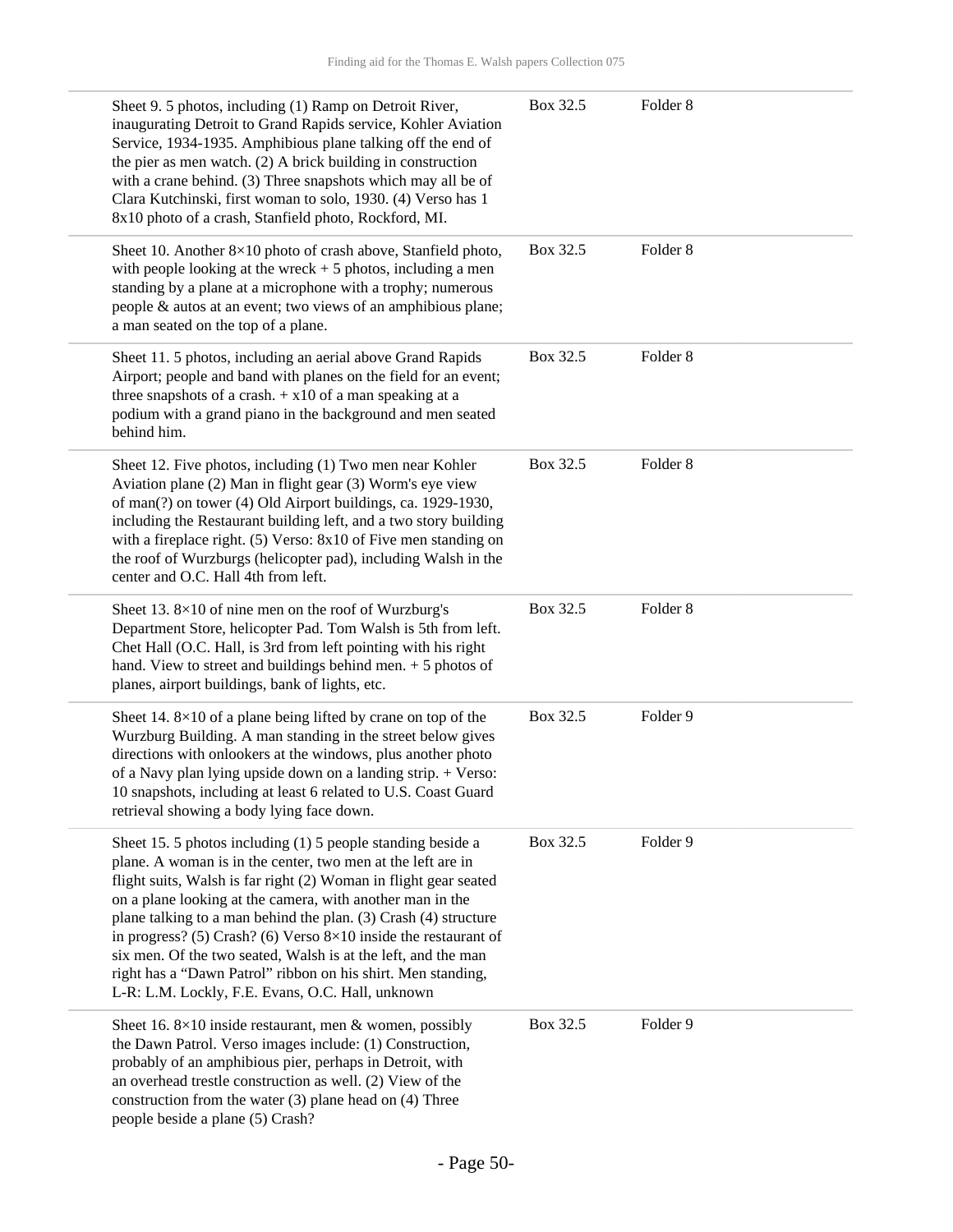| Sheet 17. Six photos + 1 8×10, including: (1) Group of men<br>(2) plane in the air (3) construction of a runway (4) crash $(5)$<br>Group standing by a plane, including foreign visitors (6) Two<br>women seated in front of a small building $(7)$ Verso 8×10 of<br>military with camouflaged airplanes                                                                                                                                                                                                                                                                           | Box 32.5 | Folder 9  |
|------------------------------------------------------------------------------------------------------------------------------------------------------------------------------------------------------------------------------------------------------------------------------------------------------------------------------------------------------------------------------------------------------------------------------------------------------------------------------------------------------------------------------------------------------------------------------------|----------|-----------|
| Sheet 18. Six photos + 1 8×10, including: (1) Two photos of<br>an airport terminal building with covered side porches either<br>side, location unknown (2) Men with barrels and equipment<br>(3) Two unknown aerials (4) Central Air Service building (5)<br>Verso: Group of 15 men standing near an airplane. Walsh is<br>3rd from the right in the standing back row.                                                                                                                                                                                                            | Box 32.5 | Folder 9  |
| Sheet 19. $8 \times 10 + 4$ aerials verso. The $8 \times 10$ is of a group of<br>men & boys in front of a plane being loaded, probably from<br>the same shoot as 18 above.                                                                                                                                                                                                                                                                                                                                                                                                         | Box 32.5 | Folder 9  |
| Sheet 20. $8 \times 10 + 5$ aerials. The $8 \times 10$ appears to be another<br>photos from the same group as in $18 \& 19$ above, with the<br>same plane, fewer people, and more mail bags. Some of the<br>aerials on the other size are icy water and a ship in the ice.                                                                                                                                                                                                                                                                                                         | Box 32.5 | Folder 9  |
| Sheets 21. Three photos + 1 8×10, including: (1) Two men in<br>front of a plane. Inauguration of Grand Rapids to Milwaukee<br>Airmail, late 1930's. John Kohler left, Aaron Davis, Grand<br>Rapids Postmaster, right. (2) Plane 72, winter National Air<br>Races, on the ground with three men. (3) Plane in the air<br>near a water tank (4) Verso: $8 \times 10$ of unidentified event, with<br>a group of men in front of an airplane. Two men in the center<br>shake hands including George Welsh on the right and Fiorella<br>La Guardia left. Microphones in the foreground. | Box 32.5 | Folder 10 |
| Sheet 22. $8 \times 10 + 8$ photos verso, including: (1) Another view<br>of Fiorella La Guardia, shaking hands with unknown man<br>right, with George Welsh in the center. Other men & plane<br>behind, and microphones in front. (2) Verso has various views<br>of people with planes, a couple of aerial views, and a photo of<br>Pat Van Wagoner.                                                                                                                                                                                                                               | Box 32.5 | Folder 10 |
| Sheet 23. $8 \times 10 + 6$ portrait photos of men in flight gear,<br>including: $(1)$ 8×10 of Floyd E. Evans left shaking hands with<br>L.M. Lackely, right, with a woman standing at the front of an<br>Ercoupe, and buildings in the background. (2) The fliers on<br>the verso are unidentified, are seated in a plane or standing<br>beside.                                                                                                                                                                                                                                  | Box 32.5 | Folder 10 |
| Sheet 24. $8 \times 10 + 4$ photos verso, including: (1) $8 \times 10$ of<br>Vandenberg nephew, part of shoot in "1." in above. Group of<br>six men with Vandenberg second from the right, Walsh 3rd<br>from the right. (2) Verso includes two aerials, another of a<br>plane in flight, and also a photo of a man standing next to a<br>plane labeled: Official Pathfinder, Pilot Ted Abrams, Abrams<br>Aerial Survey Corp.                                                                                                                                                       | Box 32.5 | Folder 10 |
| Loose photos from Album 3. (1.-2.) Two photos of a group<br>of men, standing on crouching to the ground looking at maps<br>or plans. One man leans on the nose of an airplane right, the<br>Northern Air Service hangar is behind. Spielmacher photos.                                                                                                                                                                                                                                                                                                                             | Box 35.5 | Folder 3  |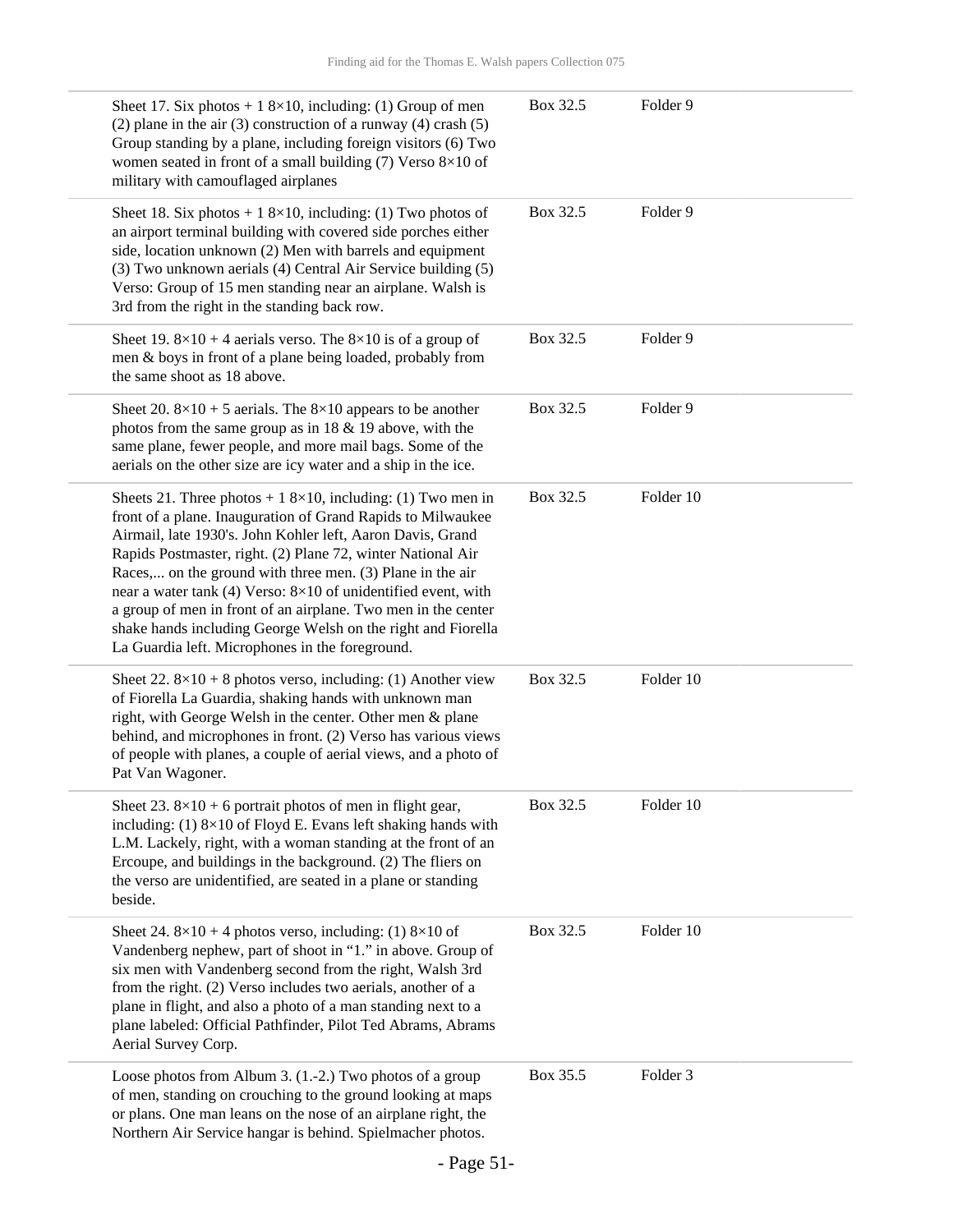(3) Robinson Studio Photo. Group of sevan men, standing mean a fire truck? Labeled "Department Public Safety" near the airport Administration Building. (4) "Johnny" inside an airplane (5) Spielmacher photo. Group of men and women, most with name identifications on front of photo. O.C. Hall is standing right in the center row. (6) "Pictures that tell a story. Joe Clark, photographer,... Detroit." Interior with two men talking. Left, Bill Waddell, right, Adrian?, Dawn Patrol. (7) View from behind pilots in cockpit. (8) Two men seated at a banquet table. Camera Shop, Inc., Muskegon Heights, Mich. (9) Exterior, group looking up, perhaps at a neighboring plane. Mostly boys in the group, but also several men and an air hostess in uniform, pointing up, talking to a man. (10) Same air hostess as seen in 9. now standing on boarding steps with others, for the Twentieth Year... "Special" United Airlines". GR Airport Administration Building behind. (11) TAT, Trancontinental Air Transport, Inc. plane on a runway. "6451-5-28-29". "Ford" on the tail.

| Sheet $[1]$ 4 snapshots                                                                                                                                                              | Box 35.5 | Folder 4            |
|--------------------------------------------------------------------------------------------------------------------------------------------------------------------------------------|----------|---------------------|
| Sheet $[2a]$ 5                                                                                                                                                                       | Box 35.5 | Folder 5            |
| Sheet $[2b]$ 6                                                                                                                                                                       | Box 35.5 | Folder <sub>6</sub> |
| Sheet [3a] 6                                                                                                                                                                         | Box 35.5 | Folder <sub>7</sub> |
| Sheet [3b] 8                                                                                                                                                                         | Box 35.5 | Folder <sub>8</sub> |
| Sheet $[4a]$ 6                                                                                                                                                                       | Box 35.5 | Folder 9            |
| Sheet [4b] 3 numbered military $+1$ model airplanes                                                                                                                                  | Box 35.5 | Folder 10           |
| Sheet [5] 3. One has Thomas E. Walsh, Notary Republic<br>embrossed stamp on the photo.                                                                                               | Box 35.5 | Folder 11           |
| Sheet [6a & 6b] 8 photo postcards RE August 1911 meet                                                                                                                                | Box 35.5 | Folder 12           |
| Sheet [7a] 4, three with military numbers                                                                                                                                            | Box 35.5 | Folder 13           |
| Sheet [7b] 6                                                                                                                                                                         | Box 35.5 | Folder 14           |
| Sheet [8a] 4, one has Camera Shop stamp                                                                                                                                              | Box 35.5 | Folder 15           |
| Sheet $[8b]$ 4 photos + 3 photo postcards. One photo postcard<br>has composite images for Bud Averill's Airport, 674 So.<br>Vermont St. [unknown city], but mailed from Los Angeles. | Box 35.5 | Folder 16           |
| Sheet [9a] 3 photo postcards, at least 2 similar to those at [6a<br>$& 6b$ ]                                                                                                         | Box 35.5 | Folder 17           |
| Sheet [9b, 10a & 10b] = 11 aerials. Camera Shop stamp on<br>verso.                                                                                                                   | Box 35.5 | Folder 18           |
| Sheet [11] $18\times10$ photo of 10 people standing beside a plane<br>with a building in the background, two story with a fireplace.                                                 | Box 35.5 | Folder 19           |

#### **Scope and Contents**

ID note attached to album page has: Air Tour Days, American Legion sponsored, ca. 1935. 4th from left,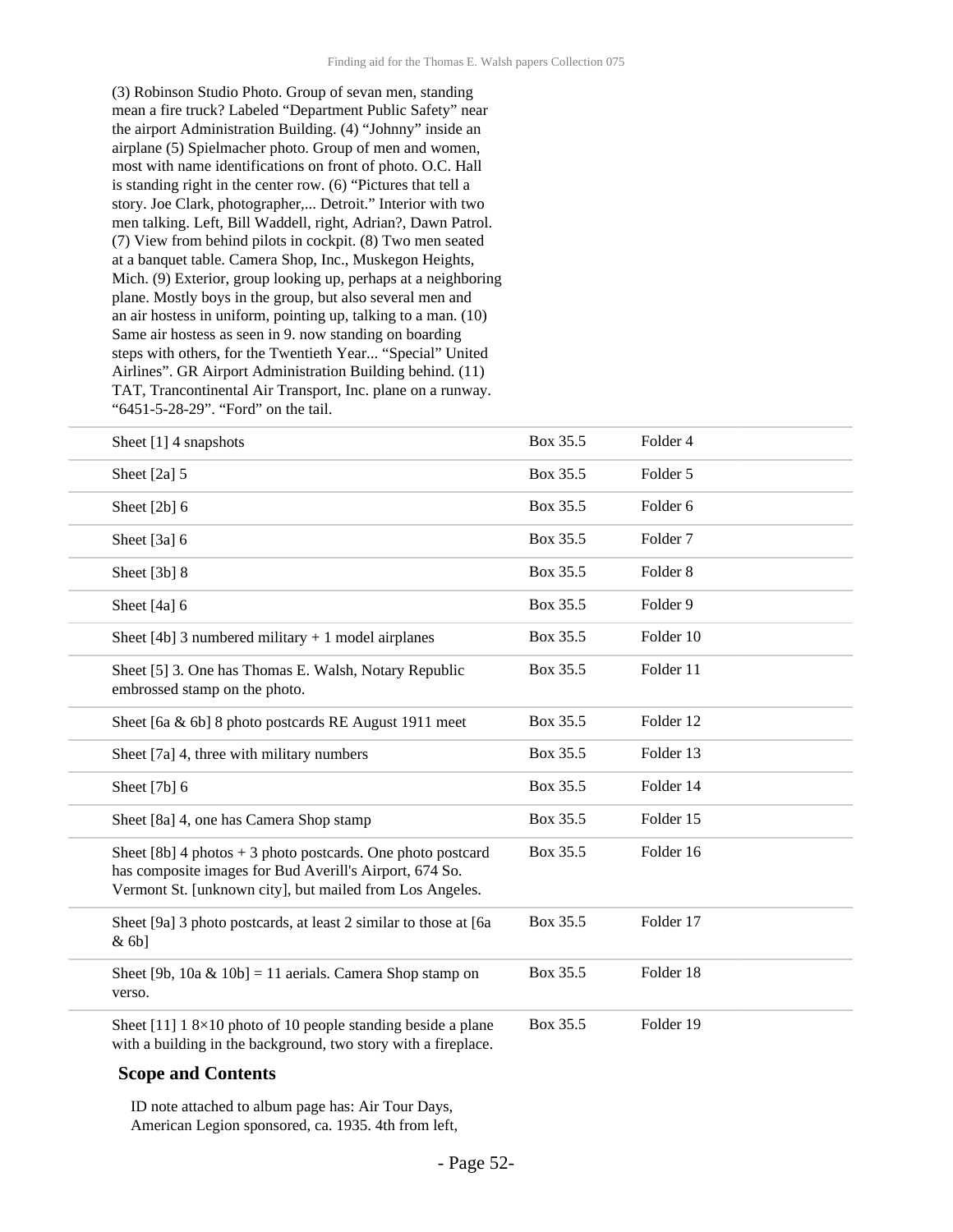George Welsh, 5th from left, Bea Walsh (wife of Tom Walsh), 6th from left, Fred Schreiber (of 1st airport committee), 7th from left, Clark Wibur, Legion politician, 8th from left, Pat Walsh (Tom's brother?), 9th from left unknown, 10th from left, Tom Walsh.

### **Album 4**

#### **Scope and Contents**

Black covered album, includes primarily earlier years of Airport activities, plus Red Arrow Division, Kohler Aviation, American Legion, Civil Air Patrol, "Spirit of South High" airplane (ca. WWII)

| <b>Title/Description</b>                                                                                                                                                                                                                                                                                                                                                                                                                                                                                                                               | <b>Instances</b> |           |
|--------------------------------------------------------------------------------------------------------------------------------------------------------------------------------------------------------------------------------------------------------------------------------------------------------------------------------------------------------------------------------------------------------------------------------------------------------------------------------------------------------------------------------------------------------|------------------|-----------|
| Graphics, non-photographs                                                                                                                                                                                                                                                                                                                                                                                                                                                                                                                              | Box 35.5         | Folder 20 |
| Loose photos, including: (1) a family photo outside of a house,<br>with a body climbing a farm windmill support. A photo of<br>the windmill is still in the album opposite the page where<br>the family photo was previously located. Unknown if this is<br>Walsh family in Ireland (2) Kohler Airlines Chicky Candy<br>Bar Wrappers flight & sign (3) First Legal Beer in the State<br>of Michigan, 1933, flown in from Milwaukee. Camera Shop<br>#33179. (4) A couple of Furniture Capital Airlines photos<br>from the Camera Shop, #281891 & 282273 | Box 35.5         | Folder 21 |

### **Album 5**

| <b>Title/Description</b>                                                                                                                                                                                                                                            | <b>Instances</b> |           |
|---------------------------------------------------------------------------------------------------------------------------------------------------------------------------------------------------------------------------------------------------------------------|------------------|-----------|
| Aerials                                                                                                                                                                                                                                                             | Box 32.5         | Folder 11 |
| Album 6                                                                                                                                                                                                                                                             |                  |           |
| <b>Title/Description</b>                                                                                                                                                                                                                                            | <b>Instances</b> |           |
| Sheet 1 [a] Three men looking at a county map with<br>feathers(?) stuck in it. Walsh is in the center.                                                                                                                                                              | <b>Box 32</b>    |           |
| Sheet 1 [b] Interior office. Meeting of a group of 8 men and<br>one woman seated around a table. An architectural drawing<br>is on the table in the foreground. Clockwise: Fontana, Walsh,<br>Ziegler, ?, Armstrong (?) Van (woman), Jour(?), Leonard,<br>Anderson. | <b>Box 32</b>    |           |
| Sheet 2 [a] Two men standing, Walsh left, Roscoe Turner<br>right.                                                                                                                                                                                                   | <b>Box 32</b>    |           |
| Sheet 2 [b] Helicopter pad on roof of Wurzburg Store. Dupl.<br>Of photo seen elsewhere.                                                                                                                                                                             | <b>Box 32</b>    |           |
| Sheet 3 [a] Three men. Man at left in uniform is unknown,<br>Walsh center, Roscoe Turner right.                                                                                                                                                                     | <b>Box 32</b>    |           |
| Sheet 3 [b] Unidentified man in flight gear climbing a ladder<br>to a balcony, perhaps in a ballroom.                                                                                                                                                               | <b>Box 32</b>    |           |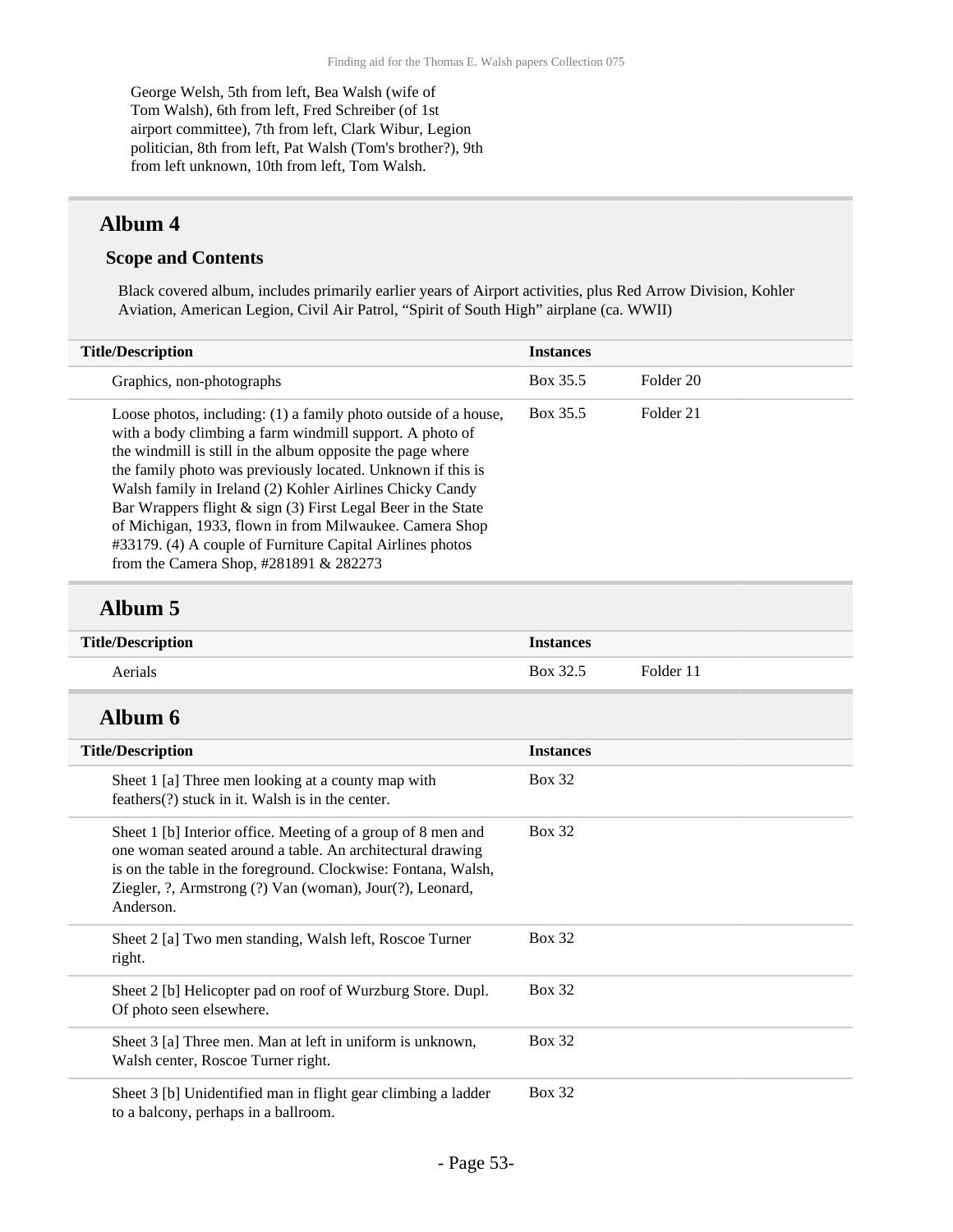| Sheet 4 [a] Group of eight men and one woman seated or<br>standing at a table, looking at papers on the table, and some<br>making faces. Walsh is seated left. | <b>Box 32</b> |           |
|----------------------------------------------------------------------------------------------------------------------------------------------------------------|---------------|-----------|
| Sheet 4 [b] Three men standing in Walsh office. Maitland left,<br>Walsh center, VandeBunte(?) right. Photos on wall behind.                                    | <b>Box 32</b> |           |
| Sheet 5 [a] Group of men and women, perhaps in a hotel<br>meeting room, with signs for Capital Airlines.                                                       | <b>Box 32</b> |           |
| Sheet 5 [b] Small photo of Unidentified man, perhaps Hugh<br>Blacklock.                                                                                        | <b>Box 32</b> |           |
| Copy photo. First legal beer in Grand Rapids. See also<br>$075-35.5$ for original.                                                                             | Box 35.5      | Folder 22 |
| Four men standing on the ramp to a PCA plane, two in<br>uniform.                                                                                               | Box 35.5      | Folder 22 |

## **Album 7, 1940s**

Date [inclusive]: 1940s

| <b>Title/Description</b>                                                                                                                                   | <b>Instances</b> |
|------------------------------------------------------------------------------------------------------------------------------------------------------------|------------------|
| Republic Aviation Seabee airplanes, factory facilities<br>(Farmingdale), personnel (designer, distributors)                                                | <b>Box 32</b>    |
| Northern Air Service Stinson Voyager 150                                                                                                                   | <b>Box 32</b>    |
| Dawn Patrol, 1946. Airport restaurant interior & members.                                                                                                  | <b>Box 32</b>    |
| "Johnnie" advertising figure                                                                                                                               | <b>Box 32</b>    |
| Mr. & Mrs. O.C. Hall, owners, Northern Air Service                                                                                                         | <b>Box 32</b>    |
| Aerial winter views of airport runways, 1946<br>Date [inclusive]: 1946                                                                                     | <b>Box 32</b>    |
| Aerial view of Lear facilities, 1945<br>Date [inclusive]: 1945                                                                                             | <b>Box 32</b>    |
| Ray & Henry Susemihl and Mr. Hall with instrument display,<br>Northern Air Service                                                                         | <b>Box 32</b>    |
| Helen Walsh, daughter of Tom Walsh, 3rd from left in group<br>image after she did her solo flight. Photographic images on the<br>wall behind her.          | <b>Box 32</b>    |
| Images believed to be Earl E. Spielmacher photos, and two<br>images of men posing near a plane including a man with a<br>camera identified as Spielmacher. | <b>Box 32</b>    |
| Aeroncas on floats in the Grand River, summer 1945. Mr.<br>Hall, unidentified man, Mr. & Mrs. Irving Woodhams, Mrs.<br>Eloise Smith                        | <b>Box 32</b>    |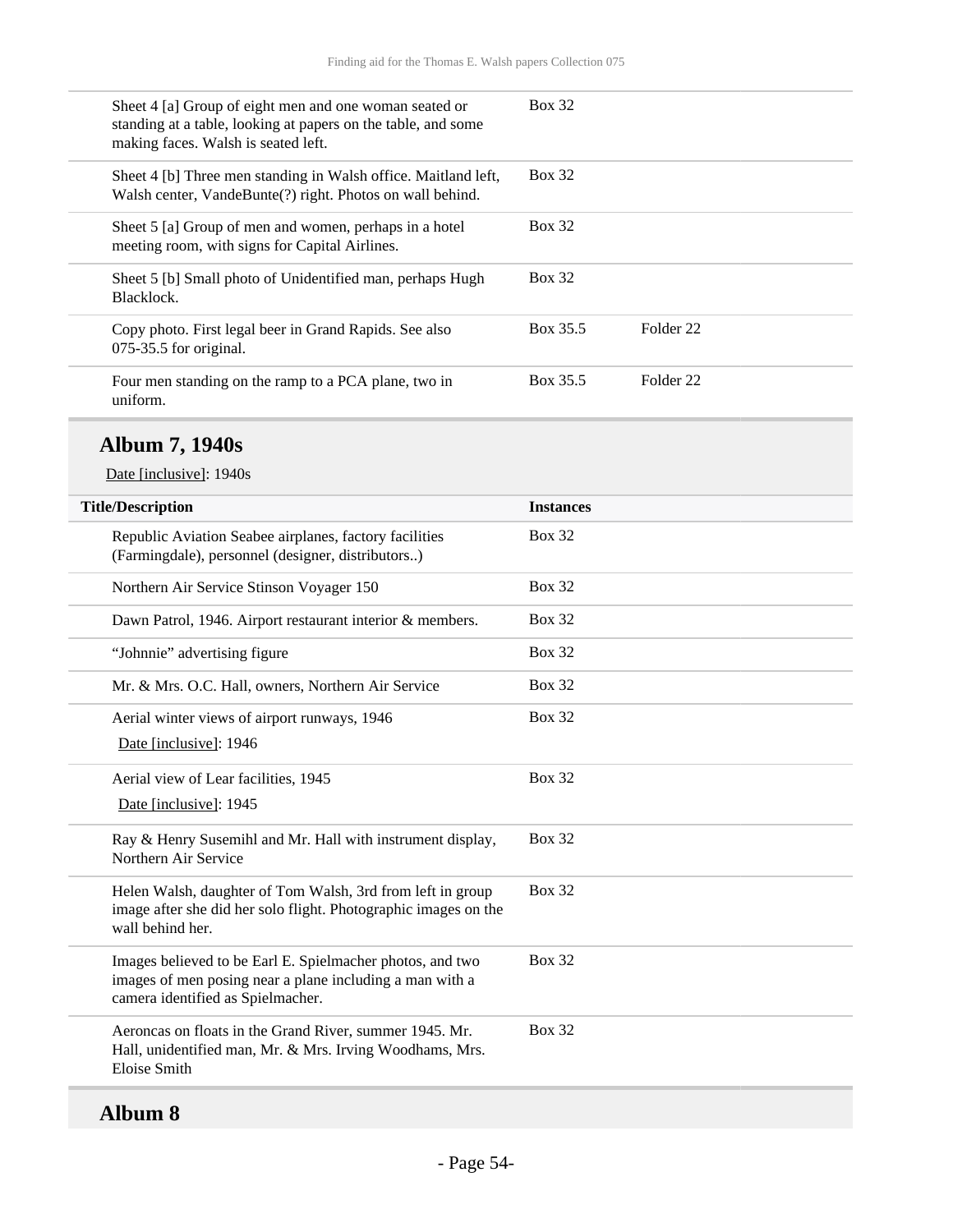| <b>Title/Description</b>                                                                                                                                                                                                                                                                                                                                                                                                                                                                                              | <b>Instances</b> |           |
|-----------------------------------------------------------------------------------------------------------------------------------------------------------------------------------------------------------------------------------------------------------------------------------------------------------------------------------------------------------------------------------------------------------------------------------------------------------------------------------------------------------------------|------------------|-----------|
| Airport                                                                                                                                                                                                                                                                                                                                                                                                                                                                                                               | <b>Box 32</b>    |           |
| Family, unidentified.                                                                                                                                                                                                                                                                                                                                                                                                                                                                                                 | <b>Box 32</b>    |           |
| Kentucky Derby images, 1925, 1926                                                                                                                                                                                                                                                                                                                                                                                                                                                                                     | <b>Box 32</b>    |           |
| Date [inclusive]: 1925, 1926                                                                                                                                                                                                                                                                                                                                                                                                                                                                                          |                  |           |
| Miscellaneous. (1) Four men standing beside and auto with<br>1931 Michigan license plate no. M-109. Two men left in<br>uniform, two men right in suits. Middle pair shaking hands.<br>Image in front of Union Station. (2) Two men at the top of a<br>telephone pole                                                                                                                                                                                                                                                  | <b>Box 32</b>    |           |
| Religious. (1) Man, Nun, Priest. Ground breaking, Aug. 22,<br>1957 (1951). (2) Group photos of attendees of Laymen's<br>Retreat, Notre Dame University, Aug. 1937 & Aug. 1940                                                                                                                                                                                                                                                                                                                                         | <b>Box 32</b>    |           |
| 1956 Tornado                                                                                                                                                                                                                                                                                                                                                                                                                                                                                                          | <b>Box 32</b>    |           |
| World War I, 1918-1920 and later veterans activities. (1) Guy<br>Sellars (2) June 14, 1919 unit marching down a residential<br>street. (3) Unit in street near Sparta State Bank. List of last<br>names of soldiers written on photo, including 1 Walsh,<br>carrying the flag. (4) Unidentified military funeral services,<br>men in uniform and with flags carrying a draped coffin.<br>(5) Man in uniform, John A. Collins reading from a paper,<br>swearing in an unidentified member of the clergy at right. n.d. | <b>Box 32</b>    |           |
| Korea. (1) Harry Castleman, 1951 (2) James Delaney                                                                                                                                                                                                                                                                                                                                                                                                                                                                    | <b>Box 32</b>    |           |
| <b>Album 9</b>                                                                                                                                                                                                                                                                                                                                                                                                                                                                                                        |                  |           |
| <b>Title/Description</b>                                                                                                                                                                                                                                                                                                                                                                                                                                                                                              | <b>Instances</b> |           |
| Aerial photos of downtown, unidentified residential, and of<br>the airport. Also, airplane crashes, runway paving and other<br>equipment such as helicopters.                                                                                                                                                                                                                                                                                                                                                         | <b>Box 32</b>    |           |
| Kent County Airport Administration Building                                                                                                                                                                                                                                                                                                                                                                                                                                                                           | Box 32.5         | Folder 5  |
| <b>Album 10</b>                                                                                                                                                                                                                                                                                                                                                                                                                                                                                                       |                  |           |
| <b>Title/Description</b>                                                                                                                                                                                                                                                                                                                                                                                                                                                                                              | <b>Instances</b> |           |
| "Selling Flying by Ercoupe"                                                                                                                                                                                                                                                                                                                                                                                                                                                                                           | Box 32.5         | Folder 12 |
| <b>Album 11</b>                                                                                                                                                                                                                                                                                                                                                                                                                                                                                                       |                  |           |
| <b>Title/Description</b>                                                                                                                                                                                                                                                                                                                                                                                                                                                                                              | <b>Instances</b> |           |
| "Northern Air Service presents the West Michigan Market for<br>Personal Planes"                                                                                                                                                                                                                                                                                                                                                                                                                                       | Box 32.5         | Folder 13 |